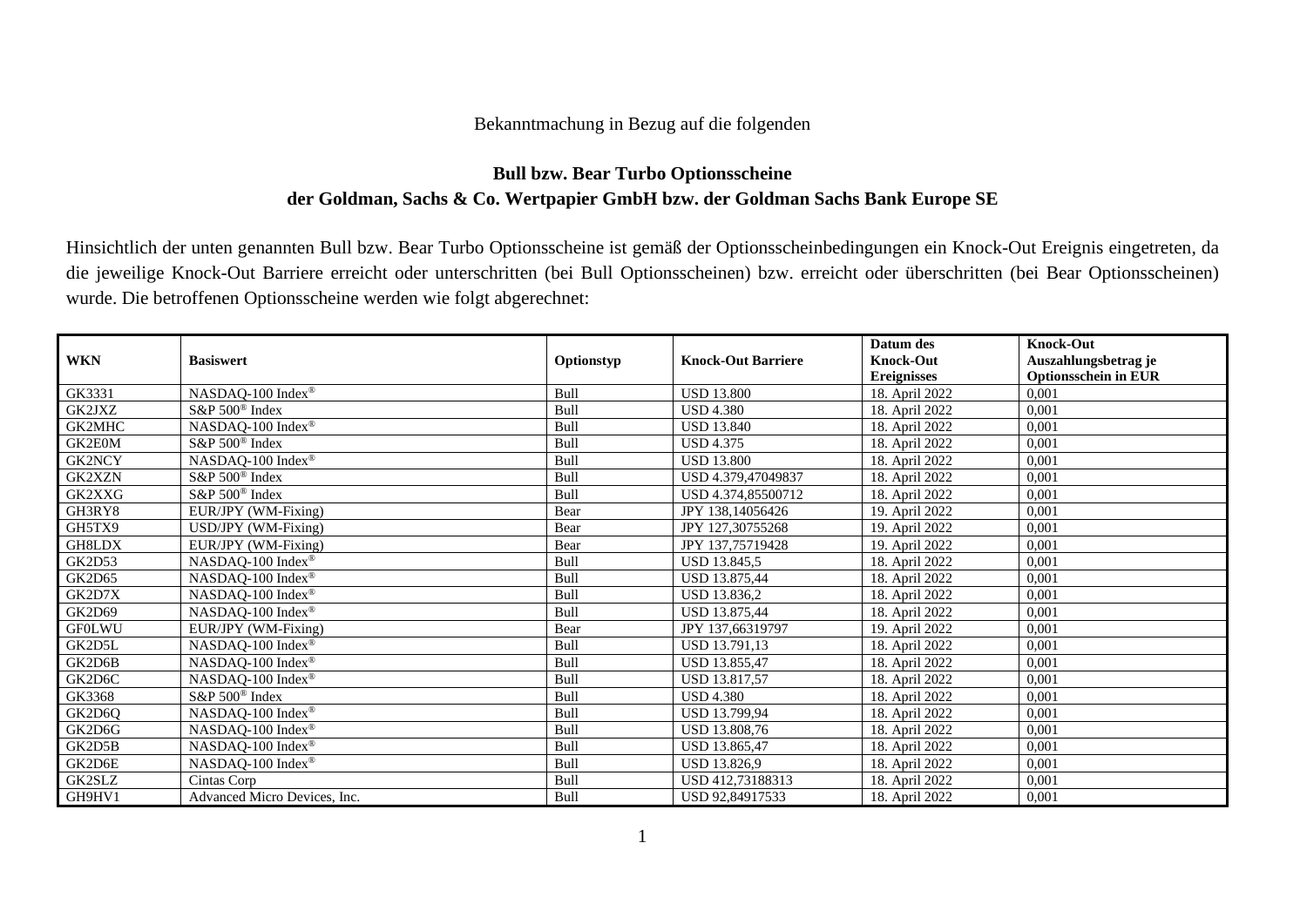|               |                                    |             |                           | Datum des          | <b>Knock-Out</b>            |
|---------------|------------------------------------|-------------|---------------------------|--------------------|-----------------------------|
| <b>WKN</b>    | <b>Basiswert</b>                   | Optionstyp  | <b>Knock-Out Barriere</b> | <b>Knock-Out</b>   | Auszahlungsbetrag je        |
|               |                                    |             |                           | <b>Ereignisses</b> | <b>Optionsschein in EUR</b> |
| GH9HUE        | Advanced Micro Devices, Inc.       | Bull        | USD 91,84977912           | 18. April 2022     | 0,001                       |
| GK2CL6        | Alibaba Group Holding Limited      | Bull        | <b>USD 94,818</b>         | 18. April 2022     | 0,001                       |
| GH9HV5        | Advanced Micro Devices, Inc.       | Bull        | USD 92,35473724           | 18. April 2022     | 0,001                       |
| GK2ESP        | Coinbase Global Inc                | Bull        | USD 146,41812217          | 18. April 2022     | 0,001                       |
| <b>GX0WZE</b> | Amphenol Corporation               | Bull        | USD 69,97406965           | 18. April 2022     | 0,001                       |
| GK2CMR        | Alibaba Group Holding Limited      | Bull        | USD 92,864                | 18. April 2022     | 0,001                       |
| GK2CLM        | Alibaba Group Holding Limited      | Bull        | <b>USD 92,214</b>         | 18. April 2022     | 0,001                       |
| <b>GK2Y95</b> | <b>BioNTech SE</b>                 | Bull        | USD 159,92834023          | 18. April 2022     | 0,001                       |
| GK21VM        | Chevron Corporation                | Bear        | USD 173,10024             | 18. April 2022     | 0,001                       |
| <b>GK2Y98</b> | <b>BioNTech SE</b>                 | Bull        | USD 161,36263014          | 18. April 2022     | 0,001                       |
| GK2Y7N        | Microsoft Corporation              | Bull        | USD 279,26189111          | 18. April 2022     | 0,001                       |
| GK2CG3        | Autodesk, Inc.                     | Bull        | USD 194,89431188          | 18. April 2022     | 0,001                       |
| GK2Y4R        | Nasdaq, Inc.                       | Bull        | USD 177,79358308          | 18. April 2022     | 0,001                       |
| GX56P4        | <b>Bank of America Corporation</b> | Bull        | USD 37,33475605           | 18. April 2022     | 0,001                       |
| GK2SQH        | Capital One Financial Corporation  | Bear        | USD 137,10809899          | 18. April 2022     | 0,001                       |
| GK1Z9S        | BlackRock, Inc.                    | Bull        | USD 677,51104379          | 18. April 2022     | 0,001                       |
| GX40SH        | Applied Materials, Inc.            | Bull        | USD 112,41928516          | 18. April 2022     | 0,001                       |
| GK2M9V        | <b>ECOLAB INC</b>                  | <b>Bull</b> | USD 173,99338095          | 18. April 2022     | 0,001                       |
| GX2KF0        | ANSYS Inc.                         | Bull        | USD 280,49733394          | 18. April 2022     | 0,001                       |
| GK2GT4        | Beyond Meat, Inc.                  | Bull        | USD 40,30116972           | 18. April 2022     | 0,001                       |
| <b>GK2Y73</b> | Marathon Petroleum Corporation     | <b>Bear</b> | USD 90,45259334           | 18. April 2022     | 0,001                       |
| GK2CL5        | Alibaba Group Holding Limited      | Bull        | <b>USD 94,168</b>         | 18. April 2022     | 0,001                       |
| GK2ER6        | <b>Starbucks Corporation</b>       | Bull        | USD 79,14962632           | 18. April 2022     | 0,001                       |
| GX7VQ8        | Charter Communications, Inc.       | Bull        | USD 535,97589979          | 18. April 2022     | 0,001                       |
| GK2CL4        | Alibaba Group Holding Limited      | Bull        | <b>USD 93,517</b>         | 18. April 2022     | 0,001                       |
| <b>GK0BVC</b> | PPL Corp                           | Bear        | USD 29,40811031           | 18. April 2022     | 0,001                       |
| GK1Z9U        | BlackRock, Inc.                    | Bull        | USD 685,71223999          | 18. April 2022     | 0,001                       |
| GX45D2        | The Charles Schwab Corporation     | Bull        | USD 74,56699469           | 18. April 2022     | 0.001                       |
| <b>GK2MCU</b> | Meta Platforms, Inc.               | Bull        | USD 209,18337374          | 18. April 2022     | 0,001                       |
| GX45BX        | The Charles Schwab Corporation     | Bull        | USD 72,97972168           | 18. April 2022     | 0,001                       |
| GK2GZA        | HubSpot Inc                        | Bull        | USD 420,62227364          | 18. April 2022     | 0,001                       |
| GK2SQ5        | Mercadolibre Inc.                  | Bull        | USD 1.058,39115955        | 18. April 2022     | 0.001                       |
| GK29GJ        | Martin Marietta Materials, Inc.    | Bull        | USD 360,81908923          | 18. April 2022     | 0,001                       |
| GK2NT4        | Apple Inc.                         | Bull        | USD 165,01121081          | 18. April 2022     | 0,001                       |
| <b>GX829L</b> | The Walt Disney Company            | Bull        | USD 127,77339843          | 18. April 2022     | 0,001                       |
| GK2SPJ        | Mercadolibre Inc.                  | Bull        | USD 1.038,09959492        | 18. April 2022     | 0,001                       |
| GK2NRS        | Apple Inc.                         | Bull        | USD 164,14963811          | 18. April 2022     | 0,001                       |
| GX45EB        | The Charles Schwab Corporation     | Bull        | USD 73,77335819           | 18. April 2022     | 0,001                       |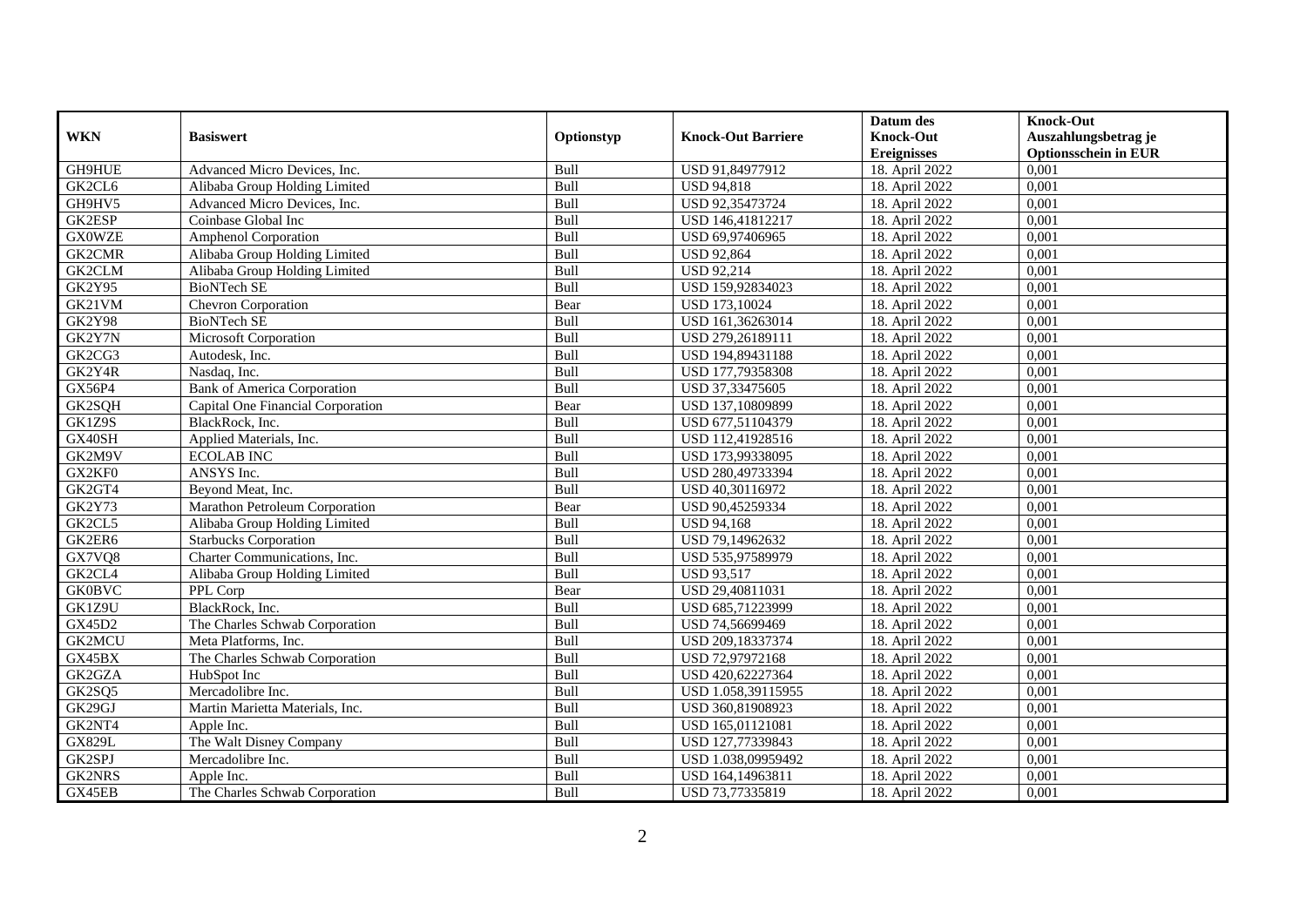|               |                                             |            |                           | Datum des                              | <b>Knock-Out</b>                                    |
|---------------|---------------------------------------------|------------|---------------------------|----------------------------------------|-----------------------------------------------------|
| <b>WKN</b>    | <b>Basiswert</b>                            | Optionstyp | <b>Knock-Out Barriere</b> | <b>Knock-Out</b><br><b>Ereignisses</b> | Auszahlungsbetrag je<br><b>Optionsschein in EUR</b> |
| <b>GX827N</b> | The Walt Disney Company                     | Bull       | USD 128,69958442          | 18. April 2022                         | 0,001                                               |
| GX8297        | The Walt Disney Company                     | Bull       | USD 126,8572797           | 18. April 2022                         | 0,001                                               |
| GH9RJ9        | <b>State Street Corporation</b>             | Bull       | USD 73,83714876           | 18. April 2022                         | 0,001                                               |
| <b>GK3E97</b> | Tesla Inc                                   | Bull       | <b>USD 978,11</b>         | 18. April 2022                         | 0,001                                               |
| GX080H        | Caterpillar Inc.                            | Bear       | USD 233,54722686          | 18. April 2022                         | 0,001                                               |
| <b>GK3EPW</b> | Tesla Inc                                   | Bear       | <b>USD 1.012,78</b>       | 18. April 2022                         | 0,001                                               |
| GK2CND        | PayPal Holdings, Inc.                       | Bull       | USD 101,14922864          | 18. April 2022                         | 0,001                                               |
| GX161C        | Cisco Systems, Inc.                         | Bull       | USD 50,98808442           | 18. April 2022                         | 0,001                                               |
| GK2SS0        | Teleflex Inc.                               | Bull       | USD 327,64373692          | 18. April 2022                         | 0,001                                               |
| GK2CPC        | Nvidia Corporation                          | Bull       | USD 211,14471104          | 18. April 2022                         | 0,001                                               |
| GK2CNJ        | PayPal Holdings, Inc.                       | Bull       | USD 101,68053775          | 18. April 2022                         | 0,001                                               |
| GH7GFD        | Caterpillar Inc.                            | Bear       | USD 230,9015798           | 18. April 2022                         | 0,001                                               |
| GK2CMU        | PayPal Holdings, Inc.                       | Bull       | USD 100,61791949          | 18. April 2022                         | 0,001                                               |
| <b>GK38M9</b> | <b>Dollar General Corporation</b>           | Bear       | USD 250,71170924          | 18. April 2022                         | 0,001                                               |
| GK2Y6C        | The Bank of New York Mellon Corporation     | Bull       | USD 46,38190525           | 18. April 2022                         | 0,001                                               |
| GK2CMQ        | PayPal Holdings, Inc.                       | Bull       | USD 99,55530124           | 18. April 2022                         | 0,001                                               |
| <b>GX080S</b> | Caterpillar Inc.                            | Bear       | USD 229,28200487          | 18. April 2022                         | 0,001                                               |
| GK2Y6D        | The Bank of New York Mellon Corporation     | Bull       | USD 45,67080284           | 18. April 2022                         | 0,001                                               |
| GK2CMW        | PayPal Holdings, Inc.                       | Bull       | USD 100,08661037          | 18. April 2022                         | 0,001                                               |
| GX080V        | Caterpillar Inc.                            | Bear       | USD 232,48333928          | 18. April 2022                         | 0,001                                               |
| GX4ZTY        | 1 Feinunze Silber, Feinheit mind. 0,999     | Bear       | USD 25,96840452           | 18. April 2022                         | 0,001                                               |
| GX4ZT9        | 1 Feinunze Silber, Feinheit mind. 0.999     | Bear       | USD 25,90586344           | 18. April 2022                         | 0,001                                               |
| GX4ZT1        | 1 Feinunze Silber, Feinheit mind. 0,999     | Bear       | USD 26,09336499           | 18. April 2022                         | 0,001                                               |
| GX4ZT4        | 1 Feinunze Silber, Feinheit mind. 0,999     | Bear       | USD 26,21810072           | 18. April 2022                         | 0,001                                               |
| GX4ZT5        | 1 Feinunze Silber, Feinheit mind. 0,999     | Bear       | USD 26,15582493           | 18. April 2022                         | 0,001                                               |
| GX4ZT3        | 1 Feinunze Silber, Feinheit mind. 0,999     | Bear       | USD 26,03080204           | 18. April 2022                         | 0,001                                               |
| GX4ZPP        | 1 Feinunze Platin, Feinheit mind. 0,9995    | Bear       | USD 1.004,984             | 18. April 2022                         | 0,001                                               |
| GX5AK5        | 1 Feinunze Palladium, Feinheit mind. 0,9995 | Bear       | USD 2.402,962             | 18. April 2022                         | 0,001                                               |
| GX4ZQ5        | 1 Feinunze Platin, Feinheit mind. 0,9995    | Bear       | USD 1.022,362             | 18. April 2022                         | 0,001                                               |
| GX5AKG        | 1 Feinunze Palladium. Feinheit mind. 0.9995 | Bear       | USD 2.414,714             | 18. April 2022                         | 0.001                                               |
| GX4ZQ4        | 1 Feinunze Platin, Feinheit mind. 0,9995    | Bear       | USD 1.009,951             | 18. April 2022                         | 0,001                                               |
| GX5AKB        | 1 Feinunze Palladium, Feinheit mind. 0,9995 | Bear       | USD 2.397,082             | 18. April 2022                         | 0,001                                               |
| GX4ZQ6        | 1 Feinunze Platin, Feinheit mind. 0,9995    | Bear       | USD 1.017,393             | 18. April 2022                         | 0,001                                               |
| GX5AKD        | 1 Feinunze Palladium, Feinheit mind. 0,9995 | Bear       | USD 2.461,723             | 18. April 2022                         | 0,001                                               |
| GX4ZQ7        | 1 Feinunze Platin, Feinheit mind. 0,9995    | Bear       | <b>USD 1.012,427</b>      | 18. April 2022                         | 0,001                                               |
| GX5AKX        | 1 Feinunze Palladium, Feinheit mind. 0,9995 | Bear       | USD 2.391,208             | 18. April 2022                         | 0,001                                               |
| GX4ZQ0        | 1 Feinunze Platin, Feinheit mind. 0,9995    | Bear       | USD 1.019,878             | 18. April 2022                         | 0,001                                               |
| GX5AK3        | 1 Feinunze Palladium, Feinheit mind. 0,9995 | Bear       | USD 2.455,844             | 18. April 2022                         | 0,001                                               |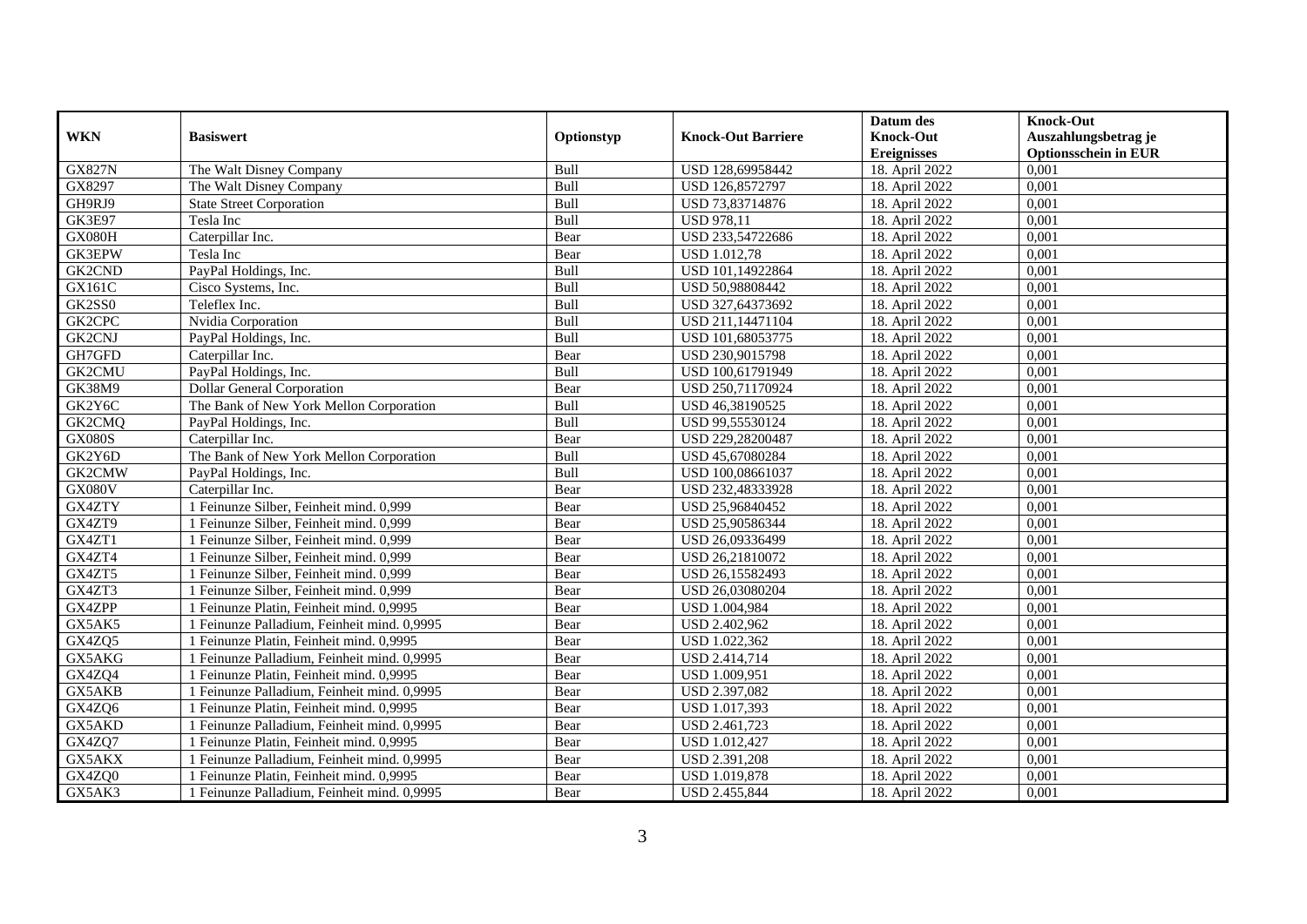|               | <b>Basiswert</b>                                                   |            |                           | Datum des<br><b>Knock-Out</b> | <b>Knock-Out</b>                                    |
|---------------|--------------------------------------------------------------------|------------|---------------------------|-------------------------------|-----------------------------------------------------|
| <b>WKN</b>    |                                                                    | Optionstyp | <b>Knock-Out Barriere</b> | <b>Ereignisses</b>            | Auszahlungsbetrag je<br><b>Optionsschein in EUR</b> |
| GX4ZQ9        | 1 Feinunze Platin, Feinheit mind. 0,9995                           | Bear       | USD 1.014,913             | 18. April 2022                | 0,001                                               |
| GX5AK0        | 1 Feinunze Palladium, Feinheit mind. 0,9995                        | Bear       | <b>USD 2.408,832</b>      | 18. April 2022                | 0,001                                               |
| GX4ZRA        | 1 Feinunze Platin, Feinheit mind. 0,9995                           | Bear       | USD 1.007,468             | 18. April 2022                | 0,001                                               |
| GX5AKH        | 1 Feinunze Palladium, Feinheit mind. 0,9995                        | Bear       | USD 2.420,589             | 18. April 2022                | 0,001                                               |
| GX4ZSG        | 1 Feinunze Gold, Feinheit mind. 0,995, LBMA                        | Bear       | USD 1.990,03738575        | 18. April 2022                | 0,001                                               |
| GX4ZQJ        | 1 Feinunze Platin, Feinheit mind. 0,9995                           | Bear       | USD 1.024,377             | 19. April 2022                | 0,001                                               |
| GX5AKJ        | 1 Feinunze Palladium, Feinheit mind. 0,9995                        | Bear       | USD 2.467,584             | 18. April 2022                | 0,001                                               |
| GX5AKQ        | 1 Feinunze Palladium, Feinheit mind. 0,9995                        | Bear       | USD 2.438,197             | 18. April 2022                | 0,001                                               |
| GX5AJX        | 1 Feinunze Palladium, Feinheit mind. 0,9995                        | Bear       | USD 2.426,456             | 18. April 2022                | 0,001                                               |
| GX5AJY        | 1 Feinunze Palladium, Feinheit mind. 0,9995                        | Bear       | USD 2.444,083             | 18. April 2022                | 0,001                                               |
| GX5AL0        | 1 Feinunze Palladium, Feinheit mind. 0,9995                        | Bear       | USD 2.432,337             | 18. April 2022                | 0,001                                               |
| GX5AKM        | 1 Feinunze Palladium, Feinheit mind. 0,9995                        | Bear       | USD 2.449,956             | 18. April 2022                | 0,001                                               |
| GX4ZRL        | 1 Feinunze Gold, Feinheit mind. 0,995, LBMA                        | Bear       | USD 1.985,19013196        | 18. April 2022                | 0,001                                               |
| GX4ZRM        | 1 Feinunze Gold, Feinheit mind. 0,995, LBMA                        | Bear       | USD 1.994,87979716        | 18. April 2022                | 0,001                                               |
| GK3HHM        | DAX <sup>®</sup> (Performance Index)                               | Bear       | EUR 14.042,61             | 19. April 2022                | 0,001                                               |
| GK3HJL        | DAX <sup>®</sup> (Performance Index)                               | Bull       | EUR 14.280,74             | 19. April 2022                | 0,001                                               |
| GK3HJG        | $\text{DAX}^{\textcircled{p}}$ (Performance Index)                 | Bull       | EUR 14.323,55             | 19. April 2022                | 0,001                                               |
| GK2GSC        | <b>Ballard Power Systems Inc</b>                                   | Bull       | USD 9,93134413            | 18. April 2022                | 0,001                                               |
| GK3HJB        | $\text{DAX}^{\textcircled{n}}$ (Performance Index)                 | Bull       | EUR 14.042,61             | 19. April 2022                | 0,001                                               |
| GK3HK7        | $\text{DAX}^{\textcircled{n}}$ (Performance Index)                 | Bull       | EUR 14.101,29             | 19. April 2022                | 0,001                                               |
| GK3HJY        | DAX <sup>®</sup> (Performance Index)                               | Bear       | EUR 14.101,29             | 19. April 2022                | 0,001                                               |
| <b>GK3HNL</b> | $\text{DAX}^{\circledast}$ (Performance Index)/ X-DAX <sup>®</sup> | Bear       | EUR 14.036,22             | 19. April 2022                | 0,001                                               |
| <b>GK3HNM</b> | $\text{DAX}^{\circledR}$ (Performance Index)/ X-DAX <sup>®</sup>   | Bear       | EUR 14.029,84             | 19. April 2022                | 0,001                                               |
| GK3HNW        | $DAX^{\circledcirc}$ (Performance Index)/ X-DAX <sup>®</sup>       | Bear       | EUR 13.944,51             | 19. April 2022                | 0,001                                               |
| GK3HHA        | $DAX^{\circledR}$ (Performance Index)                              | Bull       | EUR 14.108,15             | 19. April 2022                | 0,001                                               |
| GK3HNX        | $\text{DAX}^{\circledast}$ (Performance Index)/ X-DAX <sup>®</sup> | Bear       | EUR 14.074,87             | 19. April 2022                | 0,001                                               |
| GK3HHB        | DAX <sup>®</sup> (Performance Index)                               | Bull       | EUR 14.055,45             | 19. April 2022                | 0,001                                               |
| GK3HJC        | $\text{DAX}^{\circledast}$ (Performance Index)                     | Bear       | EUR 14.017,04             | 19. April 2022                | 0,001                                               |
| <b>GK3HNU</b> | $\text{DAX}^{\circledast}$ (Performance Index)/ X-DAX <sup>®</sup> | Bear       | EUR 14.023,45             | 19. April 2022                | 0,001                                               |
| GK2Y2B        | Palantir Technologies Inc. - Class A                               | Bull       | <b>USD 12,117518</b>      | 18. April 2022                | 0.001                                               |
| GK3HJD        | $\text{DAX}^{\textcircled{p}}$ (Performance Index)                 | Bull       | EUR 14.088,01             | 19. April 2022                | 0,001                                               |
| GK3HNV        | $\text{DAX}^{\circledR}$ (Performance Index)/ X-DAX <sup>®</sup>   | Bear       | EUR 14.068,36             | 19. April 2022                | 0,001                                               |
| GK2Y3R        | Palantir Technologies Inc. - Class A                               | Bull       | USD 11,90704002           | 18. April 2022                | 0,001                                               |
| <b>GK3HKE</b> | DAX <sup>®</sup> (Performance Index)                               | Bear       | EUR 14.010,63             | 19. April 2022                | 0,001                                               |
| <b>GK3HNS</b> | $\text{DAX}^{\circledR}$ (Performance Index)/ X-DAX <sup>®</sup>   | Bear       | EUR 13.787,29             | 19. April 2022                | 0,001                                               |
| GK3EZM        | $\text{DAX}^{\circledast}$ (Performance Index)/ X-DAX <sup>®</sup> | Bull       | EUR 14.028,45306596       | 19. April 2022                | 0,001                                               |
| GK3HKF        | $\text{DAX}^{\otimes}$ (Performance Index)                         | Bull       | EUR 14.383,79             | 19. April 2022                | 0,001                                               |
| GK3HNT        | DAX <sup>®</sup> (Performance Index)/X-DAX <sup>®</sup>            | Bear       | EUR 13.385,53             | 19. April 2022                | 0,001                                               |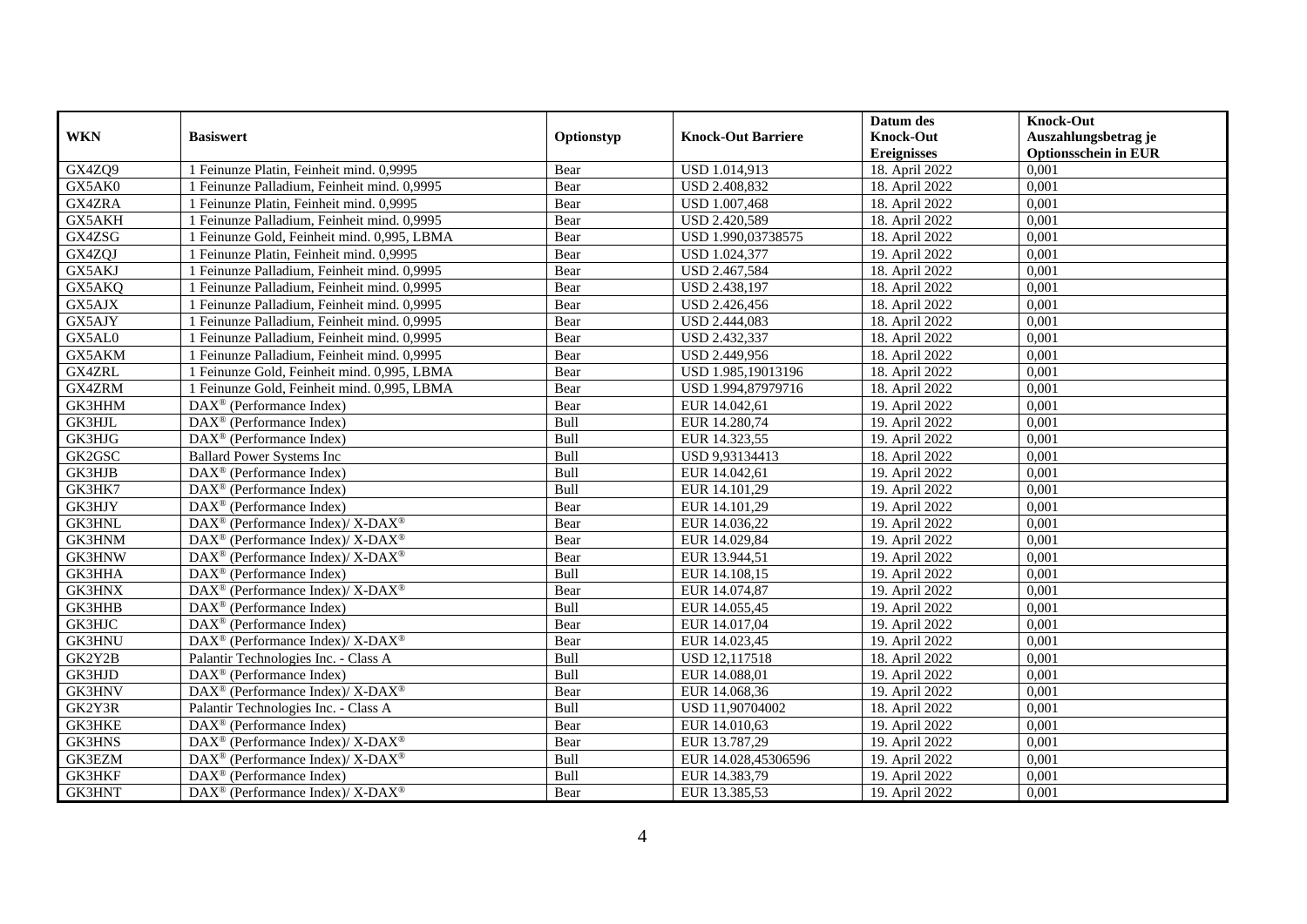|               |                                                                                         |             |                           | Datum des                              | <b>Knock-Out</b>                                    |
|---------------|-----------------------------------------------------------------------------------------|-------------|---------------------------|----------------------------------------|-----------------------------------------------------|
| <b>WKN</b>    | <b>Basiswert</b>                                                                        | Optionstyp  | <b>Knock-Out Barriere</b> | <b>Knock-Out</b><br><b>Ereignisses</b> | Auszahlungsbetrag je<br><b>Optionsschein in EUR</b> |
| <b>GK3HLG</b> | DAX <sup>®</sup> (Performance Index)/ X-DAX <sup>®</sup>                                | Bull        | EUR 14.363,71             | 19. April 2022                         | 0,001                                               |
| GK3HHL        | $DAX^{\circledR}$ (Performance Index)                                                   | Bear        | EUR 13.758,54             | 19. April 2022                         | 0,001                                               |
| <b>GK3HPU</b> | $\text{DAX}^{\circledast}$ (Performance Index)/ X-DAX <sup>®</sup>                      | Bear        | EUR 13.951,32             | 19. April 2022                         | 0,001                                               |
| GK3HLH        | DAX <sup>®</sup> (Performance Index)/ X-DAX <sup>®</sup>                                | Bull        | EUR 14.216,55             | 19. April 2022                         | 0,001                                               |
| GK3HNQ        | DAX <sup>®</sup> (Performance Index)/ X-DAX <sup>®</sup>                                | Bear        | EUR 13.649,03             | 19. April 2022                         | 0,001                                               |
| GK3HJN        | $DAX^{\circledast}$ (Performance Index)                                                 | Bear        | EUR 13.703,43             | 19. April 2022                         | 0,001                                               |
| GK3HMJ        | $\text{DAX}^{\circledast}$ (Performance Index)/ $\overline{\text{X-DAX}^{\circledast}}$ | Bear        | EUR 13.831,33             | 19. April 2022                         | 0,001                                               |
| GK1Z9K        | Swiss Re AG                                                                             | Bear        | CHF 83,80826459           | 19. April 2022                         | 0,001                                               |
| GK2SQX        | Carrefour S.A.                                                                          | Bear        | EUR 20,67151248           | 19. April 2022                         | 0,001                                               |
| <b>GK3HNR</b> | DAX <sup>®</sup> (Performance Index)/ X-DAX <sup>®</sup>                                | Bear        | EUR 13.892,9              | 19. April 2022                         | 0,001                                               |
| GK3HKQ        | DAX <sup>®</sup> (Performance Index)                                                    | Bear        | EUR 13.850,84             | 19. April 2022                         | 0,001                                               |
| <b>GK3HMK</b> | DAX <sup>®</sup> (Performance Index)/ X-DAX <sup>®</sup>                                | Bear        | EUR 13.991,26             | 19. April 2022                         | 0,001                                               |
| <b>GK3HNJ</b> | DAX <sup>®</sup> (Performance Index)/ X-DAX <sup>®</sup>                                | Bull        | EUR 14.182,03             | 19. April 2022                         | 0,001                                               |
| <b>GK3HKR</b> | $DAX^{\circledR}$ (Performance Index)                                                   | Bear        | EUR 13.831,33             | 19. April 2022                         | 0,001                                               |
| <b>GK3HNK</b> | DAX <sup>®</sup> (Performance Index)/ X-DAX <sup>®</sup>                                | Bear        | EUR 14.042,61             | 19. April 2022                         | 0,001                                               |
| GK3HLS        | DAX <sup>®</sup> (Performance Index)/X-DAX <sup>®</sup>                                 | Bull        | EUR 14.257,71             | 19. April 2022                         | 0,001                                               |
| GK3HPZ        | DAX <sup>®</sup> (Performance Index)                                                    | Bear        | EUR 13.744,16             | 19. April 2022                         | 0,001                                               |
| <b>GK3HLT</b> | $DAX^{\circledcirc}$ (Performance Index)/X-DAX <sup>®</sup>                             | <b>Bull</b> | EUR 14.295.01             | 19. April 2022                         | 0,001                                               |
| GK3HPM        | DAX <sup>®</sup> (Performance Index)/ X-DAX <sup>®</sup>                                | Bear        | EUR 14.101,29             | 19. April 2022                         | 0,001                                               |
| GK3HHK        | $\overline{\text{DAX}^{\otimes}}$ (Performance Index)                                   | Bull        | EUR 14.216,55             | 19. April 2022                         | 0,001                                               |
| GK3HMU        | DAX <sup>®</sup> (Performance Index)/ X-DAX <sup>®</sup>                                | Bear        | EUR 13.859,54             | 19. April 2022                         | 0,001                                               |
| GK3HP0        | DAX <sup>®</sup> (Performance Index)/ X-DAX <sup>®</sup>                                | Bear        | EUR 14.061,86             | 19. April 2022                         | 0,001                                               |
| GK3HJM        | $\text{DAX}^{\textcircled{}}$ (Performance Index)                                       | Bear        | EUR 13.841,08             | 19. April 2022                         | 0,001                                               |
| GK3HMV        | DAX <sup>®</sup> (Performance Index)/ X-DAX <sup>®</sup>                                | Bear        | EUR 13.580,97             | 19. April 2022                         | 0,001                                               |
| <b>GK3HKN</b> | $DAX^{\circledast}$ (Performance Index)                                                 | Bear        | EUR 13.900,88             | 19. April 2022                         | 0,001                                               |
| GK3HP1        | DAX <sup>®</sup> (Performance Index)/X-DAX <sup>®</sup>                                 | Bear        | EUR 13.683,07             | 19. April 2022                         | 0,001                                               |
| <b>GK0UTW</b> | <b>BP</b> Plc                                                                           | Bear        | GBP 4,04448989            | 19. April 2022                         | 0,001                                               |
| GK3HKP        | DAX <sup>®</sup> (Performance Index)                                                    | Bear        | EUR 14.036,22             | 19. April 2022                         | 0,001                                               |
| GK3HLQ        | DAX <sup>®</sup> (Performance Index)/X-DAX <sup>®</sup>                                 | <b>Bull</b> | EUR 14.128.99             | 19. April 2022                         | 0,001                                               |
| <b>GK3HNG</b> | DAX <sup>®</sup> (Performance Index)/ X-DAX <sup>®</sup>                                | Bear        | EUR 13.915,8              | 19. April 2022                         | 0,001                                               |
| GK0UU7        | <b>BP</b> Plc                                                                           | Bear        | GBP 4,0245663             | 19. April 2022                         | 0,001                                               |
| <b>GK3HLR</b> | DAX <sup>®</sup> (Performance Index)/ X-DAX <sup>®</sup>                                | Bull        | EUR 14.343,63             | 19. April 2022                         | 0,001                                               |
| GK3HHG        | $DAX^{\circledR}$ (Performance Index)                                                   | Bull        | EUR 14.236,32             | 19. April 2022                         | 0,001                                               |
| GK3HNH        | DAX <sup>®</sup> (Performance Index)/ X-DAX <sup>®</sup>                                | Bull        | EUR 14.309,28             | 19. April 2022                         | 0,001                                               |
| <b>GK15D6</b> | Delivery Hero SE                                                                        | Bull        | EUR 35,19134218           | 19. April 2022                         | 0,001                                               |
| GK3HMS        | DAX <sup>®</sup> (Performance Index)/ X-DAX <sup>®</sup>                                | Bear        | EUR 13.978,16             | 19. April 2022                         | 0,001                                               |
| GK3HHH        | DAX <sup>®</sup> (Performance Index)                                                    | Bear        | EUR 14.101,29             | 19. April 2022                         | 0,001                                               |
| GK3HPJ        | $DAX^{\circledast}$ (Performance Index)/X-DAX <sup>®</sup>                              | Bear        | EUR 13.850,84             | 19. April 2022                         | 0,001                                               |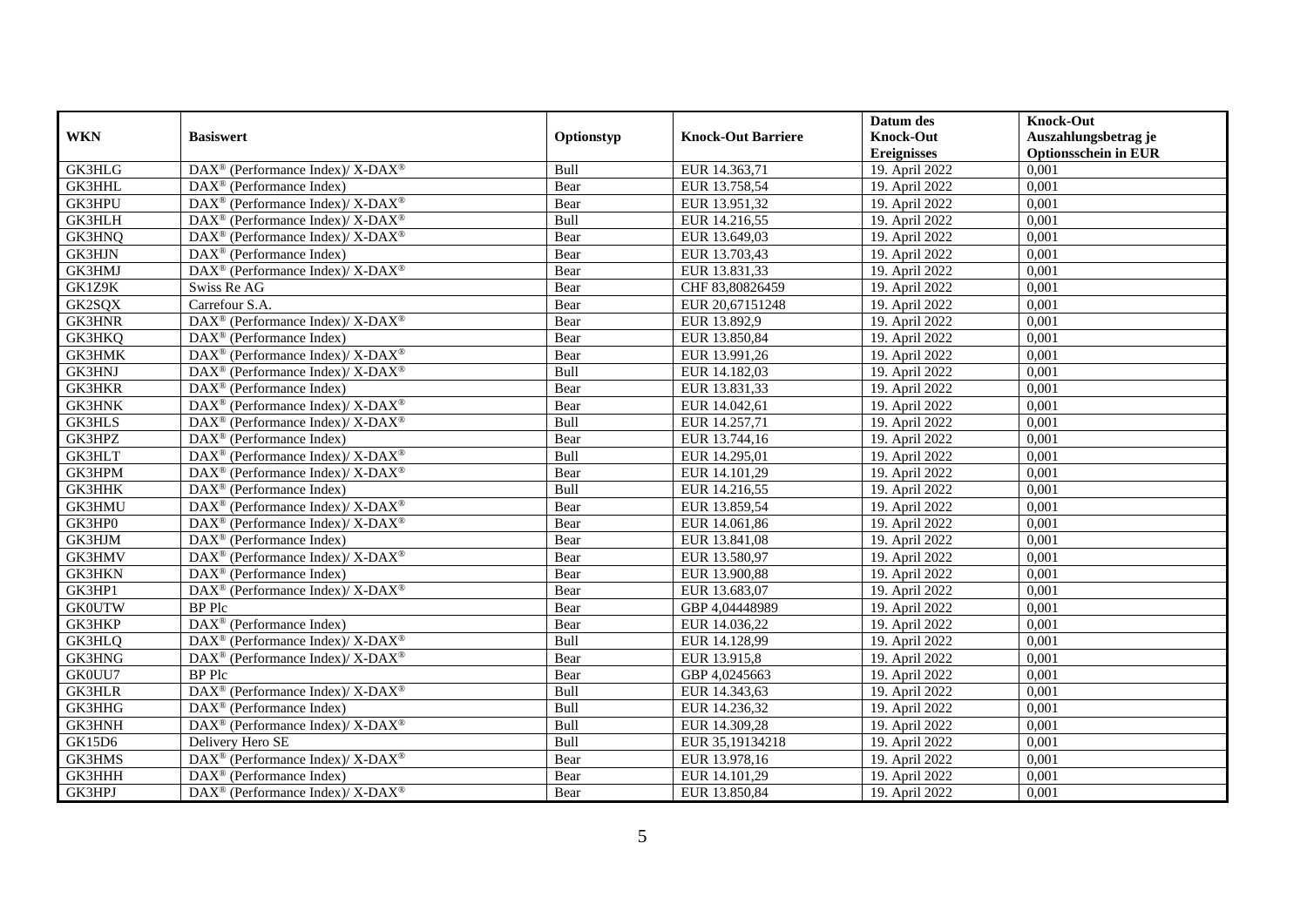| <b>WKN</b>    | <b>Basiswert</b>                                                  | Optionstyp  | <b>Knock-Out Barriere</b> | Datum des<br><b>Knock-Out</b> | <b>Knock-Out</b><br>Auszahlungsbetrag je |
|---------------|-------------------------------------------------------------------|-------------|---------------------------|-------------------------------|------------------------------------------|
|               |                                                                   |             |                           | <b>Ereignisses</b>            | <b>Optionsschein in EUR</b>              |
| GK2SMH        | Sartorius AG                                                      | Bull        | EUR 374,33                | 19. April 2022                | 0,001                                    |
| GK3HMT        | DAX <sup>®</sup> (Performance Index)/ X-DAX <sup>®</sup>          | Bull        | EUR 14.323,55             | 19. April 2022                | 0,001                                    |
| GK15HN        | Delivery Hero SE                                                  | Bull        | EUR 35,00024886           | 19. April 2022                | 0,001                                    |
| <b>GK2NTA</b> | $K+SAG$                                                           | Bear        | EUR 36,05216915           | 19. April 2022                | 0,001                                    |
| GK3HJJ        | DAX <sup>®</sup> (Performance Index)                              | Bear        | EUR 13.798,72             | 19. April 2022                | 0,001                                    |
| GK2SNJ        | Sartorius AG                                                      | <b>Bull</b> | EUR 376,882               | 19. April 2022                | 0,001                                    |
| <b>GK3HNA</b> | DAX <sup>®</sup> (Performance Index)/X-DAX <sup>®</sup>           | Bear        | EUR 13.997,74             | 19. April 2022                | 0,001                                    |
| GX85E4        | Delivery Hero SE                                                  | Bull        | EUR 34,72229636           | 19. April 2022                | 0,001                                    |
| GK2SM7        | Sartorius AG                                                      | Bull        | EUR 371,766               | 19. April 2022                | 0,001                                    |
| <b>GK3HLN</b> | DAX <sup>®</sup> (Performance Index)/ X-DAX <sup>®</sup>          | Bull        | EUR 14.507,4              | 19. April 2022                | 0,001                                    |
| <b>GK3HNB</b> | DAX <sup>®</sup> (Performance Index)/X-DAX <sup>®</sup>           | Bear        | EUR 14.049,03             | 19. April 2022                | 0,001                                    |
| GK3HJK        | DAX <sup>®</sup> (Performance Index)                              | Bear        | EUR 13.385,53             | 19. April 2022                | 0,001                                    |
| GX8Q91        | Kone OYJ                                                          | Bull        | EUR 45,76034922           | 19. April 2022                | 0,001                                    |
| GK15GW        | Delivery Hero SE                                                  | Bull        | EUR 34,40685383           | 19. April 2022                | 0,001                                    |
| GK15CM        | Delivery Hero SE                                                  | Bull        | EUR 35,58358632           | 19. April 2022                | 0,001                                    |
| GK3HLP        | DAX <sup>®</sup> (Performance Index)/ X-DAX <sup>®</sup>          | Bull        | EUR 14.088,01             | 19. April 2022                | 0,001                                    |
| GK2SNM        | Sartorius AG                                                      | Bull        | EUR 369,243               | 19. April 2022                | 0,001                                    |
| GK3HN9        | DAX <sup>®</sup> (Performance Index)/ X-DAX <sup>®</sup>          | Bear        | EUR 13.884,92             | 19. April 2022                | 0,001                                    |
| <b>GK3HKL</b> | DAX <sup>®</sup> (Performance Index)                              | Bear        | EUR 13.859,54             | 19. April 2022                | 0,001                                    |
| GK3EK9        | $K+SAG$                                                           | Bear        | EUR 35,6648702            | 19. April 2022                | 0,001                                    |
| GK3HMQ        | DAX <sup>®</sup> (Performance Index)/ X-DAX <sup>®</sup>          | Bull        | EUR 14.198,92             | 19. April 2022                | 0,001                                    |
| GK3HP9        | $DAX^{\circledcirc}$ (Performance Index)/ X-DAX <sup>®</sup>      | Bear        | EUR 13.798,72             | 19. April 2022                | 0,001                                    |
| <b>GK3HKM</b> | $\text{DAX}^{\textcircled{}}$ (Performance Index)                 | Bull        | EUR 14.569,2              | 19. April 2022                | 0,001                                    |
| <b>GK3EUB</b> | <b>Baver AG</b>                                                   | Bull        | EUR 66,04047084           | 19. April 2022                | 0,001                                    |
| GK15ML        | Just Eat Takeaway.com N.V.                                        | Bull        | EUR 25,93840284           | 19. April 2022                | 0,001                                    |
| GK2M9A        | Rheinmetall AG                                                    | Bear        | EUR 213,7312007           | 19. April 2022                | 0,001                                    |
| <b>GK0HMK</b> | Delivery Hero SE                                                  | Bull        | EUR 35,96341541           | 19. April 2022                | 0,001                                    |
| <b>GK3HMR</b> | DAX <sup>®</sup> (Performance Index)/ X-DAX <sup>®</sup>          | Bear        | EUR 13.958,13             | 19. April 2022                | 0,001                                    |
| GK3EPV        | $K+SAG$                                                           | Bear        | EUR 36,3342109            | 19. April 2022                | 0,001                                    |
| <b>GK3EVH</b> | $\text{DAX}^{\textcircled{}}$ (Performance Index)                 | Bull        | EUR 14.028,45306596       | 19. April 2022                | 0.001                                    |
| GK3HNF        | DAX <sup>®</sup> (Performance Index)/ X-DAX <sup>®</sup>          | Bear        | EUR 14.042,61             | 19. April 2022                | 0,001                                    |
| GK15E1        | Delivery Hero SE                                                  | Bull        | EUR 35,39249302           | 19. April 2022                | 0,001                                    |
| GK15CD        | Delivery Hero SE                                                  | Bull        | EUR 35,77467964           | 19. April 2022                | 0,001                                    |
| GK3EZQ        | DAX <sup>®</sup> (Performance Index)/ X-DAX <sup>®</sup>          | Bull        | EUR 14.036,33570905       | 19. April 2022                | 0,001                                    |
| <b>GK3HHE</b> | DAX <sup>®</sup> (Performance Index)                              | Bear        | EUR 13.923,26             | 19. April 2022                | 0,001                                    |
| GK3HPG        | $\text{DAX}^{\circledast}$ (Performance Index)/X-DAX <sup>®</sup> | Bear        | EUR 13.515,82             | 19. April 2022                | 0,001                                    |
| GK3EMJ        | $K+SAG$                                                           | Bear        | EUR 35,48504733           | 19. April 2022                | 0,001                                    |
| GK3HPH        | $DAX^{\circledast}$ (Performance Index)/ X-DAX <sup>®</sup>       | Bear        | EUR 13.821,57             | 19. April 2022                | 0,001                                    |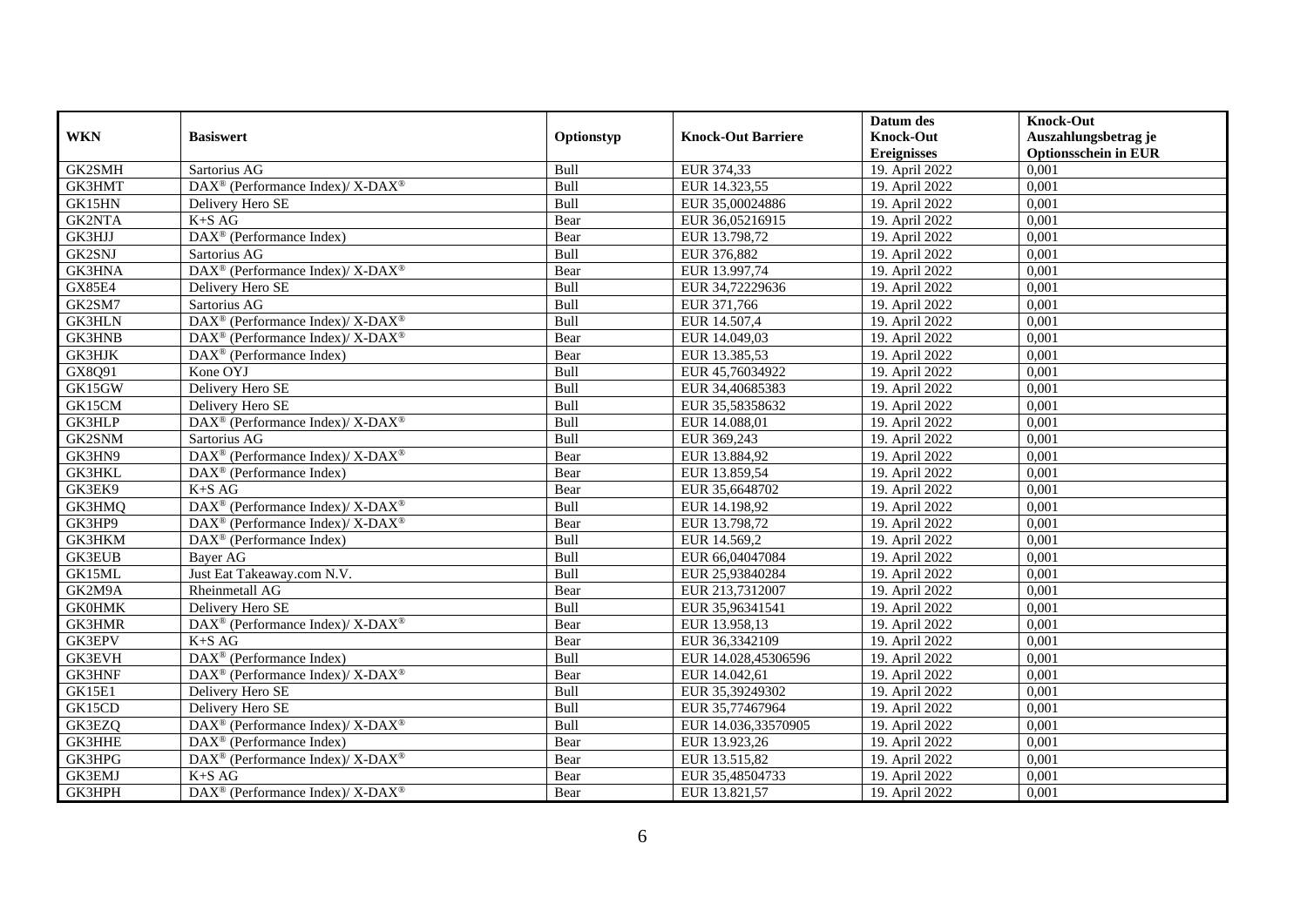|               |                                                                   |             |                           | Datum des                              | <b>Knock-Out</b>                                    |
|---------------|-------------------------------------------------------------------|-------------|---------------------------|----------------------------------------|-----------------------------------------------------|
| <b>WKN</b>    | <b>Basiswert</b>                                                  | Optionstyp  | <b>Knock-Out Barriere</b> | <b>Knock-Out</b><br><b>Ereignisses</b> | Auszahlungsbetrag je<br><b>Optionsschein in EUR</b> |
| <b>GK3HHF</b> | DAX <sup>®</sup> (Performance Index)                              | Bear        | EUR 13.908,34             | 19. April 2022                         | 0,001                                               |
| <b>GK3HLL</b> | DAX <sup>®</sup> (Performance Index)/ X-DAX <sup>®</sup>          | Bull        | EUR 14.269,23             | 19. April 2022                         | 0,001                                               |
| GK3HJH        | $DAX^{\circledast}$ (Performance Index)                           | Bull        | EUR 14.061,86             | 19. April 2022                         | 0,001                                               |
| GK3HP2        | $DAX^{\circledast}$ (Performance Index)/ X-DAX <sup>®</sup>       | Bear        | EUR 14.055,45             | 19. April 2022                         | 0,001                                               |
| GK3HLM        | $DAX^{\circledast}$ (Performance Index)/ X-DAX <sup>®</sup>       | Bull        | EUR 14.094,65             | 19. April 2022                         | 0,001                                               |
| <b>GK3HMN</b> | DAX <sup>®</sup> (Performance Index)/X-DAX <sup>®</sup>           | Bear        | EUR 14.115                | 19. April 2022                         | 0,001                                               |
| GK3HKJ        | $\text{DAX}^{\textcircled{}}$ (Performance Index)                 | Bull        | EUR 14.445,6              | 19. April 2022                         | 0,001                                               |
| GK3HP3        | DAX <sup>®</sup> (Performance Index)/ X-DAX <sup>®</sup>          | Bear        | EUR 14.081,37             | 19. April 2022                         | 0,001                                               |
| GK3HMP        | DAX <sup>®</sup> (Performance Index)/ X-DAX <sup>®</sup>          | Bull        | EUR 14.207,73             | 19. April 2022                         | 0,001                                               |
| GK38NV        | Swisscom AG                                                       | Bear        | CHF 576,12487064          | 19. April 2022                         | 0,001                                               |
| <b>GK3HKK</b> | DAX <sup>®</sup> (Performance Index)                              | Bear        | EUR 13.450,67             | 19. April 2022                         | 0,001                                               |
| <b>GK3HNC</b> | DAX <sup>®</sup> (Performance Index)/X-DAX <sup>®</sup>           | Bear        | EUR 13.615                | 19. April 2022                         | 0,001                                               |
| GK3EZJ        | DAX <sup>®</sup> (Performance Index)/ X-DAX <sup>®</sup>          | Bull        | EUR 14.044,21835213       | 19. April 2022                         | 0,001                                               |
| GK3EXE        | $DAX^{\circledR}$ (Performance Index)                             | Bull        | EUR 14.044,21835213       | 19. April 2022                         | 0,001                                               |
| GK3HPE        | DAX <sup>®</sup> (Performance Index)/ X-DAX <sup>®</sup>          | Bear        | EUR 14.121,85             | 19. April 2022                         | 0,001                                               |
| GK3HPF        | $\text{DAX}^{\circledast}$ (Performance Index)/X-DAX <sup>®</sup> | Bear        | EUR 14.108,15             | 19. April 2022                         | 0,001                                               |
| <b>GK3HLE</b> | $DAX^{\circledast}$ (Performance Index)/X-DAX <sup>®</sup>        | Bull        | EUR 14.115                | 19. April 2022                         | 0,001                                               |
| <b>GK3HLF</b> | $DAX^{\circledcirc}$ (Performance Index)/X-DAX <sup>®</sup>       | <b>Bull</b> | EUR 14.101.29             | 19. April 2022                         | 0,001                                               |
| GK3HQH        | $DAX^{\circledast}$ (Performance Index)/ X-DAX <sup>®</sup>       | Bear        | EUR 13.984,78             | 19. April 2022                         | 0,001                                               |
| GK3HH8        | $DAX^{\circledast}$ (Performance Index)                           | Bear        | EUR 14.023,45             | 19. April 2022                         | 0,001                                               |
| GK3HMG        | DAX <sup>®</sup> (Performance Index)/ X-DAX <sup>®</sup>          | Bull        | EUR 14.074,87             | 19. April 2022                         | 0,001                                               |
| GK3HH9        | $DAX^{\circledR}$ (Performance Index)                             | Bear        | EUR 14.055,45             | 19. April 2022                         | 0,001                                               |
| GK3HNN        | DAX <sup>®</sup> (Performance Index)/ X-DAX <sup>®</sup>          | Bear        | EUR 13.900,88             | 19. April 2022                         | 0,001                                               |
| GK3HMH        | $\text{DAX}^{\circledR}$ (Performance Index)/ X-DAX <sup>®</sup>  | Bull        | EUR 14.323,55             | 19. April 2022                         | 0,001                                               |
| GK3HJA        | DAX <sup>®</sup> (Performance Index)                              | Bull        | EUR 14.081,37             | 19. April 2022                         | 0,001                                               |
| GK3HNP        | $DAX^{\circledast}$ (Performance Index)/ X-DAX <sup>®</sup>       | Bear        | EUR 13.744,16             | 19. April 2022                         | 0,001                                               |
| <b>GK3HLW</b> | $\text{DAX}^{\circledast}$ (Performance Index)/X-DAX <sup>®</sup> | Bull        | EUR 14.158,34             | 19. April 2022                         | 0,001                                               |
| <b>GK3HKC</b> | $DAX^{\circledR}$ (Performance Index)                             | Bull        | EUR 14.042,61             | 19. April 2022                         | 0,001                                               |
| GK3HP6        | DAX <sup>®</sup> (Performance Index)/X-DAX <sup>®</sup>           | Bear        | EUR 13.841,08             | 19. April 2022                         | 0,001                                               |
| <b>GK3HLX</b> | DAX <sup>®</sup> (Performance Index)/X-DAX <sup>®</sup>           | Bull        | EUR 14.280,74             | 19. April 2022                         | 0,001                                               |
| GK3HMY        | DAX <sup>®</sup> (Performance Index)/ X-DAX <sup>®</sup>          | Bear        | EUR 13.971,55             | 19. April 2022                         | 0,001                                               |
| GK3HKD        | DAX <sup>®</sup> (Performance Index)                              | Bear        | EUR 13.884,92             | 19. April 2022                         | 0,001                                               |
| GK3HP7        | DAX <sup>®</sup> (Performance Index)/ X-DAX <sup>®</sup>          | Bear        | EUR 13.908,34             | 19. April 2022                         | 0,001                                               |
| GK3HMZ        | DAX <sup>®</sup> (Performance Index)/ X-DAX <sup>®</sup>          | Bear        | EUR 14.101,29             | 19. April 2022                         | 0,001                                               |
| GK3HHQ        | $DAX^{\circledast}$ (Performance Index)                           | Bear        | EUR 14.029,84             | 19. April 2022                         | 0,001                                               |
| GK3HQA        | $DAX^{\circledast}$ (Performance Index)/ X-DAX <sup>®</sup>       | Bear        | EUR 13.923,26             | 19. April 2022                         | 0,001                                               |
| GK3HHR        | DAX <sup>®</sup> (Performance Index)                              | Bear        | EUR 13.868,24             | 19. April 2022                         | 0,001                                               |
| GK3HP4        | $DAX^{\circledast}$ (Performance Index)/X-DAX <sup>®</sup>        | Bear        | EUR 13.930,34             | 19. April 2022                         | 0,001                                               |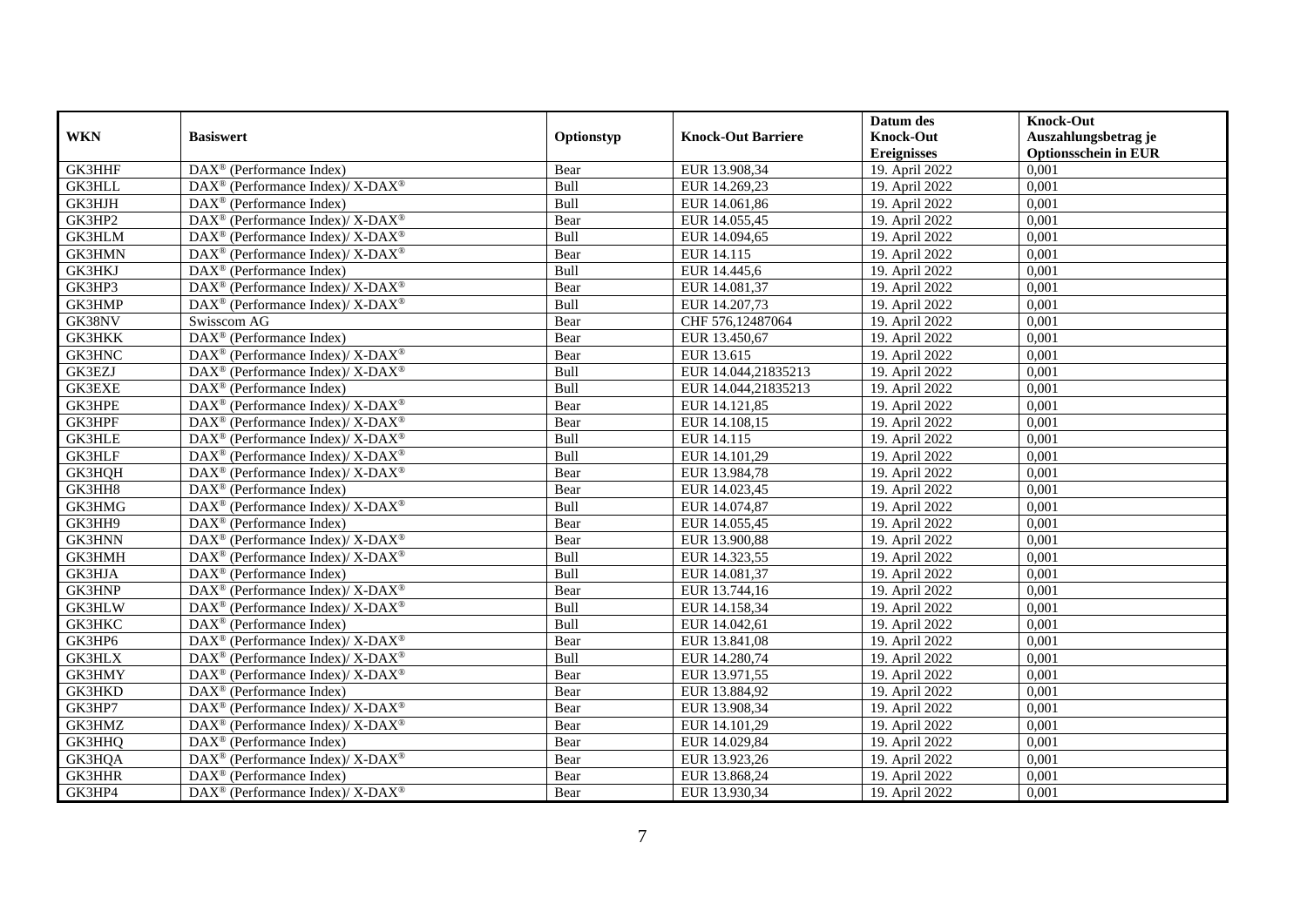|               |                                                                           |             |                           | Datum des          | <b>Knock-Out</b>            |
|---------------|---------------------------------------------------------------------------|-------------|---------------------------|--------------------|-----------------------------|
| <b>WKN</b>    | <b>Basiswert</b>                                                          | Optionstyp  | <b>Knock-Out Barriere</b> | <b>Knock-Out</b>   | Auszahlungsbetrag je        |
|               |                                                                           |             |                           | <b>Ereignisses</b> | <b>Optionsschein in EUR</b> |
| <b>GK3HLC</b> | DAX <sup>®</sup> (Performance Index)/ X-DAX <sup>®</sup>                  | Bull        | EUR 14.108,15             | 19. April 2022     | 0,001                       |
| GK3HJS        | $DAX^{\circledR}$ (Performance Index)                                     | Bear        | EUR 13.958,13             | 19. April 2022     | 0,001                       |
| GK3HQ6        | $\text{DAX}^{\circledast}$ (Performance Index)/X-DAX <sup>®</sup>         | Bear        | EUR 13.810,14             | 19. April 2022     | 0,001                       |
| GK3HME        | $DAX^{\circledast}$ (Performance Index)/ X-DAX <sup>®</sup>               | Bear        | EUR 13.703,43             | 19. April 2022     | 0,001                       |
| GK3HJT        | DAX <sup>®</sup> (Performance Index)                                      | Bear        | EUR 13.978,16             | 19. April 2022     | 0,001                       |
| GK3HMF        | DAX <sup>®</sup> (Performance Index)/ X-DAX <sup>®</sup>                  | Bull        | EUR 14.068,36             | 19. April 2022     | 0,001                       |
| GK3HNY        | $\text{DAX}^{\circledR}$ (Performance Index)/ X-DAX <sup>®</sup>          | Bear        | EUR 13.772,92             | 19. April 2022     | 0,001                       |
| GK3HM8        | DAX <sup>®</sup> (Performance Index)/X-DAX <sup>®</sup>                   | Bull        | EUR 14.280,74             | 19. April 2022     | 0,001                       |
| <b>GK3HKU</b> | $DAX^{\circledR}$ (Performance Index)                                     | Bear        | EUR 13.944,51             | 19. April 2022     | 0,001                       |
| GK3HNZ        | DAX <sup>®</sup> (Performance Index)/ X-DAX <sup>®</sup>                  | Bear        | EUR 13.937,43             | 19. April 2022     | 0,001                       |
| GK3HM9        | $DAX^{\circledast}$ (Performance Index)/X-DAX <sup>®</sup>                | Bull        | EUR 14.143,27             | 19. April 2022     | 0,001                       |
| GK3HJ9        | $\overline{\text{DAX}^{\otimes}}$ (Performance Index)                     | Bull        | EUR 14.182,03             | 19. April 2022     | 0,001                       |
| GK3HL5        | DAX <sup>®</sup> (Performance Index)/ X-DAX <sup>®</sup>                  | Bull        | EUR 14.081,37             | 19. April 2022     | 0,001                       |
| GK3HKA        | $DAX^{\circledast}$ (Performance Index)                                   | Bull        | EUR 14.198,92             | 19. April 2022     | 0,001                       |
| GK3HM5        | $DAX^{\circledast}$ (Performance Index)/ X-DAX <sup>®</sup>               | Bull        | EUR 14.173,95             | 19. April 2022     | 0,001                       |
| GK3HM6        | DAX <sup>®</sup> (Performance Index)/X-DAX <sup>®</sup>                   | Bull        | EUR 14.061,86             | 19. April 2022     | 0,001                       |
| <b>GK3HKB</b> | $DAX^{\circledast}$ (Performance Index)                                   | Bear        | EUR 13.991,26             | 19. April 2022     | 0,001                       |
| GK3HM7        | $DAX^{\circledcirc}$ (Performance Index)/X-DAX <sup>®</sup>               | <b>Bull</b> | EUR 14.049.03             | 19. April 2022     | 0,001                       |
| <b>GK3HLD</b> | $DAX^{\circledR}$ (Performance Index)                                     | Bear        | EUR 13.951,32             | 19. April 2022     | 0,001                       |
| GK3HN8        | DAX <sup>®</sup> (Performance Index)/ X-DAX <sup>®</sup>                  | Bear        | EUR 14.128,99             | 19. April 2022     | 0,001                       |
| GK3HJ2        | $DAX^{\circledast}$ (Performance Index)                                   | Bull        | EUR 14.136,13             | 19. April 2022     | 0,001                       |
| <b>GK3HLB</b> | $DAX^{\circledast}$ (Performance Index)/ $\overline{X-DAX^{\circledast}}$ | Bull        | EUR 14.236,32             | 19. April 2022     | 0,001                       |
| GK3HJ3        | $\text{DAX}^{\textcircled{}}$ (Performance Index)                         | Bear        | EUR 14.061,86             | 19. April 2022     | 0,001                       |
| <b>GK3HMC</b> | DAX <sup>®</sup> (Performance Index)/X-DAX <sup>®</sup>                   | Bear        | EUR 13.450,67             | 19. April 2022     | 0,001                       |
| GK3HMD        | $DAX^{\circledast}$ (Performance Index)/ X-DAX <sup>®</sup>               | Bear        | EUR 14.088,01             | 19. April 2022     | 0,001                       |
| GK3HK4        | $DAX^{\circledast}$ (Performance Index)                                   | Bear        | EUR 13.984,78             | 19. April 2022     | 0,001                       |
| GK3HLY        | $DAX^{\circledast}$ (Performance Index)/ X-DAX <sup>®</sup>               | Bull        | EUR 14.383,79             | 19. April 2022     | 0,001                       |
| GK3HK5        | $DAX^{\circledR}$ (Performance Index)                                     | Bear        | EUR 13.964,94             | 19. April 2022     | 0,001                       |
| GK3HLZ        | DAX <sup>®</sup> (Performance Index)/ X-DAX <sup>®</sup>                  | Bull        | EUR 14.136,13             | 19. April 2022     | 0,001                       |
| GK3HL6        | $DAX^{\circledR}$ (Performance Index)                                     | Bear        | EUR 13.937,43             | 19. April 2022     | 0,001                       |
| GK3HN1        | $DAX^{\circledast}$ (Performance Index)/ X-DAX <sup>®</sup>               | Bear        | EUR 14.017,04             | 19. April 2022     | 0,001                       |
| GK3HL8        | DAX <sup>®</sup> (Performance Index)/X-DAX <sup>®</sup>                   | Bull        | EUR 14.246,2              | 19. April 2022     | 0,001                       |
| GK3HL7        | $\overline{\text{DAX}^{\otimes}}$ (Performance Index)                     | Bear        | EUR 13.821,57             | 19. April 2022     | 0,001                       |
| GK3HL9        | DAX <sup>®</sup> (Performance Index)/ X-DAX <sup>®</sup>                  | Bull        | EUR 14.121,85             | 19. April 2022     | 0,001                       |
| GK3HHZ        | $DAX^{\circledast}$ (Performance Index)                                   | Bull        | EUR 14.068,36             | 19. April 2022     | 0,001                       |
| GK3HMA        | DAX <sup>®</sup> (Performance Index)/ X-DAX <sup>®</sup>                  | Bull        | EUR 14.042,61             | 19. April 2022     | 0,001                       |
| GK3HJ0        | DAX <sup>®</sup> (Performance Index)                                      | Bear        | EUR 13.892,9              | 19. April 2022     | 0,001                       |
| GK3HMB        | $DAX^{\circledast}$ (Performance Index)/X-DAX <sup>®</sup>                | Bull        | EUR 14.569,2              | 19. April 2022     | 0,001                       |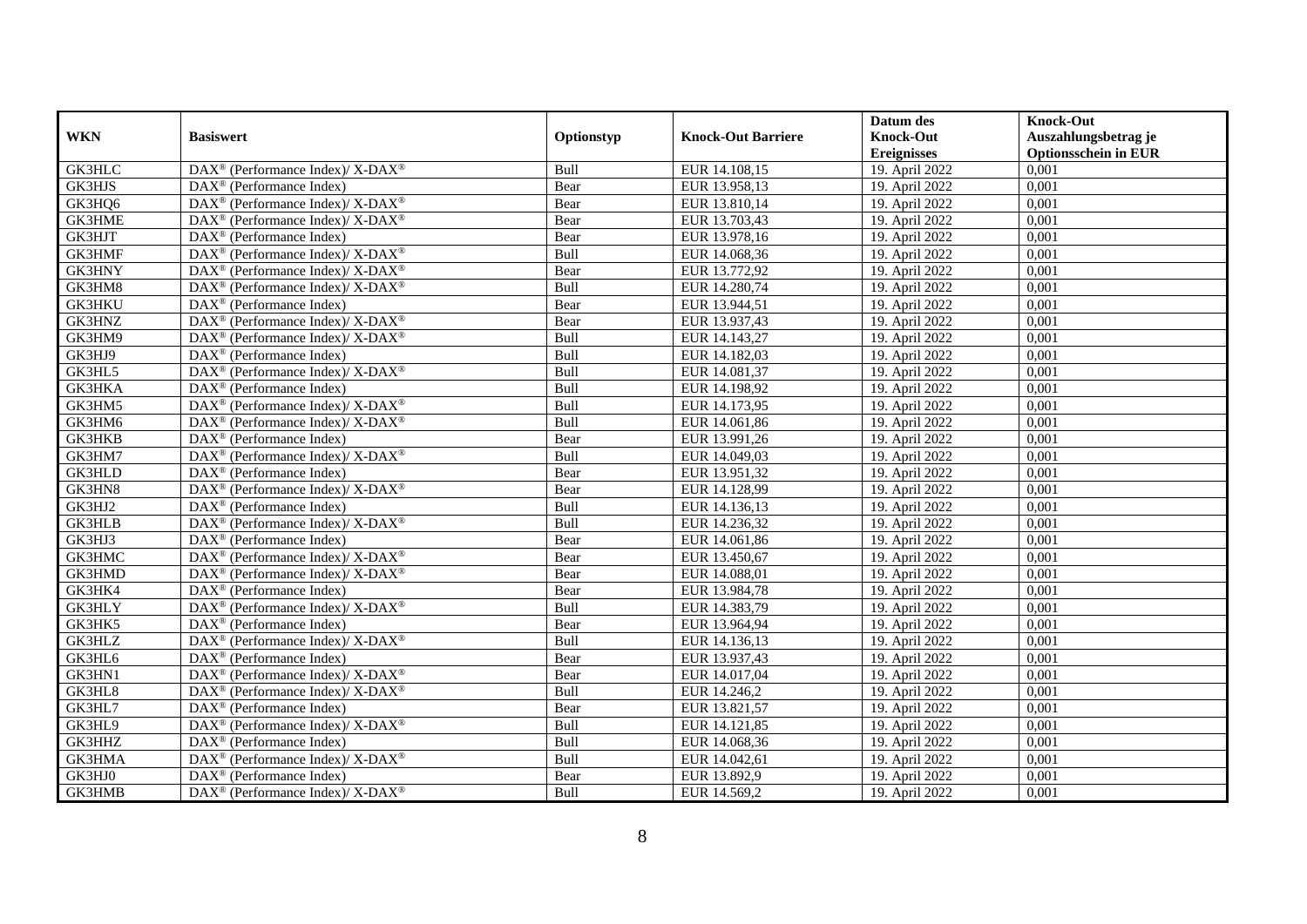|               |                                                                                         |             |                           | Datum des          | <b>Knock-Out</b>            |
|---------------|-----------------------------------------------------------------------------------------|-------------|---------------------------|--------------------|-----------------------------|
| <b>WKN</b>    | <b>Basiswert</b>                                                                        | Optionstyp  | <b>Knock-Out Barriere</b> | <b>Knock-Out</b>   | Auszahlungsbetrag je        |
|               |                                                                                         |             |                           | <b>Ereignisses</b> | <b>Optionsschein in EUR</b> |
| GK3HJ1        | DAX <sup>®</sup> (Performance Index)                                                    | Bull        | EUR 14.165,88             | 19. April 2022     | 0,001                       |
| GK3HLJ        | DAX <sup>®</sup> (Performance Index)/ X-DAX <sup>®</sup>                                | Bull        | EUR 14.226,44             | 19. April 2022     | 0,001                       |
| GK3HK1        | $DAX^{\circledR}$ (Performance Index)                                                   | Bear        | EUR 13.997,74             | 19. April 2022     | 0,001                       |
| <b>GK3HLK</b> | $\text{DAX}^{\circledast}$ (Performance Index)/X-DAX <sup>®</sup>                       | Bull        | EUR 14.101,29             | 19. April 2022     | 0,001                       |
| GK3HK2        | DAX <sup>®</sup> (Performance Index)                                                    | Bull        | EUR 14.207,73             | 19. April 2022     | 0,001                       |
| <b>GK3HML</b> | $DAX^{\circledast}$ (Performance Index)/ X-DAX <sup>®</sup>                             | Bear        | EUR 13.964,94             | 19. April 2022     | 0,001                       |
| GK3HMM        | $DAX^{\circledcirc}$ (Performance Index)/ X-DAX <sup>®</sup>                            | Bear        | EUR 14.094,65             | 19. April 2022     | 0,001                       |
| GK3HK3        | $\text{DAX}^{\textcircled{n}}$ (Performance Index)                                      | Bull        | EUR 14.121,85             | 19. April 2022     | 0,001                       |
| GK3EZ4        | $\text{DAX}^{\circledast}$ (Performance Index)/X-DAX <sup>®</sup>                       | Bull        | EUR 14.020,56041953       | 19. April 2022     | 0,001                       |
| GK3HL3        | DAX <sup>®</sup> (Performance Index)                                                    | Bull        | EUR 14.173,95             | 19. April 2022     | 0,001                       |
| GK3HM2        | DAX <sup>®</sup> (Performance Index)/ X-DAX <sup>®</sup>                                | Bull        | EUR 14.445,6              | 19. April 2022     | 0,001                       |
| GK3HL4        | DAX <sup>®</sup> (Performance Index)                                                    | Bear        | EUR 13.810,14             | 19. April 2022     | 0,001                       |
| GK3HM3        | $\text{DAX}^{\circledast}$ (Performance Index)/ X-DAX <sup>®</sup>                      | Bull        | EUR 14.055,45             | 19. April 2022     | 0,001                       |
| GK3HN7        | $DAX^{\circledR}$ (Performance Index)                                                   | <b>Bull</b> | EUR 14.343,63             | 19. April 2022     | 0,001                       |
| GK3HM4        | DAX <sup>®</sup> (Performance Index)/ X-DAX <sup>®</sup>                                | Bull        | EUR 14.150,81             | 19. April 2022     | 0,001                       |
| GK3HN4        | DAX <sup>®</sup> (Performance Index)/ X-DAX <sup>®</sup>                                | Bear        | EUR 13.876,94             | 19. April 2022     | 0,001                       |
| GK3HK8        | DAX <sup>®</sup> (Performance Index)                                                    | Bull        | EUR 14.101,29             | 19. April 2022     | 0,001                       |
| GK3HN5        | DAX <sup>®</sup> (Performance Index)/ X-DAX <sup>®</sup>                                | Bear        | EUR 14.004,22             | 19. April 2022     | 0,001                       |
| GK3HK9        | DAX <sup>®</sup> (Performance Index)                                                    | Bear        | EUR 13.930,34             | 19. April 2022     | 0,001                       |
| GK3HN6        | DAX <sup>®</sup> (Performance Index)/ X-DAX <sup>®</sup>                                | Bear        | EUR 14.010,63             | 19. April 2022     | 0,001                       |
| <b>GK3HLA</b> | $\text{DAX}^{\textcircled{n}}$ (Performance Index)                                      | Bear        | EUR 14.074,87             | 19. April 2022     | 0,001                       |
| GK3HM0        | $\text{DAX}^{\textcircled{\tiny{\textcircled{\tiny \dag}}}}$ (Performance Index)/X-DAX® | <b>Bull</b> | EUR 14.165,88             | 19. April 2022     | 0,001                       |
| <b>GK3HNE</b> | $\text{DAX}^{\textcircled{p}}$ (Performance Index)                                      | Bear        | EUR 13.787,29             | 19. April 2022     | 0,001                       |
| GK3HM1        | $DAX^{\circledcirc}$ (Performance Index)/ X-DAX <sup>®</sup>                            | Bull        | EUR 14.190,1              | 19. April 2022     | 0,001                       |
| GK3HJ6        | $DAX^{\circledR}$ (Performance Index)                                                   | Bear        | EUR 14.042,61             | 19. April 2022     | 0,001                       |
| GK3HN2        | $DAX^{\circledast}$ (Performance Index)/X-DAX <sup>®</sup>                              | Bear        | EUR 13.758,54             | 19. April 2022     | 0,001                       |
| GK3HJ7        | DAX <sup>®</sup> (Performance Index)                                                    | Bull        | EUR 14.074,87             | 19. April 2022     | 0,001                       |
| <b>GK3HLU</b> | DAX <sup>®</sup> (Performance Index)/ X-DAX <sup>®</sup>                                | Bull        | EUR 14.036,22             | 19. April 2022     | 0,001                       |
| <b>GK3HHS</b> | $\text{DAX}^{\textcircled{n}}$ (Performance Index)                                      | Bull        | EUR 14.128,99             | 19. April 2022     | 0,001                       |
| <b>GK3HLV</b> | $\text{DAX}^{\circledast}$ (Performance Index)/X-DAX <sup>®</sup>                       | Bull        | EUR 14.042,61             | 19. April 2022     | 0,001                       |
| GK3HHT        | $DAX^{\otimes}$ (Performance Index)                                                     | Bear        | EUR 13.971,55             | 19. April 2022     | 0,001                       |
| GK3HMW        | DAX <sup>®</sup> (Performance Index)/ X-DAX <sup>®</sup>                                | Bear        | EUR 13.868,24             | 19. April 2022     | 0,001                       |
| GK3HMX        | $DAX^{\circledast}$ (Performance Index)/ $X$ - $\overline{DAX^{\circledast}}$           | Bear        | EUR 13.723,8              | 19. April 2022     | 0,001                       |
| <b>GK3HJU</b> | DAX <sup>®</sup> (Performance Index)                                                    | Bear        | EUR 13.915,8              | 19. April 2022     | 0,001                       |
| GK3HJV        | $\text{DAX}^{\textcircled{n}}$ (Performance Index)                                      | Bull        | EUR 14.269,23             | 19. April 2022     | 0,001                       |
| GK3HKW        | $\text{DAX}^{\textcircled{n}}$ (Performance Index)                                      | Bull        | EUR 14.280,74             | 19. April 2022     | 0,001                       |
| GK3HKX        | $\text{DAX}^{\otimes}$ (Performance Index)                                              | Bull        | EUR 14.226,44             | 19. April 2022     | 0,001                       |
| GK3HJ4        | $\text{DAX}^{\textcircled{n}}$ (Performance Index)                                      | Bear        | EUR 14.094,65             | 19. April 2022     | 0,001                       |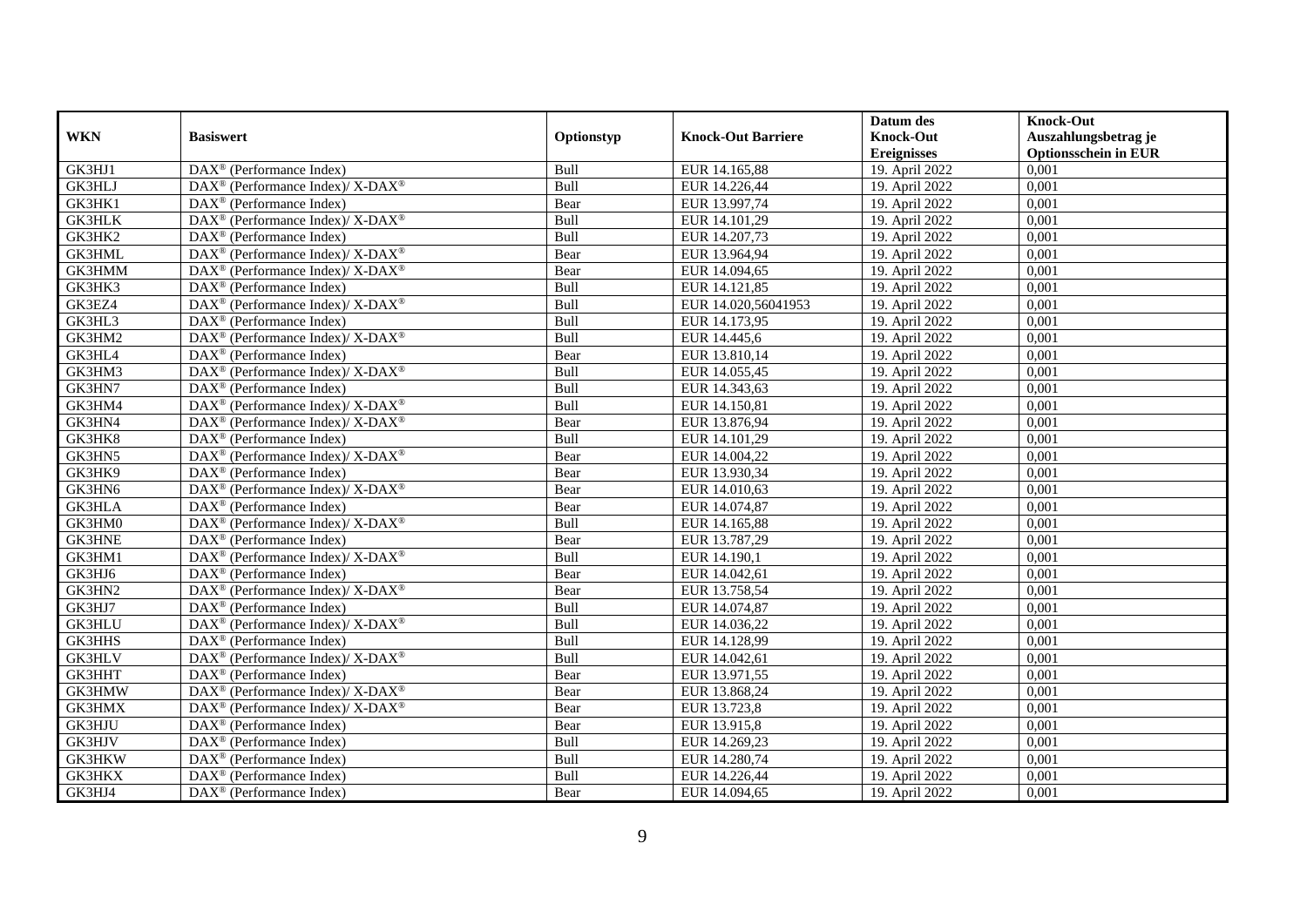|               |                                                                  |             |                           | Datum des          | <b>Knock-Out</b>            |
|---------------|------------------------------------------------------------------|-------------|---------------------------|--------------------|-----------------------------|
| <b>WKN</b>    | <b>Basiswert</b>                                                 | Optionstyp  | <b>Knock-Out Barriere</b> | <b>Knock-Out</b>   | Auszahlungsbetrag je        |
|               |                                                                  |             |                           | <b>Ereignisses</b> | <b>Optionsschein in EUR</b> |
| GK3HJ5        | DAX <sup>®</sup> (Performance Index)                             | Bear        | EUR 13.876,94             | 19. April 2022     | 0,001                       |
| GK3HK6        | $\text{DAX}^{\circledast}$ (Performance Index)                   | Bear        | EUR 13.723,8              | 19. April 2022     | 0,001                       |
| <b>GK3EWG</b> | $DAX^{\circledR}$ (Performance Index)                            | Bull        | EUR 14.020,56041953       | 19. April 2022     | 0,001                       |
| GK3HHC        | DAX <sup>®</sup> (Performance Index)                             | Bear        | EUR 13.515,82             | 19. April 2022     | 0,001                       |
| GK3HHD        | DAX <sup>®</sup> (Performance Index)                             | Bear        | EUR 13.615                | 19. April 2022     | 0,001                       |
| <b>GK3HJE</b> | $\text{DAX}^{\textcircled{p}}$ (Performance Index)               | Bear        | EUR 14.088,01             | 19. April 2022     | 0,001                       |
| <b>GK3HJF</b> | $DAX^{\otimes}$ (Performance Index)                              | Bull        | EUR 14.143,27             | 19. April 2022     | 0,001                       |
| GK3HKG        | $\overline{\text{DAX}}^{\textcirc}$ (Performance Index)          | Bull        | EUR 14.036,22             | 19. April 2022     | 0,001                       |
| GK3HKH        | $\text{DAX}^{\textcircled{n}}$ (Performance Index)               | Bull        | EUR 14.507,4              | 19. April 2022     | 0,001                       |
| GK3EX2        | DAX <sup>®</sup> (Performance Index)                             | Bull        | EUR 14.036,33570905       | 19. April 2022     | 0,001                       |
| GK3HHW        | $\overline{\text{DAX}^{\otimes}}$ (Performance Index)            | Bull        | EUR 14.094,65             | 19. April 2022     | 0,001                       |
| GK3HHX        | DAX <sup>®</sup> (Performance Index)                             | Bear        | EUR 14.004,22             | 19. April 2022     | 0,001                       |
| GK3HHY        | $\text{DAX}^{\textcircled{n}}$ (Performance Index)               | Bull        | EUR 14.190,1              | 19. April 2022     | 0,001                       |
| GK3HJZ        | DAX <sup>®</sup> (Performance Index)                             | <b>Bull</b> | EUR 14.309,28             | 19. April 2022     | 0.001                       |
| GK3HK0        | $\overline{\text{DAX}^{\otimes}}$ (Performance Index)            | Bear        | EUR 13.649,03             | 19. April 2022     | 0,001                       |
| GK3HL0        | DAX <sup>®</sup> (Performance Index)                             | Bear        | EUR 14.068,36             | 19. April 2022     | 0,001                       |
| GK3HL1        | DAX <sup>®</sup> (Performance Index)                             | Bear        | EUR 13.683,07             | 19. April 2022     | 0,001                       |
| GK3HL2        | DAX <sup>®</sup> (Performance Index)                             | Bull        | EUR 14.049,03             | 19. April 2022     | 0,001                       |
| GK3HHU        | $\text{DAX}^{\textcircled{n}}$ (Performance Index)               | Bull        | EUR 14.295,01             | 19. April 2022     | 0,001                       |
| GK3HHV        | $\text{DAX}^{\otimes}$ (Performance Index)                       | Bull        | EUR 14.363,71             | 19. April 2022     | 0,001                       |
| GK3HJW        | DAX <sup>®</sup> (Performance Index)                             | Bear        | EUR 13.772,92             | 19. April 2022     | 0,001                       |
| GK3HJX        | $DAX^{\circledR}$ (Performance Index)                            | <b>Bull</b> | EUR 14.257,71             | 19. April 2022     | 0,001                       |
| <b>GK3HKZ</b> | $\text{DAX}^{\textcircled{D}}$ (Performance Index)               | Bear        | EUR 14.049,03             | 19. April 2022     | 0,001                       |
| <b>GK3HHN</b> | $\text{DAX}^{\textcircled{p}}$ (Performance Index)               | Bear        | EUR 13.580,97             | 19. April 2022     | 0,001                       |
| GK3HHP        | $DAX^{\circledR}$ (Performance Index)                            | Bull        | EUR 14.115                | 19. April 2022     | 0,001                       |
| GK3HJQ        | $\text{DAX}^{\otimes}$ (Performance Index)                       | Bull        | EUR 14.323,55             | 19. April 2022     | 0,001                       |
| <b>GK3HJR</b> | DAX <sup>®</sup> (Performance Index)                             | Bull        | EUR 14.246,2              | 19. April 2022     | 0,001                       |
| GK3HKS        | DAX <sup>®</sup> (Performance Index)                             | Bull        | EUR 14.150,81             | 19. April 2022     | 0,001                       |
| GK3HKT        | $\text{DAX}^{\textcircled{n}}$ (Performance Index)               | Bear        | EUR 14.081,37             | 19. April 2022     | 0,001                       |
| GK3HQ1        | $\overline{\text{DAX}}^{\textcirc}$ (Performance Index)          | Bull        | EUR 14.158,34             | 19. April 2022     | 0,001                       |
| <b>GK3EWR</b> | DAX <sup>®</sup> (Performance Index)                             | Bull        | EUR 14.012,4476993        | 19. April 2022     | 0,001                       |
| GK2SMP        | Sartorius AG                                                     | Bull        | EUR 366,69                | 19. April 2022     | 0,001                       |
| GK3EXZ        | DAX <sup>®</sup> (Performance Index)                             | Bull        | EUR 14.004,32497571       | 19. April 2022     | 0,001                       |
| <b>GK3EZE</b> | $\text{DAX}^{\circledR}$ (Performance Index)/ X-DAX <sup>®</sup> | Bull        | EUR 14.012,4476993        | 19. April 2022     | 0,001                       |
| GK3HHJ        | $\text{DAX}^{\circledast}$ (Performance Index)                   | Bear        | EUR 14.108,15             | 19. April 2022     | 0,001                       |
| GK3EZ0        | DAX <sup>®</sup> (Performance Index)/X-DAX <sup>®</sup>          | Bull        | EUR 14.004,32497571       | 19. April 2022     | 0,001                       |
| GK3HND        | $\text{DAX}^{\circledast}$ (Performance Index)                   | Bear        | EUR 14.115                | 19. April 2022     | 0,001                       |
| GK2SNT        | Sartorius AG                                                     | Bull        | EUR 364,127               | 19. April 2022     | 0,001                       |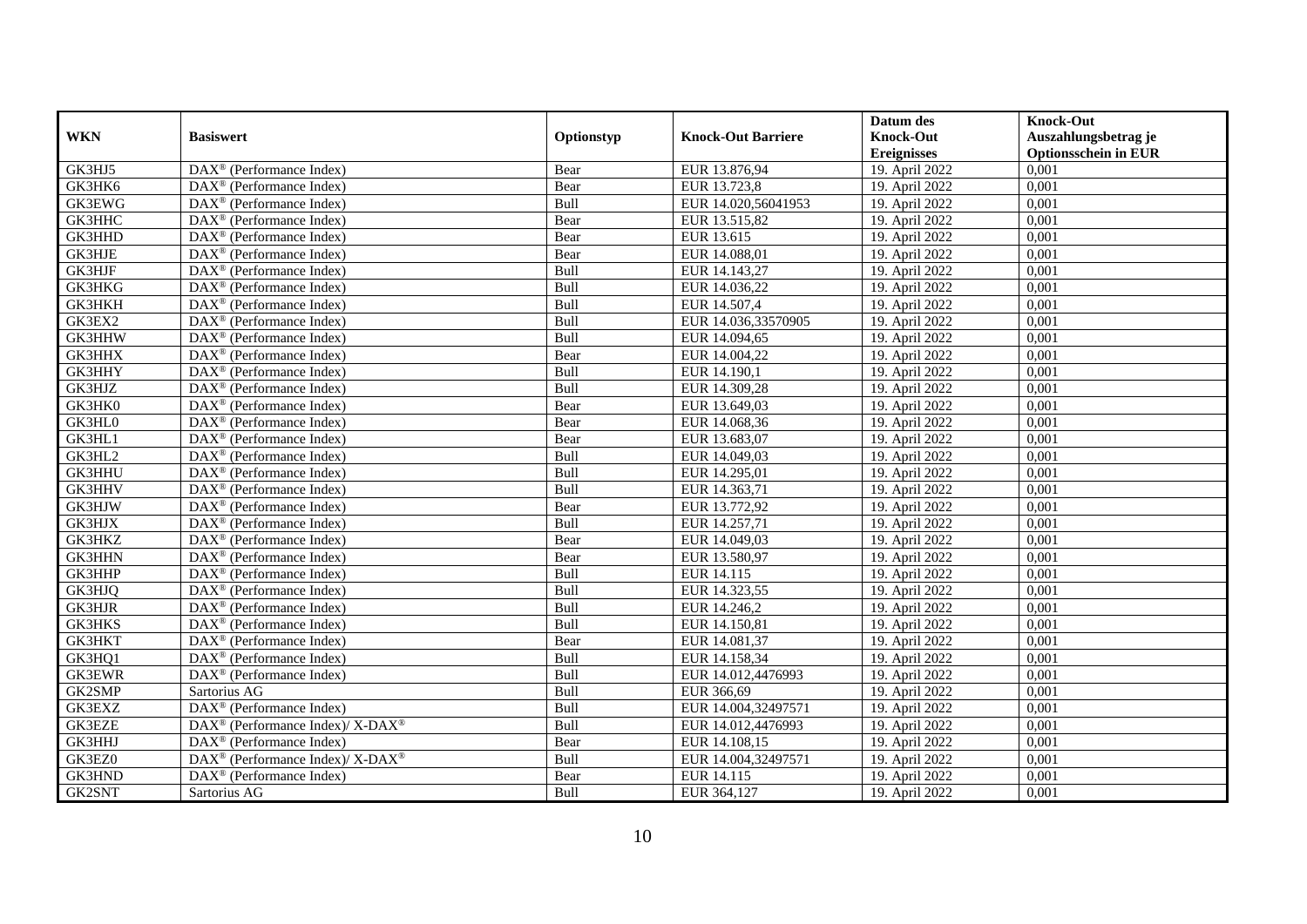|               |                                                         |            |                           | Datum des          | <b>Knock-Out</b>            |
|---------------|---------------------------------------------------------|------------|---------------------------|--------------------|-----------------------------|
| <b>WKN</b>    | <b>Basiswert</b>                                        | Optionstyp | <b>Knock-Out Barriere</b> | <b>Knock-Out</b>   | Auszahlungsbetrag je        |
|               |                                                         |            |                           | <b>Ereignisses</b> | <b>Optionsschein in EUR</b> |
| <b>GK2SLB</b> | Rheinmetall AG                                          | Bear       | EUR 215,09135502          | 19. April 2022     | 0,001                       |
| GK3B3A        | EURO STOXX <sup>®</sup> Banks (Price EUR) Index         | Bear       | EUR 89,13172735           | 19. April 2022     | 0,001                       |
| <b>GK3B40</b> | EURO STOXX <sup>®</sup> Banks (Price EUR) Index         | Bear       | EUR 89,04178111           | 19. April 2022     | 0,001                       |
| GK3B2K        | EURO STOXX <sup>®</sup> Banks (Price EUR) Index         | Bear       | EUR 88,9618289            | 19. April 2022     | 0,001                       |
| GK3B4F        | EURO STOXX <sup>®</sup> Banks (Price EUR) Index         | Bear       | EUR 88,87188266           | 19. April 2022     | 0,001                       |
| GH6ZWK        | EUR/JPY (WM-Fixing)                                     | Bear       | JPY 138,51010822          | 19. April 2022     | 0,001                       |
|               | <b>EUREX Euro Bund Future (Generic Front Month</b>      |            |                           |                    |                             |
| GF9T0K        | Future)                                                 | Bull       | EUR 154,16                | 19. April 2022     | 0,001                       |
| GK2SN8        | Sartorius AG                                            | Bull       | EUR 361,573               | 19. April 2022     | 0,001                       |
| GK2SNS        | Rheinmetall AG                                          | Bear       | EUR 216,58753864          | 19. April 2022     | 0,001                       |
| GH6ZWH        | EUR/JPY (WM-Fixing)                                     | Bear       | JPY 138,83541769          | 19. April 2022     | 0,001                       |
| GK2SNZ        | Sartorius AG                                            | Bull       | EUR 359,035               | 19. April 2022     | 0.001                       |
|               | EUREX Euro Bund Future (Generic Front Month             | Bull       |                           |                    |                             |
| GH6S2F        | Future)                                                 |            | EUR 153,58                | 19. April 2022     | 0,001                       |
| GH9UAH        | Henkel AG & Co KGaA                                     | Bull       | EUR 57,8302628            | 19. April 2022     | 0,001                       |
| GK2SNL        | Sartorius AG                                            | Bull       | EUR 356,468               | 19. April 2022     | 0,001                       |
| GK25LX        | Varta AG                                                | Bull       | EUR 85,8590206            | 19. April 2022     | 0,001                       |
| GK2CMZ        | Merck KGaA                                              | Bull       | EUR 178,50227682          | 19. April 2022     | 0,001                       |
| GK25LU        | Varta AG                                                | Bull       | EUR 85,40607149           | 19. April 2022     | 0,001                       |
| GK3EY0        | DAX <sup>®</sup> (Performance Index)                    | Bull       | EUR 13.996,20225213       | 19. April 2022     | 0,001                       |
| GK3EZ5        | DAX <sup>®</sup> (Performance Index)/X-DAX <sup>®</sup> | Bull       | EUR 13.996,20225213       | 19. April 2022     | 0,001                       |
| GX2ANR        | <b>AIXTRON SE</b>                                       | Bear       | EUR 22,69233362           | 19. April 2022     | 0,001                       |
| GX2ANT        | <b>AIXTRON SE</b>                                       | Bear       | EUR 22,83535249           | 19. April 2022     | 0,001                       |
| GH7BQY        | USD/JPY (WM-Fixing)                                     | Bear       | JPY 128,74069121          | 19. April 2022     | 0,001                       |
| GK2SQF        | Capital One Financial Corporation                       | Bear       | USD 139,08323217          | 19. April 2022     | 0,001                       |
| GX6FFK        | Truist Financial Corp                                   | Bull       | USD 51,18337              | 19. April 2022     | 0,001                       |
| <b>GK3HPN</b> | NASDAQ-100 Index®                                       | Bull       | USD 14.353,28             | 19. April 2022     | 0,001                       |
| GK3HPP        | NASDAQ-100 Index®                                       | Bull       | <b>USD 14.344,8</b>       | 19. April 2022     | 0,001                       |
| GK3HPV        | NASDAQ-100 Index®                                       | Bull       | USD 14.277,44             | 19. April 2022     | 0,001                       |
| GK3HPS        | NASDAQ-100 Index®                                       | Bull       | <b>USD 14.217,44</b>      | 19. April 2022     | 0,001                       |
| GK3HPT        | NASDAQ-100 Index®                                       | Bull       | <b>USD 14.212,44</b>      | 19. April 2022     | 0,001                       |
| GX4EMG        | DENTSPLY SIRONA Inc.                                    | Bull       | USD 43,67546585           | 19. April 2022     | 0,001                       |
| GK3HPL        | NASDAQ-100 Index®                                       | Bull       | USD 14.222,44             | 19. April 2022     | 0,001                       |
| <b>GX4ENH</b> | DENTSPLY SIRONA Inc.                                    | Bull       | USD 42,46161287           | 19. April 2022     | 0,001                       |
| <b>GK3HPK</b> | NASDAQ-100 Index®                                       | Bull       | USD 14.232,44             | 19. April 2022     | 0,001                       |
| GK3HPC        | NASDAQ-100 Index®                                       | Bull       | USD 14.491,76             | 19. April 2022     | 0,001                       |
| GK3HPD        | NASDAQ-100 Index®                                       | Bull       | USD 14.361,76             | 19. April 2022     | 0,001                       |
| GX4EPJ        | DENTSPLY SIRONA Inc.                                    | Bull       | USD 46,34798255           | 19. April 2022     | 0,001                       |
| <b>GK3HSH</b> | NASDAQ-100 Index®                                       | Bear       | USD 13.806,37             | 19. April 2022     | 0,001                       |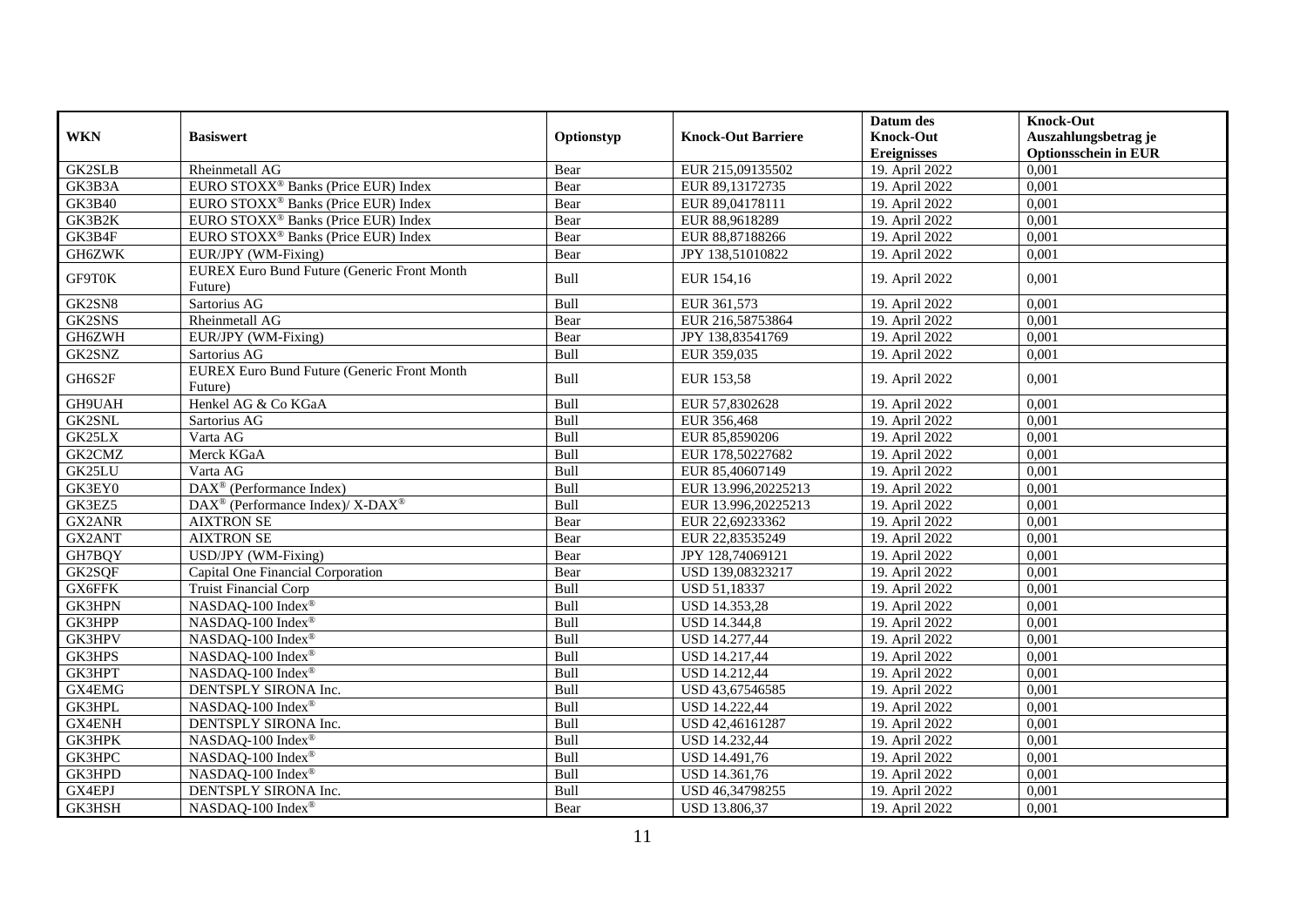|               |                                 |            |                           | Datum des          | <b>Knock-Out</b>            |
|---------------|---------------------------------|------------|---------------------------|--------------------|-----------------------------|
| <b>WKN</b>    | <b>Basiswert</b>                | Optionstyp | <b>Knock-Out Barriere</b> | <b>Knock-Out</b>   | Auszahlungsbetrag je        |
|               |                                 |            |                           | <b>Ereignisses</b> | <b>Optionsschein in EUR</b> |
| GK3HPA        | NASDAQ-100 Index®               | Bull       | USD 14.242,44             | 19. April 2022     | 0,001                       |
| GX4EN6        | DENTSPLY SIRONA Inc.            | Bull       | USD 45,18513173           | 19. April 2022     | 0,001                       |
| GK3HQQ        | NASDAQ-100 Index®               | Bull       | <b>USD 14.182,44</b>      | 19. April 2022     | 0,001                       |
| GK3HPB        | NASDAQ-100 Index®               | Bull       | USD 14.237,44             | 19. April 2022     | 0,001                       |
| GK3HQR        | NASDAQ-100 Index®               | Bull       | <b>USD 14.416,59</b>      | 19. April 2022     | 0,001                       |
| GK3HPQ        | NASDAQ-100 Index®               | Bull       | <b>USD 14.344,8</b>       | 19. April 2022     | 0,001                       |
| GK3HPY        | NASDAQ-100 Index®               | Bull       | USD 14.537,31             | 19. April 2022     | 0,001                       |
| <b>GK3HPR</b> | NASDAQ-100 Index®               | Bull       | USD 14.212,44             | 19. April 2022     | 0,001                       |
| GK3HR0        | NASDAQ-100 Index <sup>®</sup>   | Bull       | USD 14.298,4              | 19. April 2022     | 0,001                       |
| GK3HP8        | NASDAQ-100 Index®               | Bull       | USD 14.330,29             | 19. April 2022     | 0,001                       |
| GK3HPW        | NASDAQ-100 Index®               | Bull       | <b>USD 14.272,44</b>      | 19. April 2022     | 0.001                       |
| GK3HP5        | NASDAQ-100 Index®               | Bull       | USD 14.370,24             | 19. April 2022     | 0,001                       |
| <b>GK3HPX</b> | NASDAQ-100 Index®               | Bull       | USD 14.401,79             | 19. April 2022     | 0,001                       |
| GK3HQY        | NASDAQ-100 Index®               | Bull       | USD 14.310,27             | 19. April 2022     | 0,001                       |
| GK3HQU        | NASDAQ-100 Index®               | Bull       | USD 14.187,44             | 19. April 2022     | 0,001                       |
| GK3HQV        | NASDAQ-100 Index®               | Bull       | USD 14.292,92             | 19. April 2022     | 0,001                       |
| <b>GK3HRW</b> | NASDAQ-100 Index®               | Bear       | USD 13.758,35             | 19. April 2022     | 0,001                       |
| <b>GK3HRX</b> | NASDAQ-100 Index®               | Bear       | <b>USD 13.854,4</b>       | 19. April 2022     | 0,001                       |
| GK3HQN        | NASDAQ-100 Index®               | Bull       | USD 14.316,65             | 19. April 2022     | 0,001                       |
| GK3HQP        | $NASDAQ-100$ Index <sup>®</sup> | Bull       | USD 14.323,03             | 19. April 2022     | 0,001                       |
| GK3HQ2        | NASDAQ-100 Index®               | Bull       | USD 14.287,44             | 19. April 2022     | 0,001                       |
| GK3HQ3        | NASDAQ-100 Index®               | Bull       | USD 14.257,44             | 19. April 2022     | 0,001                       |
| GK3HQL        | NASDAQ-100 Index®               | Bull       | USD 14.267,44             | 19. April 2022     | 0,001                       |
| GK3HQM        | $NASDAQ-100$ Index <sup>®</sup> | Bull       | USD 14.446,2              | 19. April 2022     | 0,001                       |
| GK3HQF        | NASDAO-100 Index <sup>®</sup>   | Bull       | USD 14.202,44             | 19. April 2022     | 0,001                       |
| GK3HQB        | NASDAQ-100 Index®               | Bull       | USD 14.247,44             | 19. April 2022     | 0,001                       |
| GK3HQC        | NASDAQ-100 Index®               | Bull       | USD 14.582,87             | 19. April 2022     | 0,001                       |
| GK3HQD        | NASDAQ-100 Index®               | Bull       | USD 14.337,55             | 19. April 2022     | 0,001                       |
| GK3HQJ        | NASDAQ-100 Index®               | Bull       | USD 14.192,44             | 19. April 2022     | 0,001                       |
| GK3HQK        | NASDAQ-100 Index®               | Bull       | USD 14.391,27             | 19. April 2022     | 0,001                       |
| GK3HQ4        | NASDAQ-100 Index®               | Bull       | USD 14.252,44             | 19. April 2022     | 0,001                       |
| GK3HQ5        | NASDAQ-100 Index®               | Bull       | USD 14.262,44             | 19. April 2022     | 0,001                       |
| GK3HQG        | NASDAQ-100 Index®               | Bull       | USD 14.197,44             | 19. April 2022     | 0,001                       |
| GK3HQS        | NASDAQ-100 Index®               | Bull       | USD 14.303,89             | 19. April 2022     | 0,001                       |
| GK3HQT        | NASDAQ-100 Index®               | Bull       | USD 14.431,4              | 19. April 2022     | 0,001                       |
| GK3HQ8        | NASDAQ-100 Index <sup>®</sup>   | Bull       | USD 14.380,76             | 19. April 2022     | 0,001                       |
| GK3HQ9        | NASDAQ-100 Index®               | Bull       | USD 14.207,44             | 19. April 2022     | 0,001                       |
| <b>GK3HRB</b> | NASDAQ-100 Index®               | Bear       | USD 13.879,48             | 19. April 2022     | 0,001                       |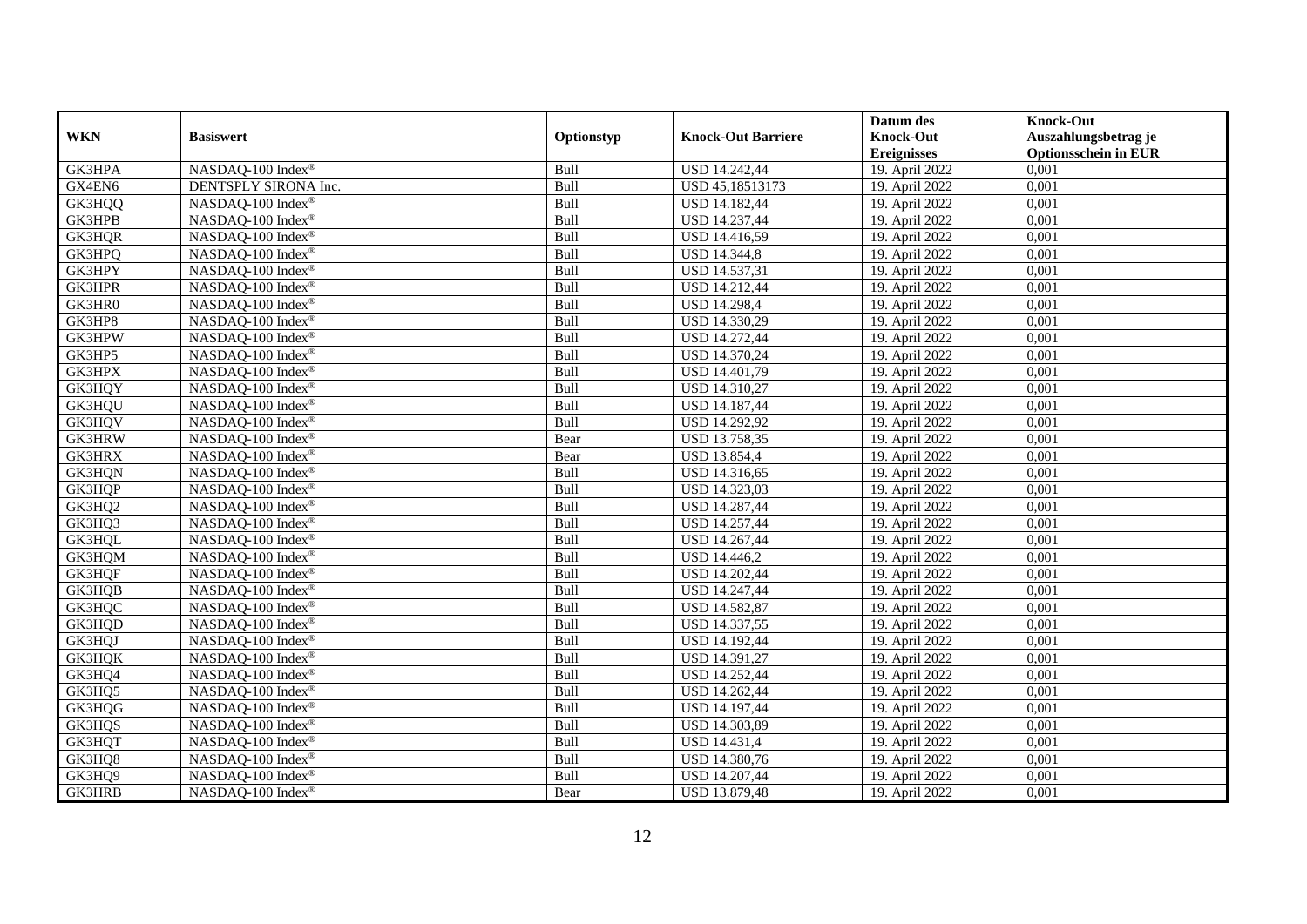|               |                                                          |            |                           | Datum des          | <b>Knock-Out</b>            |
|---------------|----------------------------------------------------------|------------|---------------------------|--------------------|-----------------------------|
| <b>WKN</b>    | <b>Basiswert</b>                                         | Optionstyp | <b>Knock-Out Barriere</b> | <b>Knock-Out</b>   | Auszahlungsbetrag je        |
|               |                                                          |            |                           | <b>Ereignisses</b> | <b>Optionsschein in EUR</b> |
| GK3HQ7        | NASDAQ-100 Index®                                        | Bull       | <b>USD 14.227,44</b>      | 19. April 2022     | 0,001                       |
| GK3HR9        | NASDAQ-100 Index®                                        | Bear       | USD 13.710,33             | 19. April 2022     | 0,001                       |
| GK3HQ0        | NASDAQ-100 Index®                                        | Bull       | USD 14.282,44             | 19. April 2022     | 0,001                       |
| GK3HS6        | NASDAQ-100 Index®                                        | Bear       | USD 13.904,57             | 19. April 2022     | 0,001                       |
| GK38MP        | Rivian Automotive Inc                                    | Bull       | USD 37,03867824           | 19. April 2022     | 0,001                       |
| GK2CLJ        | Alibaba Group Holding Limited                            | Bull       | <b>USD 91,632</b>         | 19. April 2022     | 0,001                       |
| GK3HSF        | NASDAQ-100 Index®                                        | Bear       | USD 13.944,67             | 19. April 2022     | 0,001                       |
| <b>GK2CML</b> | Alibaba Group Holding Limited                            | Bull       | <b>USD 90,978</b>         | 19. April 2022     | 0,001                       |
| GK38MQ        | Rivian Automotive Inc                                    | Bull       | USD 36,67781426           | 19. April 2022     | 0,001                       |
| GK2Y9Q        | <b>BioNTech SE</b>                                       | Bull       | USD 157,54184371          | 19. April 2022     | 0,001                       |
| GK38NR        | Cummins Inc.                                             | Bear       | USD 198,90814998          | 19. April 2022     | 0,001                       |
| GK38N6        | <b>Dollar General Corporation</b>                        | Bear       | USD 253,39472146          | 19. April 2022     | 0,001                       |
| GK3HSP        | NASDAQ-100 Index®                                        | Bear       | USD 13.929,66             | 19. April 2022     | 0,001                       |
| GK3HR4        | NASDAQ-100 Index®                                        | Bear       | USD 13.959,68             | 19. April 2022     | 0,001                       |
| GH7R8X        | Johnson & Johnson                                        | Bear       | USD 185,46433204          | 19. April 2022     | 0,001                       |
| GH9WU1        | Johnson & Johnson                                        | Bear       | USD 184,51369913          | 19. April 2022     | 0,001                       |
| GK3HQZ        | NASDAQ-100 Index®                                        | Bear       | <b>USD 13.974,7</b>       | 19. April 2022     | 0,001                       |
| <b>GK3HKV</b> | $DAX^{\circledR}$ (Performance Index)                    | Bear       | EUR 14.128.99             | 19. April 2022     | 0,001                       |
| GK3HRQ        | NASDAQ-100 Index®                                        | Bear       | USD 13.985,29             | 19. April 2022     | 0,001                       |
| GK3HJ8        | DAX <sup>®</sup> (Performance Index)                     | Bear       | EUR 14.121,85             | 19. April 2022     | 0,001                       |
| <b>GK3HRF</b> | NASDAQ-100 Index®                                        | Bear       | USD 13.995,89             | 19. April 2022     | 0,001                       |
| <b>GK3HRC</b> | NASDAQ-100 Index®                                        | Bear       | USD 14.006,49             | 19. April 2022     | 0,001                       |
| <b>GK3EPL</b> | Tesla Inc                                                | Bear       | USD 1.016,57949369        | 19. April 2022     | 0,001                       |
| <b>GK3HRT</b> | NASDAQ-100 Index®                                        | Bear       | USD 14.023,33             | 19. April 2022     | 0,001                       |
| GK0UU5        | <b>BP</b> Plc                                            | Bear       | GBP 4,06441347            | 19. April 2022     | 0,001                       |
| GX73E9        | Constellation Brands, Inc.                               | Bear       | USD 254,87890559          | 19. April 2022     | 0,001                       |
| GK3HS4        | NASDAQ-100 Index®                                        | Bear       | USD 14.014,91             | 19. April 2022     | 0,001                       |
| GK3HSJ        | NASDAQ-100 Index®                                        | Bear       | USD 14.066,16             | 19. April 2022     | 0,001                       |
| <b>GK38K7</b> | Schlumberger N.V. (Schlumberger Limited)                 | Bear       | USD 44,43337013           | 19. April 2022     | 0,001                       |
| GK3HJP        | DAX <sup>®</sup> (Performance Index)                     | Bear       | EUR 14.136,13             | 19. April 2022     | 0,001                       |
| <b>GK3EPR</b> | Tesla Inc                                                | Bear       | USD 1.021,52384931        | 19. April 2022     | 0,001                       |
| <b>GK3HSE</b> | NASDAQ-100 Index®                                        | Bear       | USD 14.078,45             | 19. April 2022     | 0,001                       |
| GK3HN0        | DAX <sup>®</sup> (Performance Index)/X-DAX <sup>®</sup>  | Bear       | EUR 14.143,27             | 19. April 2022     | 0,001                       |
| GK3HS5        | NASDAQ-100 Index®                                        | Bear       | USD 14.038,95             | 19. April 2022     | 0,001                       |
| GK3HKY        | DAX <sup>®</sup> (Performance Index)                     | Bear       | EUR 14.143,27             | 19. April 2022     | 0,001                       |
| GK3HSA        | NASDAQ-100 Index®                                        | Bear       | USD 14.059,75             | 19. April 2022     | 0,001                       |
| GK3HN3        | DAX <sup>®</sup> (Performance Index)/ X-DAX <sup>®</sup> | Bear       | EUR 14.136,13             | 19. April 2022     | 0,001                       |
| GK3HSB        | NASDAQ-100 Index®                                        | Bear       | USD 14.053,33             | 19. April 2022     | 0,001                       |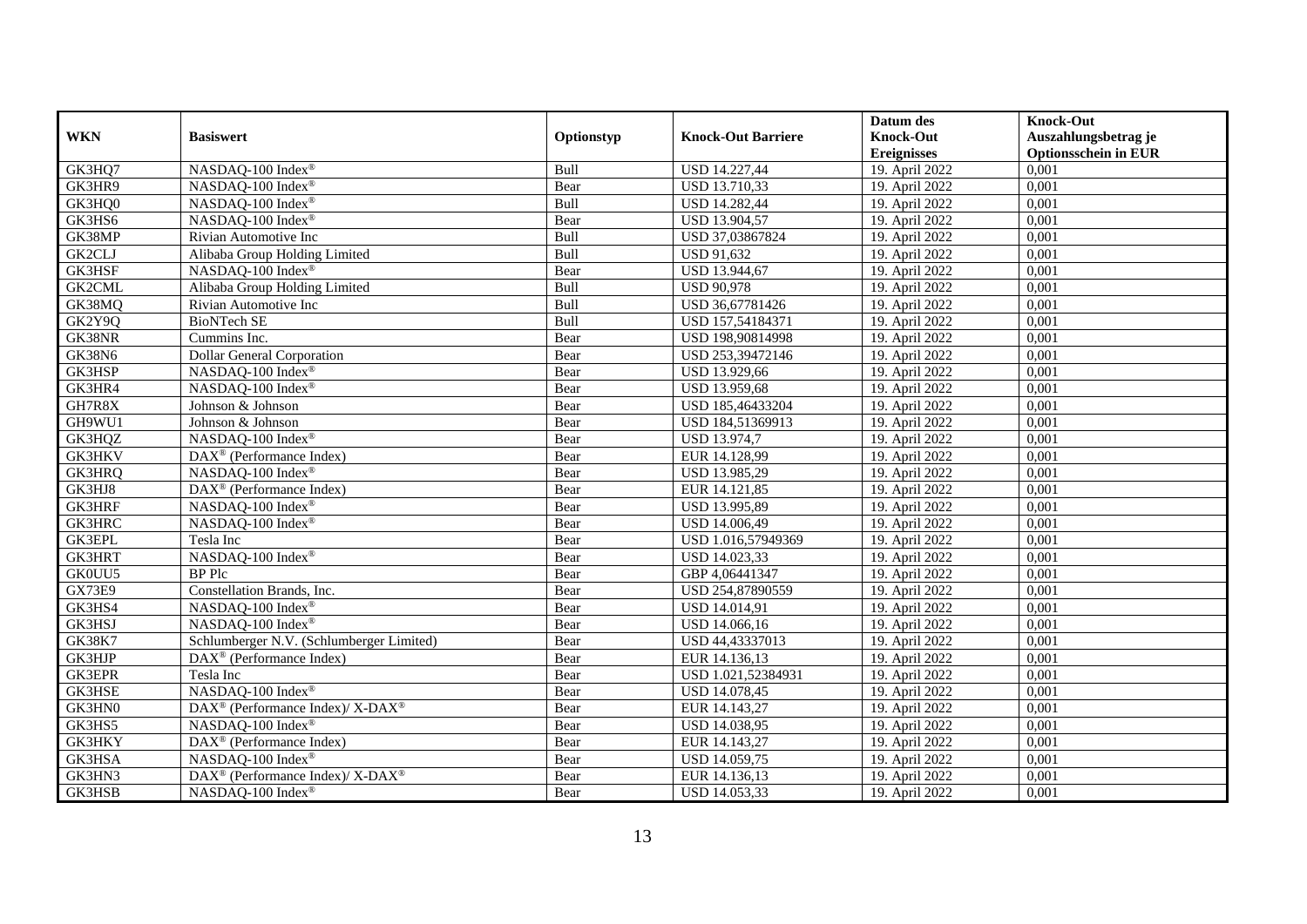|               |                                                 |            |                           | Datum des                   | <b>Knock-Out</b>            |
|---------------|-------------------------------------------------|------------|---------------------------|-----------------------------|-----------------------------|
| <b>WKN</b>    | <b>Basiswert</b>                                | Optionstyp | <b>Knock-Out Barriere</b> | <b>Knock-Out</b>            | Auszahlungsbetrag je        |
|               |                                                 |            |                           | <b>Ereignisses</b>          | <b>Optionsschein in EUR</b> |
| GK3HS9        | NASDAQ-100 Index®                               | Bear       | USD 14.031,76             | 19. April 2022              | 0,001                       |
| GK3HS2        | NASDAQ-100 Index®                               | Bear       | USD 14.046,14             | 19. April 2022              | 0,001                       |
| GK3HR7        | NASDAQ-100 Index®                               | Bear       | USD 14.072,57             | 19. April 2022              | 0,001                       |
| GK3EP6        | Rheinmetall AG                                  | Bear       | EUR 217,88116365          | 19. April 2022              | 0,001                       |
| GK3B1Y        | EURO STOXX <sup>®</sup> Banks (Price EUR) Index | Bear       | EUR 89,31161981           | 19. April 2022              | 0,001                       |
| GK3HR1        | NASDAQ-100 Index®                               | Bear       | USD 14.101,22             | 19. April 2022              | 0,001                       |
| GK2SQS        | Capital One Financial Corporation               | Bear       | USD 141,13899348          | 19. April 2022              | 0,001                       |
| GK3B1V        | EURO STOXX <sup>®</sup> Banks (Price EUR) Index | Bear       | EUR 89,39157202           | 19. April 2022              | 0,001                       |
| GK3EPZ        | Deutsche Bank AG                                | Bear       | EUR 11,0714053            | 19. April 2022              | 0,001                       |
| GK3HQW        | NASDAQ-100 Index®                               | Bear       | <b>USD 14.106,72</b>      | 19. April 2022              | 0,001                       |
| GX5AL9        | 1 Feinunze Silber, Feinheit mind. 0,999         | Bull       | USD 25,20438533           | 19. April 2022              | 0,001                       |
| <b>GK38M7</b> | Microchip Technology Incorporated               | Bear       | USD 68,55585714           | 19. April $20\overline{22}$ | 0,001                       |
| GK3HR5        | NASDAQ-100 Index®                               | Bear       | USD 14.095,72             | 19. April 2022              | 0,001                       |
| GX2ANM        | <b>AIXTRON SE</b>                               | Bear       | EUR 22,98790596           | 19. April 2022              | 0,001                       |
| GK3B3M        | EURO STOXX <sup>®</sup> Banks (Price EUR) Index | Bear       | EUR 89,22167358           | 19. April 2022              | 0,001                       |
| GK3EPK        | Tesla Inc                                       | Bear       | USD 1.026,45821634        | 19. April 2022              | 0,001                       |
| <b>GK3HRP</b> | NASDAQ-100 Index®                               | Bear       | USD 14.117,16             | 19. April 2022              | 0,001                       |
| GK3EPX        | Deutsche Bank AG                                | Bear       | EUR 11,02144409           | 19. April 2022              | 0,001                       |
| GK3HQE        | NASDAQ-100 Index®                               | Bear       | USD 14.084,34             | 19. April 2022              | 0,001                       |
| GK3HRG        | NASDAQ-100 Index®                               | Bear       | <b>USD 14.127,4</b>       | 19. April 2022              | 0,001                       |
| <b>GK3HRD</b> | NASDAQ-100 Index®                               | Bear       | USD 14.132,42             | 19. April 2022              | 0,001                       |
| <b>GK3HRL</b> | NASDAQ-100 Index®                               | Bear       | USD 14.122,38             | 19. April 2022              | 0,001                       |
| GK3HRM        | NASDAQ-100 Index®                               | Bear       | <b>USD 14.111,94</b>      | 19. April 2022              | 0,001                       |
| GK3HR8        | NASDAQ-100 Index®                               | Bear       | USD 14.090,22             | 19. April 2022              | 0,001                       |
| GK3ES9        | Infineon Technologies AG                        | Bear       | EUR 27,65237959           | 19. April 2022              | 0,001                       |
| GK3HS1        | NASDAQ-100 Index®                               | Bear       | USD 14.137,44             | 19. April 2022              | 0,001                       |
| GX5AL7        | 1 Feinunze Silber, Feinheit mind. 0,999         | Bull       | USD 25,1405959            | 19. April 2022              | 0,001                       |
| GK3ES5        | Infineon Technologies AG                        | Bear       | EUR 27,79229043           | 19. April 2022              | 0,001                       |
| <b>GK3HRY</b> | NASDAQ-100 Index®                               | Bear       | <b>USD 14.142,44</b>      | 19. April 2022              | 0,001                       |
| <b>GK3EQN</b> | Tesla Inc                                       | Bear       | USD 1.031,41256056        | 19. April 2022              | 0,001                       |
| <b>GK3HRV</b> | NASDAQ-100 Index®                               | Bear       | USD 14.147,44             | 19. April 2022              | 0,001                       |
| GX58T4        | Ulta Beauty, Inc.                               | Bear       | USD 425,61424746          | 19. April 2022              | 0,001                       |
| GK0UD2        | McDonald's Corporation                          | Bear       | USD 255,32837778          | 19. April 2022              | 0,001                       |
| GK3HS7        | NASDAQ-100 Index®                               | Bear       | USD 14.167,44             | 19. April 2022              | 0,001                       |
| <b>GX8NER</b> | Conagra Brands Inc.                             | Bear       | USD 35,93741648           | 19. April 2022              | 0,001                       |
| GK3HSM        | NASDAQ-100 Index®                               | Bear       | USD 14.162,44             | 19. April 2022              | 0,001                       |
| <b>GK3HRS</b> | NASDAQ-100 Index®                               | Bear       | USD 14.157,44             | 19. April 2022              | 0,001                       |
| <b>GK3HRU</b> | NASDAQ-100 Index®                               | Bear       | USD 14.152,44             | 19. April 2022              | 0,001                       |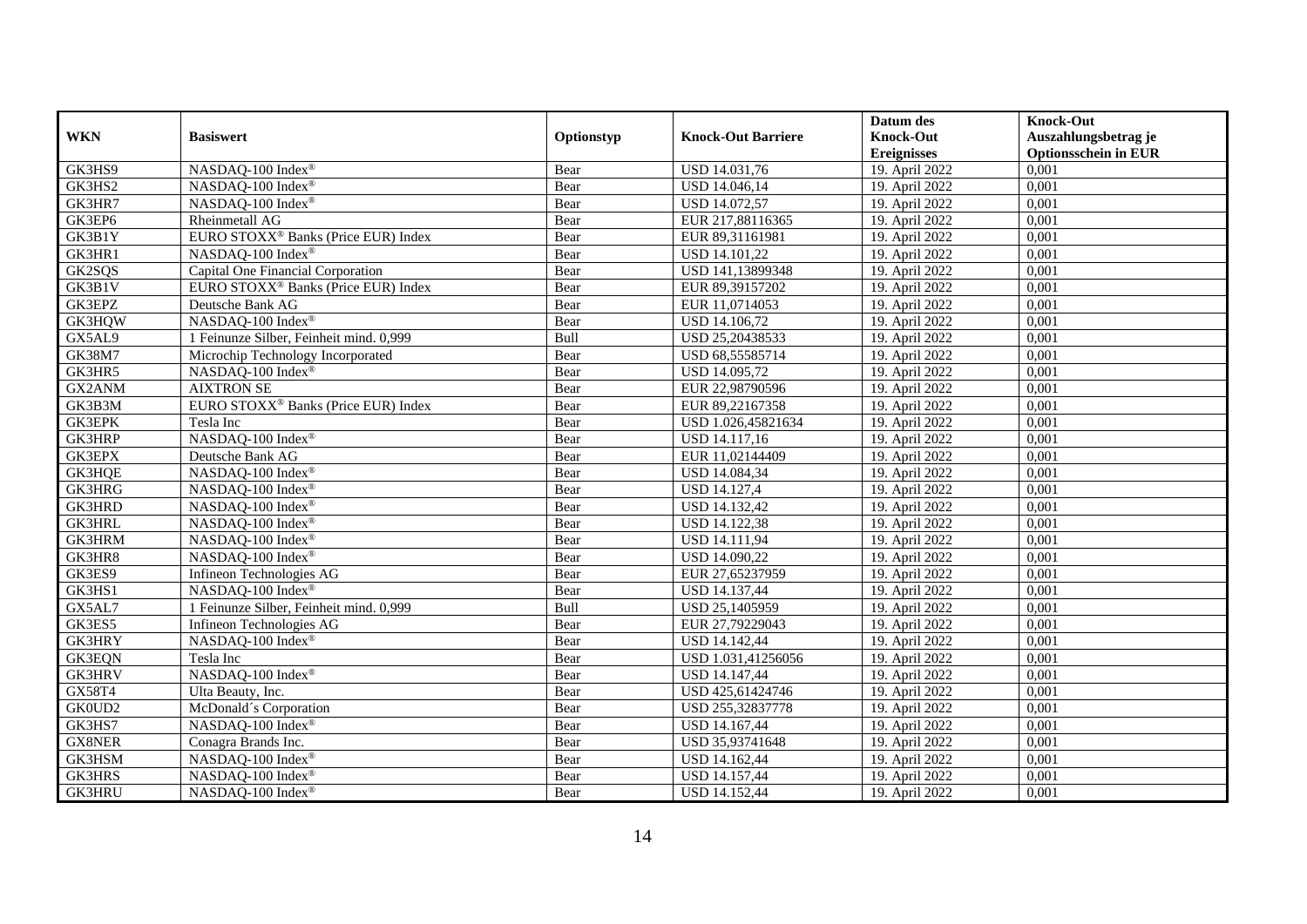|               |                                                                    |            |                           | Datum des          | <b>Knock-Out</b>            |
|---------------|--------------------------------------------------------------------|------------|---------------------------|--------------------|-----------------------------|
| <b>WKN</b>    | <b>Basiswert</b>                                                   | Optionstyp | <b>Knock-Out Barriere</b> | <b>Knock-Out</b>   | Auszahlungsbetrag je        |
|               |                                                                    |            |                           | <b>Ereignisses</b> | <b>Optionsschein in EUR</b> |
| GK38QY        | Amazon.com, Inc.                                                   | Bear       | USD 3.133,88649548        | 19. April 2022     | 0,001                       |
| GK3HS8        | NASDAQ-100 Index®                                                  | Bear       | <b>USD 14.177,44</b>      | 19. April 2022     | 0,001                       |
| <b>GK38R2</b> | Amazon.com, Inc.                                                   | Bear       | USD 3.149,3637364         | 19. April 2022     | 0,001                       |
| GK3HS3        | NASDAQ-100 Index®                                                  | Bear       | <b>USD 14.172,44</b>      | 19. April 2022     | 0,001                       |
| GK3HSG        | NASDAQ-100 Index®                                                  | Bear       | USD 14.192,44             | 19. April 2022     | 0,001                       |
| <b>GK3ENJ</b> | Corning Incorporated                                               | Bear       | USD 34,61974522           | 19. April 2022     | 0,001                       |
| <b>GK3HSN</b> | NASDAQ-100 Index®                                                  | Bear       | <b>USD 14.187,44</b>      | 19. April 2022     | 0,001                       |
| GK3HSC        | NASDAQ-100 Index®                                                  | Bear       | <b>USD 14.182,44</b>      | 19. April 2022     | 0,001                       |
| <b>GH8D87</b> | Conagra Brands Inc.                                                | Bear       | USD 36,16503164           | 19. April 2022     | 0,001                       |
| GK3HSD        | NASDAQ-100 Index®                                                  | Bear       | <b>USD 14.197,44</b>      | 19. April 2022     | 0,001                       |
| GX5AK9        | 1 Feinunze Gold, Feinheit mind. 0,995, LBMA                        | Bull       | USD 1.944,08946312        | 19. April 2022     | 0,001                       |
| <b>GK3HSK</b> | NASDAQ-100 Index®                                                  | Bear       | <b>USD 14.202,44</b>      | 19. April 2022     | 0,001                       |
| GK0953        | Southwest Airlines Co                                              | Bear       | USD 47,68882898           | 19. April 2022     | 0.001                       |
| GK38QV        | Amazon.com, Inc.                                                   | Bear       | USD 3.164,84097731        | 19. April 2022     | 0,001                       |
| GK3HSL        | NASDAQ-100 Index®                                                  | Bear       | <b>USD 14.207,44</b>      | 19. April 2022     | 0,001                       |
| GX5AJR        | 1 Feinunze Silber, Feinheit mind. 0,999                            | Bull       | USD 25,07674586           | 19. April 2022     | 0,001                       |
| GX72VW        | Hormel Foods Corporation                                           | Bear       | USD 53,81907004           | 19. April 2022     | 0,001                       |
| GK3BTY        | DAX <sup>®</sup> (Performance Index)/ X-DAX <sup>®</sup>           | Bear       | EUR 14.214,14346756       | 19. April 2022     | 0,001                       |
| <b>GK3HRE</b> | NASDAQ-100 Index®                                                  | Bear       | <b>USD 14.212,44</b>      | 19. April 2022     | 0,001                       |
| GX5AL5        | 1 Feinunze Gold, Feinheit mind. 0,995, LBMA                        | Bull       | USD 1.949,02221638        | 19. April 2022     | 0,001                       |
| <b>GK3BUR</b> | $\text{DAX}^{\circledast}$ (Performance Index)/ X-DAX <sup>®</sup> | Bear       | EUR 14.221,81887957       | 19. April 2022     | 0,001                       |
| GK3HR6        | NASDAQ-100 Index®                                                  | Bear       | <b>USD 14.217,44</b>      | 19. April 2022     | 0,001                       |
| <b>GK3BVS</b> | DAX <sup>®</sup> (Performance Index)/ X-DAX <sup>®</sup>           | Bear       | EUR 14.199,11245238       | 19. April 2022     | 0,001                       |
| <b>GK3HRA</b> | NASDAO-100 Index®                                                  | Bear       | <b>USD 14.212,44</b>      | 19. April 2022     | 0,001                       |
| GK3BX9        | DAX <sup>®</sup> (Performance Index)/ X-DAX <sup>®</sup>           | Bear       | EUR 14.206,62795997       | 19. April 2022     | 0,001                       |
| GK3HR2        | $NASDAQ-100$ Index <sup>®</sup>                                    | Bear       | <b>USD 14.222,44</b>      | 19. April 2022     | 0,001                       |
| GK3HR3        | NASDAQ-100 Index®                                                  | Bear       | <b>USD 14.227,44</b>      | 19. April 2022     | 0,001                       |
| GK3HQX        | NASDAQ-100 Index®                                                  | Bear       | <b>USD 14.232,44</b>      | 19. April 2022     | 0,001                       |
| <b>GK3BUG</b> | DAX <sup>®</sup> (Performance Index)/X-DAX <sup>®</sup>            | Bear       | EUR 14.229,49429158       | 19. April 2022     | 0,001                       |
| <b>GK3BUK</b> | DAX <sup>®</sup> (Performance Index)/X-DAX <sup>®</sup>            | Bear       | EUR 14.237,16970358       | 19. April 2022     | 0,001                       |
| GK15M9        | Yum! Brands, Inc.                                                  | Bear       | USD 124,76345383          | 19. April 2022     | 0,001                       |
| GX5AL3        | 1 Feinunze Silber, Feinheit mind. 0,999                            | Bull       | USD 24,95172021           | 20. April 2022     | 0,001                       |
| GX5AUX        | NYMEX Light, Sweet Crude Oil Future (Generic Front                 | Bull       | <b>USD 106,11</b>         |                    | 0,001                       |
|               | Month Future)                                                      |            |                           | 20. April 2022     |                             |
| GX5AL4        | 1 Feinunze Silber, Feinheit mind. 0,999                            | Bull       | USD 25,01559293           | 20. April 2022     | 0,001                       |
| GX5AVU        | ICE Brent Crude Oil Future (Generic Front Month                    | Bull       | <b>USD 106,89</b>         | 20. April 2022     | 0,001                       |
|               | Future)                                                            |            |                           |                    |                             |
| GX5AVT        | ICE Brent Crude Oil Future (Generic Front Month                    | Bull       | <b>USD 107,39</b>         | 20. April 2022     | 0,001                       |
|               | Future)                                                            |            |                           |                    |                             |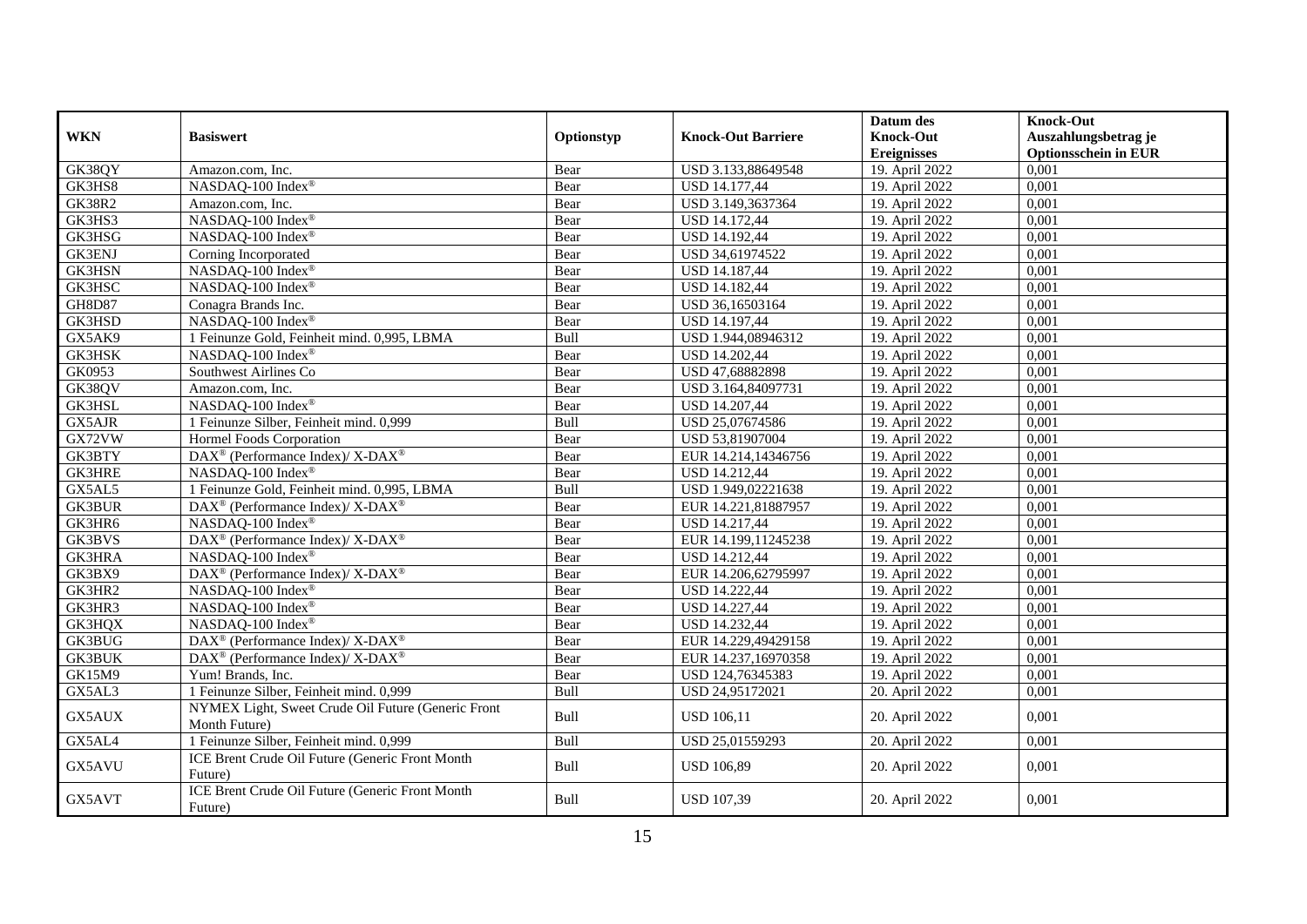| <b>WKN</b>    | <b>Basiswert</b>                                                    | Optionstyp | <b>Knock-Out Barriere</b> | Datum des<br><b>Knock-Out</b><br><b>Ereignisses</b> | <b>Knock-Out</b><br>Auszahlungsbetrag je<br><b>Optionsschein in EUR</b> |
|---------------|---------------------------------------------------------------------|------------|---------------------------|-----------------------------------------------------|-------------------------------------------------------------------------|
| GX5AVL        | ICE Brent Crude Oil Future (Generic Front Month<br>Future)          | Bull       | <b>USD 110,89</b>         | 20. April 2022                                      | 0,001                                                                   |
| GX5AV2        | NYMEX Light, Sweet Crude Oil Future (Generic Front<br>Month Future) | Bull       | <b>USD 103,61</b>         | 20. April 2022                                      | 0,001                                                                   |
| GX5AV3        | NYMEX Light, Sweet Crude Oil Future (Generic Front<br>Month Future) | Bull       | <b>USD 103,11</b>         | 20. April 2022                                      | 0,001                                                                   |
| GX5AVM        | ICE Brent Crude Oil Future (Generic Front Month<br>Future)          | Bull       | <b>USD 110,39</b>         | 20. April 2022                                      | 0,001                                                                   |
| GX5AVN        | ICE Brent Crude Oil Future (Generic Front Month<br>Future)          | Bull       | <b>USD 109,89</b>         | 20. April 2022                                      | 0,001                                                                   |
| GX5AUY        | NYMEX Light, Sweet Crude Oil Future (Generic Front<br>Month Future) | Bull       | <b>USD 105,61</b>         | 20. April 2022                                      | 0,001                                                                   |
| GX5AVP        | ICE Brent Crude Oil Future (Generic Front Month<br>Future)          | Bull       | <b>USD 109,39</b>         | 20. April 2022                                      | 0,001                                                                   |
| GX5AUZ        | NYMEX Light, Sweet Crude Oil Future (Generic Front<br>Month Future) | Bull       | <b>USD 105,11</b>         | 20. April 2022                                      | 0,001                                                                   |
| GX5AVQ        | ICE Brent Crude Oil Future (Generic Front Month<br>Future)          | Bull       | <b>USD 108,89</b>         | 20. April 2022                                      | 0,001                                                                   |
| GX5AV0        | NYMEX Light, Sweet Crude Oil Future (Generic Front<br>Month Future) | Bull       | <b>USD 104,61</b>         | 20. April 2022                                      | 0,001                                                                   |
| GX5AVR        | ICE Brent Crude Oil Future (Generic Front Month<br>Future)          | Bull       | <b>USD 108,39</b>         | 20. April 2022                                      | 0,001                                                                   |
| GX5AVS        | ICE Brent Crude Oil Future (Generic Front Month<br>Future)          | Bull       | <b>USD 107,89</b>         | 20. April 2022                                      | 0,001                                                                   |
| GX5AV1        | NYMEX Light, Sweet Crude Oil Future (Generic Front<br>Month Future) | Bull       | <b>USD 104,11</b>         | 20. April 2022                                      | 0,001                                                                   |
| GX5AV4        | NYMEX Light, Sweet Crude Oil Future (Generic Front<br>Month Future) | Bull       | <b>USD 102,61</b>         | 20. April 2022                                      | 0,001                                                                   |
| GX5AV5        | NYMEX Light, Sweet Crude Oil Future (Generic Front<br>Month Future) | Bull       | <b>USD 102,11</b>         | 20. April 2022                                      | 0,001                                                                   |
| GH8LEH        | EUR/JPY (WM-Fixing)                                                 | Bear       | JPY 139,35518954          | 19. April 2022                                      | 0,001                                                                   |
| <b>GK3K68</b> | DAX <sup>®</sup> (Performance Index)                                | Bull       | EUR 14.258,77             | 20. April 2022                                      | 0,001                                                                   |
| GK3K9N        | DAX <sup>®</sup> (Performance Index)                                | Bull       | EUR 14.291,32             | 20. April 2022                                      | 0,001                                                                   |
| <b>GK3B48</b> | EURO STOXX <sup>®</sup> Banks (Price EUR) Index                     | Bear       | EUR 89,82236097           | 20. April 2022                                      | 0,001                                                                   |
| GK3B4D        | EURO STOXX <sup>®</sup> Banks (Price EUR) Index                     | Bear       | EUR 89,56254217           | 20. April 2022                                      | 0,001                                                                   |
| GK3K5J        | DAX <sup>®</sup> (Performance Index)                                | Bull       | EUR 14.209,97             | 20. April 2022                                      | 0,001                                                                   |
| GK3B2N        | EURO STOXX <sup>®</sup> Banks (Price EUR) Index                     | Bear       | EUR 89,65247945           | 20. April 2022                                      | 0,001                                                                   |
| GK3B2P        | EURO STOXX <sup>®</sup> Banks (Price EUR) Index                     | Bear       | EUR 89,91229824           | 20. April 2022                                      | 0,001                                                                   |
| GK3K5R        | DAX <sup>®</sup> (Performance Index)                                | Bear       | EUR 14.078,73             | 20. April 2022                                      | 0,001                                                                   |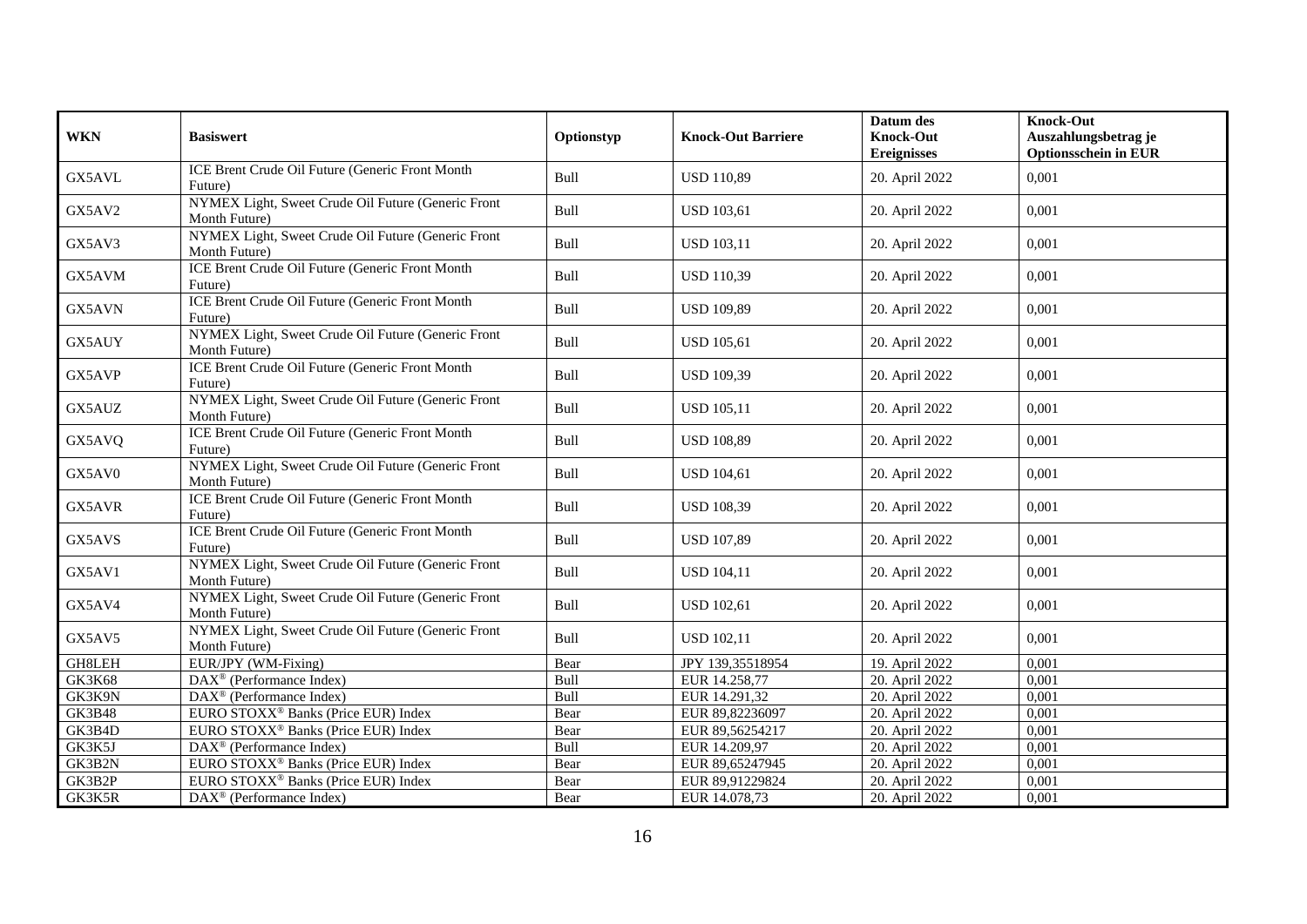|               |                                                         |            |                           | Datum des                    | <b>Knock-Out</b>            |
|---------------|---------------------------------------------------------|------------|---------------------------|------------------------------|-----------------------------|
| <b>WKN</b>    | <b>Basiswert</b>                                        | Optionstyp | <b>Knock-Out Barriere</b> | <b>Knock-Out</b>             | Auszahlungsbetrag je        |
|               |                                                         |            |                           | <b>Ereignisses</b>           | <b>Optionsschein in EUR</b> |
| GK3ESQ        | Infineon Technologies AG                                | Bear       | EUR 27,91865067           | 20. April 2022               | 0,001                       |
| GK29JX        | Siemens Energy AG                                       | Bull       | EUR 18,611                | 20. April 2022               | 0,001                       |
| <b>GK3K74</b> | $\text{DAX}^{\textcircled{}}$ (Performance Index)       | Bear       | EUR 14.108,73             | 20. April 2022               | 0,001                       |
| GK3B4V        | EURO STOXX <sup>®</sup> Banks (Price EUR) Index         | Bear       | EUR 89,47260489           | 20. April 2022               | 0,001                       |
| <b>GK0HMR</b> | Aeroports de Paris SA                                   | Bear       | EUR 145,69592551          | 20. April 2022               | 0,001                       |
| GK3EU9        | <b>Bayer AG</b>                                         | Bull       | EUR 65,71832529           | 20. April 2022               | 0,001                       |
| GK3B2W        | EURO STOXX <sup>®</sup> Banks (Price EUR) Index         | Bear       | EUR 89,74241672           | 20. April 2022               | 0,001                       |
| GK3K5V        | $\text{DAX}^{\circledast}$ (Performance Index)          | Bear       | EUR 14.033,73             | 20. April 2022               | 0,001                       |
| GK3K5W        | $DAX^{\circledast}$ (Performance Index)                 | Bull       | EUR 14.225                | 20. April 2022               | 0,001                       |
| GX2ANK        | <b>AIXTRON SE</b>                                       | Bear       | EUR 23,26839303           | 20. April 2022               | 0,001                       |
| GK3K6Y        | DAX <sup>®</sup> (Performance Index)                    | Bear       | EUR 13.872,64             | 20. April 2022               | 0,001                       |
| GK3K7Z        | $\overline{\text{DAX}^{\otimes}}$ (Performance Index)   | Bear       | EUR 14.038,73             | 20. April 2022               | 0,001                       |
| GK3EQQ        | Deutsche Bank AG                                        | Bear       | EUR 11,12963154           | 20. April 2022               | 0,001                       |
| <b>GK3K80</b> | $DAX^{\circledR}$ (Performance Index)                   | Bear       | EUR 14.053,73             | 20. April 2022               | 0.001                       |
| GK3KA3        | $\overline{\text{DAX}^{\otimes}}$ (Performance Index)   | Bear       | EUR 13.957,8              | 20. April 2022               | 0,001                       |
| GK15ET        | Delivery Hero SE                                        | Bull       | EUR 34,17013637           | 20. April 2022               | 0,001                       |
| GK3BS3        | DAX <sup>®</sup> (Performance Index)                    | Bear       | EUR 14.197,69806301       | 20. April 2022               | 0,001                       |
| GK3K64        | DAX <sup>®</sup> (Performance Index)                    | Bear       | EUR 14.088,73             | 20. April 2022               | 0,001                       |
| <b>GK3K76</b> | $\text{DAX}^{\textcircled{}}$ (Performance Index)       | Bear       | EUR 13.578,07             | 20. April 2022               | 0,001                       |
| <b>GK3K87</b> | $DAX^{\circledast}$ (Performance Index)                 | Bear       | EUR 13.909,63             | 20. April 2022               | 0,001                       |
| GK3K67        | $DAX^{\circledast}$ (Performance Index)                 | Bull       | EUR 14.280,47             | 20. April 2022               | 0,001                       |
| <b>GK3K79</b> | $DAX^{\circledR}$ (Performance Index)                   | Bear       | EUR 13.975,61             | 20. April 2022               | 0,001                       |
| GK3K7A        | $\text{DAX}^{\textcircled{}}$ (Performance Index)       | Bull       | EUR 14.306.59             | 20. April 2022               | 0,001                       |
| GK3K5F        | $DAX^{\circledR}$ (Performance Index)                   | Bear       | EUR 14.003,11             | 20. April 2022               | 0,001                       |
| GK3K5G        | $DAX^{\circledR}$ (Performance Index)                   | Bull       | EUR 14.431,12             | 20. April 2022               | 0,001                       |
| GK3K5H        | $DAX^{\circledast}$ (Performance Index)                 | Bear       | EUR 13.997,73             | 20. April 2022               | 0,001                       |
| GK3K6H        | DAX <sup>®</sup> (Performance Index)                    | Bear       | EUR 14.013,47             | 20. April 2022               | 0,001                       |
| GK3K7K        | $\text{DAX}^{\textcircled{}}$ (Performance Index)       | Bull       | EUR 14.258,77             | 20. April 2022               | 0,001                       |
| GK3K7L        | $\text{DAX}^{\circledast}$ (Performance Index)          | Bear       | EUR 13.778,44             | $\overline{20}$ . April 2022 | 0,001                       |
| GK3K5X        | $\text{DAX}^{\textcircled{}}$ (Performance Index)       | Bull       | EUR 14.160,12             | 20. April 2022               | 0,001                       |
| GK3K5Y        | $DAX^{\circledR}$ (Performance Index)                   | Bear       | EUR 14.028,7              | 20. April 2022               | 0,001                       |
| <b>GK3K70</b> | $\text{DAX}^{\otimes}$ (Performance Index)              | Bull       | EUR 14.321,86             | 20. April 2022               | 0,001                       |
| <b>GK3K82</b> | $\overline{\text{DAX}^{\otimes}}$ (Performance Index)   | Bear       | EUR 13.931,89             | 20. April 2022               | 0,001                       |
| GK3K94        | $\overline{\text{DAX}}^{\textcirc}$ (Performance Index) | Bear       | EUR 13.627,61             | 20. April 2022               | 0,001                       |
| <b>GK3K58</b> | $\text{DAX}^{\circledast}$ (Performance Index)          | Bear       | EUR 14.108,73             | 20. April 2022               | 0,001                       |
| GK3K69        | $\text{DAX}^{\textcircled{}}$ (Performance Index)       | Bull       | EUR 14.337,13             | 20. April 2022               | 0,001                       |
| GK3K7B        | $DAX^{\circledast}$ (Performance Index)                 | Bear       | EUR 13.981,28             | 20. April 2022               | 0,001                       |
| <b>GK3K65</b> | $\text{DAX}^{\circledast}$ (Performance Index)          | Bull       | EUR 14.209,97             | 20. April 2022               | 0,001                       |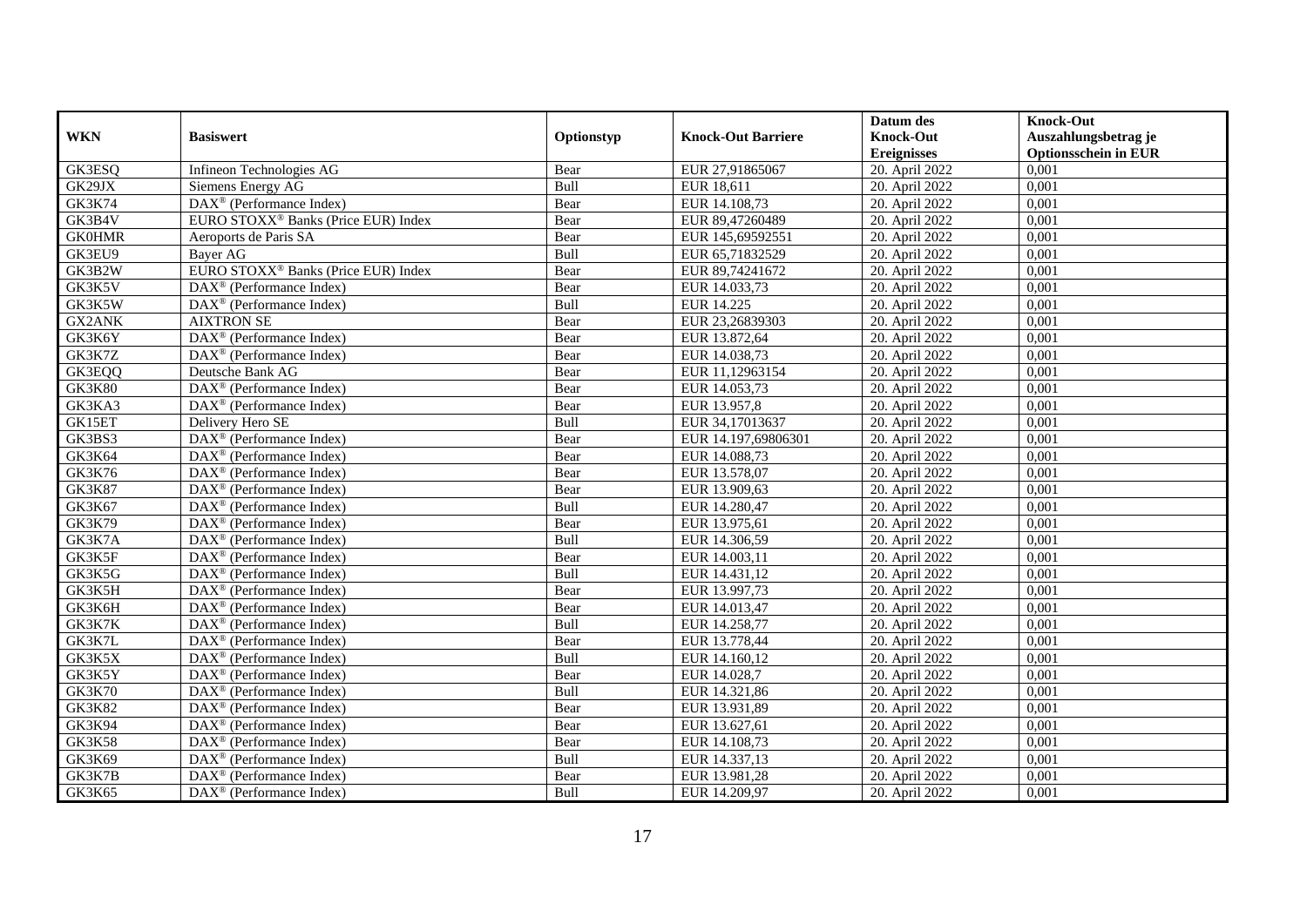|               |                                                              |            |                           | Datum des          | <b>Knock-Out</b>            |
|---------------|--------------------------------------------------------------|------------|---------------------------|--------------------|-----------------------------|
| <b>WKN</b>    | <b>Basiswert</b>                                             | Optionstyp | <b>Knock-Out Barriere</b> | <b>Knock-Out</b>   | Auszahlungsbetrag je        |
|               |                                                              |            |                           | <b>Ereignisses</b> | <b>Optionsschein in EUR</b> |
| <b>GK3K78</b> | $\overline{\text{DAX}}^{\textcircled{}}$ (Performance Index) | Bull       | EUR 14.154,44             | 20. April 2022     | 0,001                       |
| <b>GK3K89</b> | $DAX^{\circledR}$ (Performance Index)                        | Bear       | EUR 13.677,15             | 20. April 2022     | 0,001                       |
| GK3K9B        | DAX <sup>®</sup> (Performance Index)                         | Bear       | EUR 13.938,5              | 20. April 2022     | 0,001                       |
| GK3K9C        | $\text{DAX}^{\otimes}$ (Performance Index)                   | Bear       | EUR 14.048,73             | 20. April 2022     | 0,001                       |
| GK3K5E        | DAX <sup>®</sup> (Performance Index)                         | Bear       | EUR 14.008,29             | 20. April 2022     | 0,001                       |
| GK3K6F        | $\text{DAX}^{\textcircled{n}}$ (Performance Index)           | Bull       | EUR 14.250,02             | 20. April 2022     | 0,001                       |
| GK3K8K        | $\text{DAX}^{\textcircled{n}}$ (Performance Index)           | Bear       | EUR 13.804,32             | 20. April 2022     | 0,001                       |
| GK3K5Q        | $DAX^{\otimes}$ (Performance Index)                          | Bear       | EUR 13.861,7              | 20. April 2022     | 0,001                       |
| GK3K6R        | $\text{DAX}^{\textcircled{p}}$ (Performance Index)           | Bear       | EUR 13.986,95             | 20. April 2022     | 0,001                       |
| GK3K6S        | $DAX^{\otimes}$ (Performance Index)                          | Bull       | EUR 14.291,32             | 20. April 2022     | 0,001                       |
| GK3K7U        | DAX <sup>®</sup> (Performance Index)                         | Bear       | EUR 14.103,73             | 20. April 2022     | 0,001                       |
| <b>GK3K59</b> | $\overline{\text{DAX}^{\otimes}}$ (Performance Index)        | Bull       | EUR 14.189,86             | 20. April 2022     | 0,001                       |
| GK3K6B        | $\text{DAX}^{\textcircled{n}}$ (Performance Index)           | Bear       | EUR 13.900,94             | 20. April 2022     | 0,001                       |
| GK3K7D        | DAX <sup>®</sup> (Performance Index)                         | Bear       | EUR 14.118,73             | 20. April 2022     | 0,001                       |
| GK3K7E        | DAX <sup>®</sup> (Performance Index)                         | Bear       | EUR 14.023,67             | 20. April 2022     | 0,001                       |
| GK3K8G        | DAX <sup>®</sup> (Performance Index)                         | Bull       | EUR 14.177,61             | 20. April 2022     | 0,001                       |
| GK3KAL        | DAX <sup>®</sup> (Performance Index)                         | Bull       | EUR 14.232,51             | 20. April 2022     | 0,001                       |
| GK3K5K        | $\overline{\text{DAX}}^{\textcirc}$ (Performance Index)      | Bull       | EUR 14.203,27             | 20. April 2022     | 0,001                       |
| GK3K5L        | DAX <sup>®</sup> (Performance Index)                         | Bull       | EUR 14.478,11             | 20. April 2022     | 0,001                       |
| GK3K6M        | DAX <sup>®</sup> (Performance Index)                         | Bull       | EUR 14.241,27             | 20. April 2022     | 0,001                       |
| GK3K6N        | DAX <sup>®</sup> (Performance Index)                         | Bull       | EUR 14.171,48             | 20. April 2022     | 0,001                       |
| GK3K7P        | $\overline{\text{DAX}^{\otimes}}$ (Performance Index)        | Bear       | EUR 14.058,73             | 20. April 2022     | 0,001                       |
| GK3K7Q        | $\text{DAX}^{\circledast}$ (Performance Index)               | Bear       | EUR 14.043,73             | 20. April 2022     | 0,001                       |
| GK3K9S        | DAX <sup>®</sup> (Performance Index)                         | Bull       | EUR 14.269,62             | 20. April 2022     | 0,001                       |
| GK3KAV        | $\text{DAX}^{\textcircled{n}}$ (Performance Index)           | Bear       | EUR 13.835,29             | 20. April 2022     | 0,001                       |
| GK3BRB        | $\text{DAX}^{\otimes}$ (Performance Index)                   | Bear       | EUR 14.212,72758093       | 20. April 2022     | 0,001                       |
| GK3K5B        | $\text{DAX}^{\circledast}$ (Performance Index)               | Bull       | EUR 14.196,56             | 20. April 2022     | 0,001                       |
| GK3K6D        | $\text{DAX}^{\textcircled{D}}$ (Performance Index)           | Bear       | EUR 13.850,77             | 20. April 2022     | 0,001                       |
| GK3K9L        | $\text{DAX}^{\textcircled{D}}$ (Performance Index)           | Bear       | EUR 13.892,25             | 20. April 2022     | 0,001                       |
| GK3K5M        | $\text{DAX}^{\circledR}$ (Performance Index)                 | Bull       | EUR 14.165,8              | 20. April 2022     | 0,001                       |
| GK3K5N        | DAX <sup>®</sup> (Performance Index)                         | Bear       | EUR 14.083,73             | 20. April 2022     | 0,001                       |
| GK3K6P        | $\text{DAX}^{\otimes}$ (Performance Index)                   | Bull       | EUR 14.183,74             | 20. April 2022     | 0,001                       |
| GK3K7R        | $\overline{\text{DAX}^{\otimes}}$ (Performance Index)        | Bull       | EUR 14.217,48             | 20. April 2022     | 0,001                       |
| GK3K7S        | DAX <sup>®</sup> (Performance Index)                         | Bear       | EUR 13.924,47             | 20. April 2022     | 0,001                       |
| GK3BRQ        | $\text{DAX}^{\textcircled{n}}$ (Performance Index)           | Bear       | EUR 14.205,21282197       | 20. April 2022     | 0,001                       |
| GK3K5S        | $\text{DAX}^{\textcircled{n}}$ (Performance Index)           | Bear       | EUR 13.969,93             | 20. April 2022     | 0,001                       |
| GK3K6T        | $\text{DAX}^{\otimes}$ (Performance Index)                   | Bear       | EUR 14.098,73             | 20. April 2022     | 0,001                       |
| GK3K6U        | DAX <sup>®</sup> (Performance Index)                         | Bear       | EUR 13.752,56             | 20. April 2022     | 0,001                       |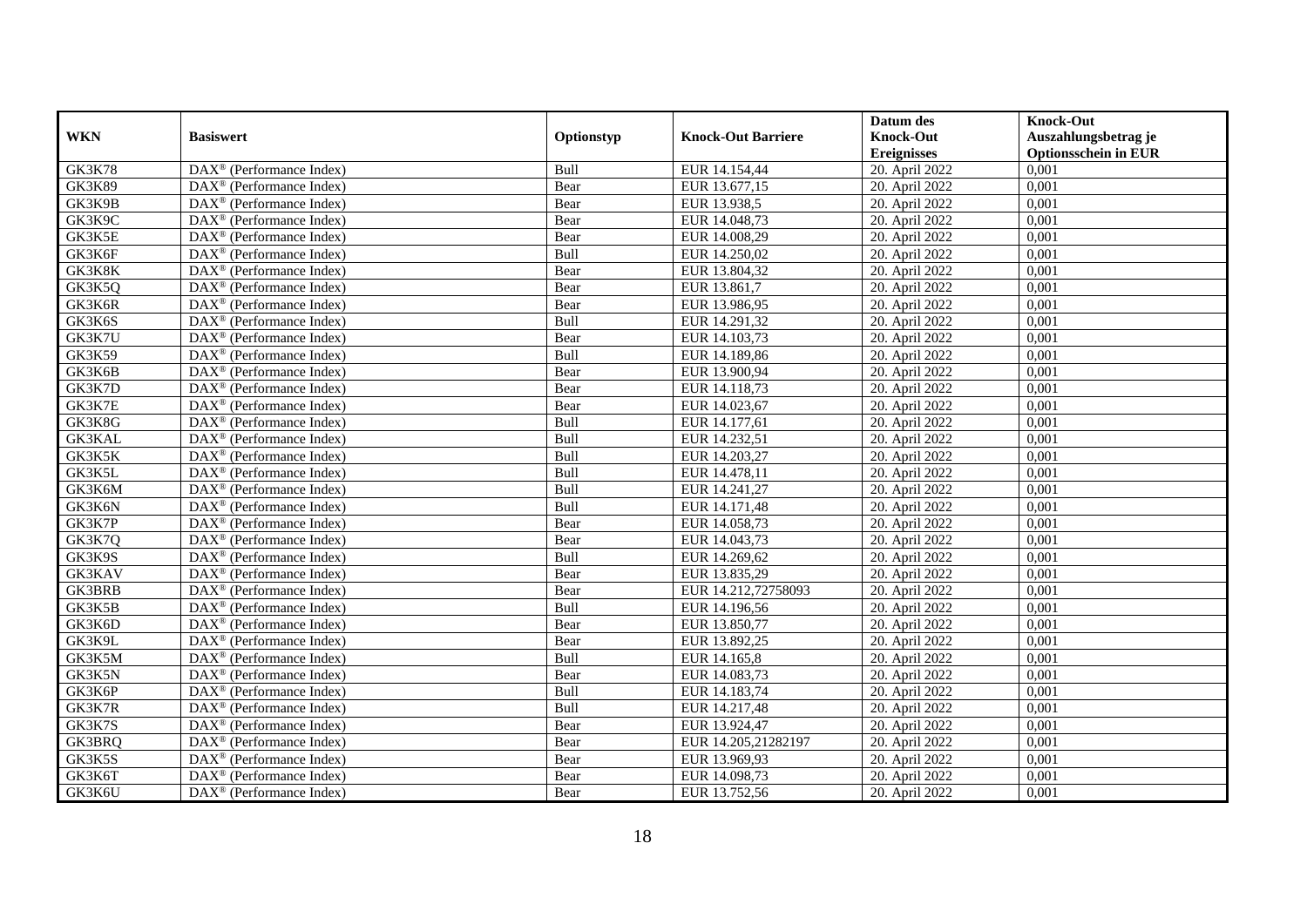|               |                                                              |            |                           | Datum des          | <b>Knock-Out</b>            |
|---------------|--------------------------------------------------------------|------------|---------------------------|--------------------|-----------------------------|
| <b>WKN</b>    | <b>Basiswert</b>                                             | Optionstyp | <b>Knock-Out Barriere</b> | <b>Knock-Out</b>   | Auszahlungsbetrag je        |
|               |                                                              |            |                           | <b>Ereignisses</b> | <b>Optionsschein in EUR</b> |
| GK3K7V        | DAX <sup>®</sup> (Performance Index)                         | Bear       | EUR 13.819,8              | 20. April 2022     | 0,001                       |
| GK3K7W        | $DAX^{\circledR}$ (Performance Index)                        | Bear       | EUR 14.068,73             | 20. April 2022     | 0,001                       |
| GK3K8X        | $DAX^{\circledR}$ (Performance Index)                        | Bear       | EUR 14.073,73             | 20. April 2022     | 0,001                       |
| GK3K8Y        | $\text{DAX}^{\otimes}$ (Performance Index)                   | Bear       | EUR 14.018,64             | 20. April 2022     | 0,001                       |
| GK3K62        | $\overline{\text{DAX}}^{\textcircled{}}$ (Performance Index) | Bear       | EUR 13.992,34             | 20. April 2022     | 0,001                       |
| <b>GK3K73</b> | $\text{DAX}^{\textcircled{D}}$ (Performance Index)           | Bear       | EUR 13.883,57             | 20. April 2022     | 0,001                       |
| <b>GK3K86</b> | $DAX^{\otimes}$ (Performance Index)                          | Bear       | EUR 13.951,73             | 20. April 2022     | 0,001                       |
| GK3KBC        | $\text{DAX}^{\textcircled{n}}$ (Performance Index)           | Bear       | EUR 14.113,73             | 20. April 2022     | 0,001                       |
| GK3K5Z        | $\text{DAX}^{\textcircled{n}}$ (Performance Index)           | Bear       | EUR 14.093,73             | 20. April 2022     | 0,001                       |
| <b>GK3K71</b> | DAX <sup>®</sup> (Performance Index)                         | Bear       | EUR 13.963,87             | 20. April 2022     | 0,001                       |
| <b>GK3K83</b> | $\overline{\text{DAX}^{\otimes}}$ (Performance Index)        | Bear       | EUR 13.945,12             | 20. April 2022     | 0,001                       |
| <b>GK3K84</b> | DAX <sup>®</sup> (Performance Index)                         | Bear       | EUR 14.063,73             | 20. April 2022     | 0,001                       |
| GK3K5T        | $\text{DAX}^{\textcircled{n}}$ (Performance Index)           | Bull       | EUR 14.384,13             | 20. April 2022     | 0,001                       |
| GK3K6W        | DAX <sup>®</sup> (Performance Index)                         | Bear       | EUR 13.726,68             | 20. April 2022     | 0.001                       |
| GK3K7X        | $DAX^{\otimes}$ (Performance Index)                          | Bear       | EUR 14.078,73             | 20. April 2022     | 0,001                       |
| GK3K7Y        | $\overline{\text{DAX}}^{\textcirc}$ (Performance Index)      | Bear       | EUR 13.917,05             | 20. April 2022     | 0,001                       |
| GK3B2Q        | EURO STOXX <sup>®</sup> Banks (Price EUR) Index              | Bear       | EUR 90,26205431           | 20. April 2022     | 0,001                       |
| GK3BQS        | $\text{DAX}^{\textcircled{n}}$ (Performance Index)           | Bear       | EUR 14.235,75152328       | 20. April 2022     | 0,001                       |
| GK2Y5E        | ABN AMRO Bank N.V.                                           | Bear       | EUR 12,08710274           | 20. April 2022     | 0,001                       |
| GK3BR4        | DAX <sup>®</sup> (Performance Index)                         | Bear       | EUR 14.228,07687584       | 20. April 2022     | 0,001                       |
| GK3ESE        | Infineon Technologies AG                                     | Bear       | EUR 28,04855133           | 20. April 2022     | 0,001                       |
| GK3BQA        | $\text{DAX}^{\textcircled{p}}$ (Performance Index)           | Bear       | EUR 14.220.40222838       | 20. April 2022     | 0,001                       |
| GK3ETZ        | Infineon Technologies AG                                     | Bear       | EUR 28,18844435           | 20. April 2022     | 0,001                       |
| GK3B4Z        | EURO STOXX <sup>®</sup> Banks (Price EUR) Index              | Bear       | EUR 90,09217279           | 20. April 2022     | 0,001                       |
| <b>GK3B47</b> | EURO STOXX <sup>®</sup> Banks (Price EUR) Index              | Bear       | EUR 90,17211704           | 20. April 2022     | 0,001                       |
| <b>GK3B20</b> | EURO STOXX <sup>®</sup> Banks (Price EUR) Index              | Bear       | EUR 90,00223551           | 20. April 2022     | 0,001                       |
| GK3B3E        | $AEX-Index^{\circledR}$                                      | Bear       | EUR 723,72847507          | 20. April 2022     | 0,001                       |
| GK3B3U        | $AEX-Index^{\circledR}$                                      | Bear       | EUR 723,01896989          | 20. April 2022     | 0,001                       |
| GK3B2C        | EURO STOXX <sup>®</sup> Banks (Price EUR) Index              | Bear       | EUR 90,35199159           | 20. April 2022     | 0,001                       |
| <b>GK3B36</b> | EURO STOXX <sup>®</sup> Banks (Price EUR) Index              | Bear       | EUR 90,44192886           | 20. April 2022     | 0,001                       |
| GK2Y6U        | Aeroports de Paris SA                                        | Bear       | EUR 147,22216937          | 20. April 2022     | 0,001                       |
| <b>GK3EUD</b> | Baver AG                                                     | Bull       | EUR 65,38808246           | 20. April 2022     | 0,001                       |
| <b>GK3B26</b> | EURO STOXX <sup>®</sup> Banks (Price EUR) Index              | Bear       | EUR 90,61181038           | 20. April 2022     | 0,001                       |
| GK38CJ        | $AEX-Index^{\circledR}$                                      | Bear       | EUR 726,92125914          | 20. April 2022     | 0,001                       |
| GK3ES6        | Infineon Technologies AG                                     | Bear       | EUR 28,45823804           | 20. April 2022     | 0,001                       |
| GK38BL        | $AEX-Index^{\circledR}$                                      | Bear       | EUR 726,21189522          | 20. April 2022     | 0,001                       |
| <b>GX1NCN</b> | <b>AIXTRON SE</b>                                            | Bear       | EUR 23,73249712           | 20. April 2022     | 0,001                       |
| GK3ES7        | Infineon Technologies AG                                     | Bear       | EUR 28,31834502           | 20. April 2022     | 0,001                       |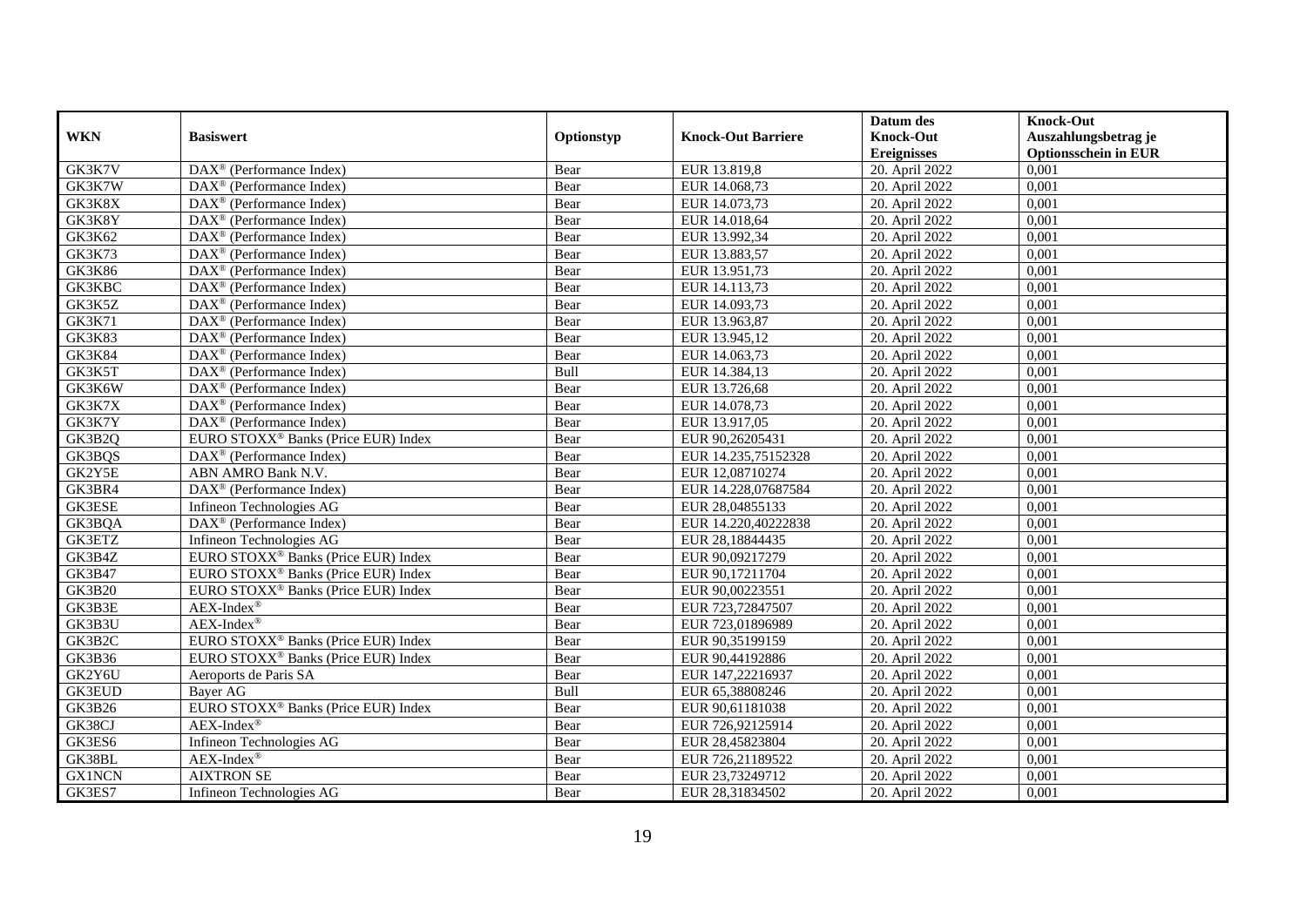|               |                                                                    |             |                           | Datum des                    | <b>Knock-Out</b>            |
|---------------|--------------------------------------------------------------------|-------------|---------------------------|------------------------------|-----------------------------|
| <b>WKN</b>    | <b>Basiswert</b>                                                   | Optionstyp  | <b>Knock-Out Barriere</b> | <b>Knock-Out</b>             | Auszahlungsbetrag je        |
|               |                                                                    |             |                           | <b>Ereignisses</b>           | <b>Optionsschein in EUR</b> |
| <b>GK3B29</b> | $AEX-Index^{\circledR}$                                            | Bear        | EUR 724,44797326          | 20. April 2022               | 0,001                       |
| GK3ES2        | Infineon Technologies AG                                           | Bear        | EUR 28,58813871           | 20. April 2022               | 0,001                       |
| GK38CG        | $AEX-Index^{\circledR}$                                            | Bear        | EUR 725,49254025          | 20. April 2022               | 0,001                       |
| GK3B1U        | EURO STOXX <sup>®</sup> Banks (Price EUR) Index                    | Bear        | EUR 90,53186614           | 20. April 2022               | 0,001                       |
| GK3ER9        | <b>RWE AG</b>                                                      | Bear        | EUR 40,80900693           | 20. April 2022               | 0,001                       |
| GK38KA        | <b>Barclays PLC</b>                                                | Bear        | GBP 1,47877583            | 20. April 2022               | 0,001                       |
| GK3B2L        | EURO STOXX <sup>®</sup> Banks (Price EUR) Index                    | Bear        | EUR 90,79168492           | 20. April 2022               | 0,001                       |
| GK3BPZ        | $\text{DAX}^{\textcircled{n}}$ (Performance Index)                 | Bear        | EUR 14.243,66600346       | 20. April 2022               | 0,001                       |
| GK38XW        | Volkswagen AG                                                      | Bear        | EUR 154,62264293          | 20. April 2022               | 0,001                       |
| GK3B3H        | EURO STOXX <sup>®</sup> Banks (Price EUR) Index                    | Bear        | EUR 90,70174765           | 20. April 2022               | 0,001                       |
| <b>GK3B30</b> | EURO STOXX <sup>®</sup> Banks (Price EUR) Index                    | Bear        | EUR 90,8816222            | 20. April 2022               | 0,001                       |
| GK3BV5        | DAX <sup>®</sup> (Performance Index)/ X-DAX <sup>®</sup>           | Bear        | EUR 14.243,66600346       | 20. April 2022               | 0,001                       |
| <b>GK390K</b> | $\text{DAX}^{\textcircled{n}}$ (Performance Index)                 | Bear        | EUR 14.289,89647136       | 20. April 2022               | 0,001                       |
| GK3BQ2        | $DAX^{\circledR}$ (Performance Index)                              | Bear        | EUR 14.251,58048365       | 20. April 2022               | 0.001                       |
| GK3B49        | EURO STOXX <sup>®</sup> Banks (Price EUR) Index                    | Bear        | EUR 90,96156644           | 20. April 2022               | 0,001                       |
| GK38BM        | $AEX-Index^{\circledR}$                                            | Bear        | EUR 728,35996906          | 20. April 2022               | 0,001                       |
| GK36PW        | DAX <sup>®</sup> (Performance Index)/ X-DAX <sup>®</sup>           | Bear        | EUR 14.306,99539516       | 20. April 2022               | 0,001                       |
| <b>GK36K3</b> | $\text{DAX}^{\textcircled{n}}$ (Performance Index)                 | Bear        | EUR 14.316,93351373       | 20. April 2022               | 0,001                       |
| <b>GK3ERV</b> | <b>RWE AG</b>                                                      | Bear        | EUR 41,0089041            | 20. April 2022               | 0,001                       |
| GK38CC        | $AEX-Index^{\circledR}$                                            | Bear        | EUR 727,6406141           | 20. April 2022               | 0,001                       |
| GK38WZ        | Volkswagen AG                                                      | Bear        | EUR 155,37178365          | 20. April 2022               | 0,001                       |
| <b>GK3EUR</b> | <b>Baver AG</b>                                                    | <b>Bull</b> | EUR 65,04783225           | 20. April 2022               | 0,001                       |
| GK2SLY        | Banco Santander S.A.                                               | Bear        | EUR 3,22137157            | 20. April 2022               | 0,001                       |
| <b>GK3B38</b> | EURO STOXX <sup>®</sup> Banks (Price EUR) Index                    | Bear        | EUR 91,141441             | 20. April 2022               | 0,001                       |
| GK36K4        | $DAX^{\circledR}$ (Performance Index)                              | Bear        | EUR 14.306,99539516       | 20. April 2022               | 0,001                       |
| GK3EPY        | Deutsche Bank AG                                                   | Bear        | EUR 11,179585             | 20. April 2022               | 0,001                       |
| <b>GK390H</b> | $\text{DAX}^{\circledast}$ (Performance Index)                     | Bear        | EUR 14.298,0791341        | 20. April 2022               | 0,001                       |
| GK3B2R        | EURO STOXX <sup>®</sup> Banks (Price EUR) Index                    | Bear        | EUR 91,05150372           | 20. April 2022               | 0,001                       |
| GK36PX        | $\text{DAX}^{\circledast}$ (Performance Index)/ X-DAX <sup>®</sup> | Bear        | EUR 14.316,93351373       | $\overline{20}$ . April 2022 | 0,001                       |
| GK38XS        | Volkswagen AG                                                      | Bear        | EUR 156,12092436          | 20. April 2022               | 0,001                       |
| GK3BV3        | DAX <sup>®</sup> (Performance Index)/X-DAX <sup>®</sup>            | Bear        | EUR 14.251,58048365       | 20. April 2022               | 0,001                       |
| GK3BR3        | DAX <sup>®</sup> (Performance Index)                               | Bear        | EUR 14.259,49496384       | 20. April 2022               | 0,001                       |
| GK38CQ        | $\text{DAX}^{\circledR}$ (Performance Index)/ X-DAX <sup>®</sup>   | Bear        | EUR 14.296,68038834       | 20. April 2022               | 0,001                       |
| GK3BVF        | $\text{DAX}^{\circledR}$ (Performance Index)/ X-DAX <sup>®</sup>   | Bear        | EUR 14.284,24770047       | 20. April 2022               | 0,001                       |
| <b>GK3BRN</b> | $\text{DAX}^{\circledast}$ (Performance Index)                     | Bear        | EUR 14.267,73921403       | 20. April 2022               | 0,001                       |
| GK3BVG        | $\text{DAX}^{\otimes}$ (Performance Index)/X-DAX <sup>®</sup>      | Bear        | EUR 14.284,24770047       | 20. April 2022               | 0,001                       |
| GK3BVM        | $\text{DAX}^{\circledast}$ (Performance Index)/X-DAX <sup>®</sup>  | Bear        | EUR 14.275,99345725       | 20. April 2022               | 0,001                       |
| GK2Y5W        | <b>HSBC</b> Holdings plc                                           | Bear        | GBP 5,37344629            | 20. April 2022               | 0,001                       |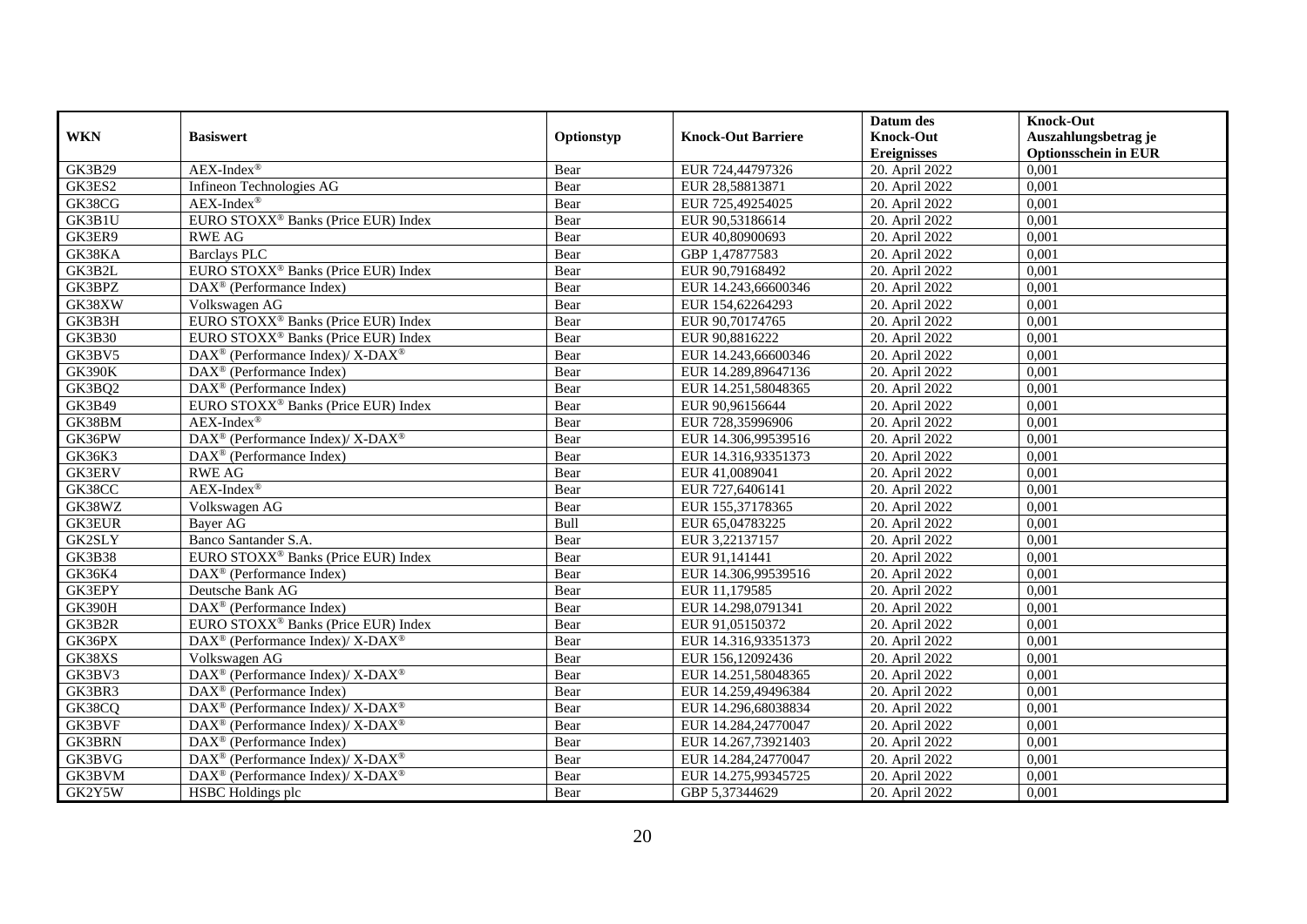|               |                                                                          |            |                           | Datum des          | <b>Knock-Out</b>            |
|---------------|--------------------------------------------------------------------------|------------|---------------------------|--------------------|-----------------------------|
| <b>WKN</b>    | <b>Basiswert</b>                                                         | Optionstyp | <b>Knock-Out Barriere</b> | <b>Knock-Out</b>   | Auszahlungsbetrag je        |
|               |                                                                          |            |                           | <b>Ereignisses</b> | <b>Optionsschein in EUR</b> |
| GK3BUU        | DAX <sup>®</sup> (Performance Index)/X-DAX <sup>®</sup>                  | Bear       | EUR 14.267,73921403       | 20. April 2022     | 0,001                       |
| <b>GK38X1</b> | Siemens AG                                                               | Bear       | EUR 118,97353358          | 20. April 2022     | 0,001                       |
| GK3BRS        | $\overline{\text{DAX}^{\otimes}}$ (Performance Index)                    | Bear       | EUR 14.275,99345725       | 20. April 2022     | 0,001                       |
| GK3BUV        | $\overline{\text{DAX}^{\otimes}}$ (Performance Index)/X-DAX <sup>®</sup> | Bear       | EUR 14.259,49496384       | 20. April 2022     | 0,001                       |
| GK38WK        | Siemens AG                                                               | Bear       | EUR 119,55286907          | 20. April 2022     | 0,001                       |
| <b>GK38C1</b> | DAX <sup>®</sup> (Performance Index)/X-DAX <sup>®</sup>                  | Bear       | EUR 14.289,66667741       | 20. April 2022     | 0,001                       |
| <b>GK38C9</b> | $\text{DAX}^{\circledR}$ (Performance Index)/ X-DAX <sup>®</sup>         | Bear       | EUR 14.303,69409924       | 20. April 2022     | 0,001                       |
| <b>GK38C0</b> | $AEX-Index^{\circledR}$                                                  | Bear       | EUR 729,07932404          | 20. April 2022     | 0,001                       |
| GK36H4        | DAX <sup>®</sup> (Performance Index)                                     | Bear       | EUR 14.339,21687306       | 20. April 2022     | 0,001                       |
| GK36NL        | DAX <sup>®</sup> (Performance Index)/ X-DAX <sup>®</sup>                 | Bear       | EUR 14.339,21687306       | 20. April 2022     | 0,001                       |
| GK36GN        | DAX <sup>®</sup> (Performance Index)                                     | Bear       | EUR 14.328,07019937       | 20. April 2022     | 0,001                       |
| GK36MQ        | $\overline{\text{DAX}^{\otimes}}$ (Performance Index)/X-DAX <sup>®</sup> | Bear       | EUR 14.328,07019937       | 20. April 2022     | 0,001                       |
| GK38XV        | Siemens AG                                                               | Bear       | EUR 120,14219308          | 20. April 2022     | 0,001                       |
| <b>GK3ERR</b> | Deutsche Bank AG                                                         | Bear       | EUR 11,23952915           | 20. April 2022     | 0.001                       |
| <b>GK3EUP</b> | Bayer AG                                                                 | Bull       | EUR 64,71758942           | 20. April 2022     | 0,001                       |
| GK3ES3        | Infineon Technologies AG                                                 | Bear       | EUR 28,72803174           | 20. April 2022     | 0,001                       |
| GK3EQM        | Deutsche Bank AG                                                         | Bear       | EUR 11,28948262           | 20. April 2022     | 0,001                       |
| <b>GK3E81</b> | MTU Aero Engines AG                                                      | Bear       | EUR 192,42285469          | 20. April 2022     | 0,001                       |
| GK38CY        | $AEX-Index^{\circledR}$                                                  | Bear       | EUR 730,50804293          | 20. April 2022     | 0,001                       |
| GK38CN        | $AEX-Index^{\circledR}$                                                  | Bear       | EUR 729,798679            | 20. April 2022     | 0,001                       |
| <b>GX1NCX</b> | <b>AIXTRON SE</b>                                                        | Bear       | EUR 24,08401933           | 20. April 2022     | 0,001                       |
| <b>GX1NCQ</b> | <b>AIXTRON SE</b>                                                        | Bear       | EUR 23,97001209           | 20. April 2022     | 0,001                       |
| <b>GK3EUS</b> | Bayer AG                                                                 | Bull       | EUR 64,37733921           | 20. April 2022     | 0,001                       |
| <b>GK3EUQ</b> | <b>Bayer AG</b>                                                          | Bull       | EUR 64,04709638           | 20. April 2022     | 0,001                       |
| <b>GX1NCV</b> | <b>AIXTRON SE</b>                                                        | Bear       | EUR 23,85600497           | 20. April 2022     | 0,001                       |
| GX7M00        | Aegon N.V.                                                               | Bear       | EUR 5,37367102            | 20. April 2022     | 0,001                       |
| <b>GK0UBZ</b> | McDonald's Corporation                                                   | Bear       | USD 256,57341283          | 20. April 2022     | 0,001                       |
| GX4B2K        | The JM Smucker Company                                                   | Bear       | USD 143,57544544          | 20. April 2022     | 0,001                       |
| GK38MJ        | Microchip Technology Incorporated                                        | Bear       | USD 69,83648336           | 20. April 2022     | 0,001                       |
| GK2SQP        | Capital One Financial Corporation                                        | Bear       | USD 143,17001942          | 20. April 2022     | 0,001                       |
| <b>GK1ZBU</b> | Ameren Corporation                                                       | Bear       | USD 97,49138388           | 20. April 2022     | 0,001                       |
| GK25DD        | Netflix, Inc.                                                            | Bull       | USD 310,96123324          | 20. April 2022     | 0,001                       |
| GK25DL        | Netflix, Inc.                                                            | Bull       | USD 302,63056701          | 20. April 2022     | 0,001                       |
| GK25DN        | Netflix, Inc.                                                            | Bull       | USD 293,11268024          | 20. April 2022     | 0,001                       |
| GX4EWM        | The Walt Disney Company                                                  | Bull       | USD 126,0334995           | 20. April 2022     | 0,001                       |
| GK25CN        | Netflix, Inc.                                                            | Bull       | USD 319,31202182          | 20. April 2022     | 0,001                       |
| GK2Y6L        | <b>Consolidated Edison</b>                                               | Bear       | USD 98,56915036           | 20. April 2022     | 0,001                       |
| GK3EN8        | United Parcel Service, Inc.                                              | Bear       | USD 191,57745881          | 20. April 2022     | 0,001                       |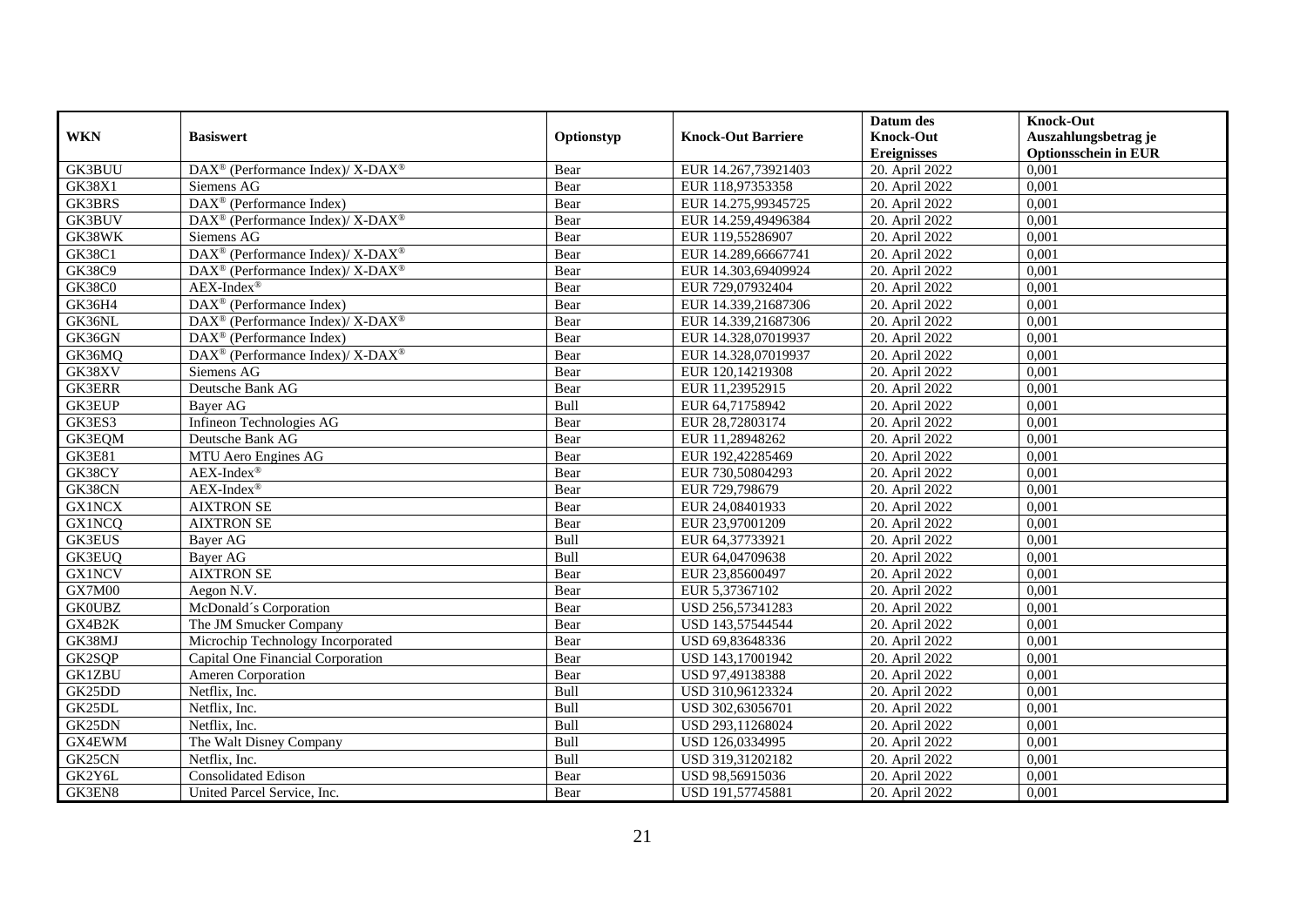|               |                                                          |            |                           | Datum des          | <b>Knock-Out</b>            |
|---------------|----------------------------------------------------------|------------|---------------------------|--------------------|-----------------------------|
| <b>WKN</b>    | <b>Basiswert</b>                                         | Optionstyp | <b>Knock-Out Barriere</b> | <b>Knock-Out</b>   | Auszahlungsbetrag je        |
|               |                                                          |            |                           | <b>Ereignisses</b> | <b>Optionsschein in EUR</b> |
| GK38NW        | Cummins Inc.                                             | Bear       | USD 202,11782439          | 20. April 2022     | 0,001                       |
| GX7SWK        | <b>International Business Machines Corporation</b>       | Bear       | USD 136,23920095          | 20. April 2022     | 0,001                       |
| GK38JA        | Fortinet, Inc.                                           | Bear       | <b>USD 343,893</b>        | 20. April 2022     | 0,001                       |
| GK30T0        | Public Service Enterprise Group Inc                      | Bear       | USD 74,18077637           | 20. April 2022     | 0,001                       |
| <b>GK25C4</b> | Netflix, Inc.                                            | Bull       | USD 266,78254315          | 20. April 2022     | 0,001                       |
| GK1263        | Sysco Corporation                                        | Bear       | USD 88,75806046           | 20. April 2022     | 0,001                       |
| <b>GK38N2</b> | Lennar Corporation                                       | Bear       | USD 80,32538585           | 20. April 2022     | 0,001                       |
| GK25CM        | Netflix, Inc.                                            | Bull       | USD 300,98053166          | 20. April 2022     | 0,001                       |
| GK2CMN        | PayPal Holdings, Inc.                                    | Bull       | USD 99,07829441           | 20. April 2022     | 0,001                       |
| GK25EB        | Netflix, Inc.                                            | Bull       | USD 290,50683174          | 20. April 2022     | 0,001                       |
| GK2CMP        | PayPal Holdings, Inc.                                    | Bull       | USD 98,01509343           | 20. April 2022     | 0,001                       |
| GK25DJ        | Netflix, Inc.                                            | Bull       | USD 297,46917597          | 20. April 2022     | 0,001                       |
| GK25DK        | Netflix, Inc.                                            | Bull       | USD 312,64145217          | 20. April 2022     | 0,001                       |
| GK3ET0        | Alphabet Inc. - Class C                                  | Bear       | USD 2.624,04434549        | 20. April 2022     | 0.001                       |
| GX85J1        | Netflix, Inc.                                            | Bull       | USD 315,32273691          | 20. April 2022     | 0,001                       |
| GK2Y4S        | Nasdaq, Inc.                                             | Bull       | USD 175,31070756          | 20. April 2022     | 0,001                       |
| GX85J6        | Netflix, Inc.                                            | Bull       | USD 329,62147812          | 20. April 2022     | 0,001                       |
| GK2CMJ        | PayPal Holdings, Inc.                                    | Bull       | USD 98,54669393           | 20. April 2022     | 0,001                       |
| <b>GK25C1</b> | Netflix, Inc.                                            | Bull       | USD 307,63097899          | 20. April 2022     | 0,001                       |
| GK25D2        | Netflix, Inc.                                            | Bull       | USD 327,64268803          | 20. April 2022     | 0,001                       |
| GX080T        | Caterpillar Inc.                                         | Bear       | USD 235,8669177           | 20. April 2022     | 0,001                       |
| GH8RBX        | Netflix. Inc.                                            | Bull       | USD 280,77625281          | 20. April 2022     | 0,001                       |
| GX85J7        | Netflix, Inc.                                            | Bull       | USD 252,2561614           | 20. April 2022     | 0,001                       |
| GK2Y4A        | Walmart Inc.                                             | Bear       | USD 159,25243746          | 20. April 2022     | 0,001                       |
| GK25D3        | Netflix, Inc.                                            | Bull       | USD 322,6422761           | 20. April 2022     | 0,001                       |
| GK2Y4N        | Nasdaq, Inc.                                             | Bull       | USD 176,60329338          | 20. April 2022     | 0,001                       |
| GX080W        | Caterpillar Inc.                                         | Bear       | USD 234,54293416          | 20. April 2022     | 0,001                       |
| GX7XSA        | Netflix, Inc.                                            | Bull       | USD 304,55425795          | 20. April 2022     | 0,001                       |
| GK25ET        | Netflix, Inc.                                            | Bull       | USD 317,64186412          | 20. April 2022     | 0,001                       |
| GK2Y49        | Walmart Inc.                                             | Bear       | USD 158,28382154          | 20. April 2022     | 0,001                       |
| GX7XTC        | Netflix, Inc.                                            | Bull       | USD 324,85652231          | 20. April 2022     | 0,001                       |
| <b>GK25D5</b> | Netflix, Inc.                                            | Bull       | USD 295,41669299          | 20. April 2022     | 0,001                       |
| GK25DT        | Netflix, Inc.                                            | Bull       | USD 285,8384391           | 20. April 2022     | 0,001                       |
| <b>GK25E7</b> | Netflix, Inc.                                            | Bull       | USD 299,31037392          | 20. April 2022     | 0,001                       |
| <b>GK25C9</b> | Netflix, Inc.                                            | Bull       | USD 309,30113668          | 20. April 2022     | 0,001                       |
| <b>GK25E5</b> | Netflix, Inc.                                            | Bull       | USD 320,98217954          | 20. April 2022     | 0,001                       |
| GK36H2        | $\text{DAX}^{\otimes}$ (Performance Index)               | Bear       | EUR 14.350,35355869       | 20. April 2022     | 0,001                       |
| GK36MM        | DAX <sup>®</sup> (Performance Index)/ X-DAX <sup>®</sup> | Bear       | EUR 14.350,35355869       | 20. April 2022     | 0,001                       |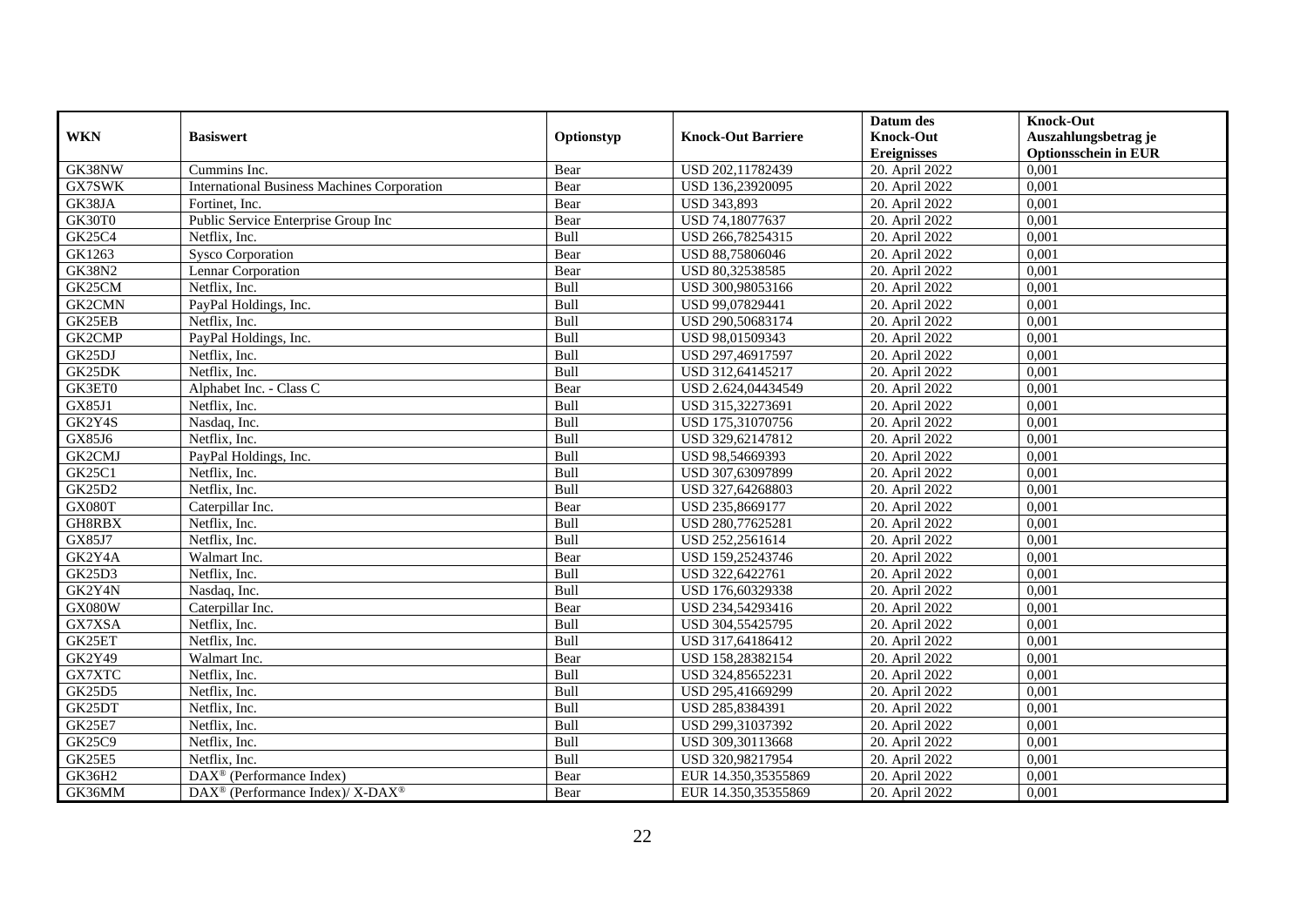|               |                                                 |            |                           | Datum des          | <b>Knock-Out</b>            |
|---------------|-------------------------------------------------|------------|---------------------------|--------------------|-----------------------------|
| <b>WKN</b>    | <b>Basiswert</b>                                | Optionstyp | <b>Knock-Out Barriere</b> | <b>Knock-Out</b>   | Auszahlungsbetrag je        |
|               |                                                 |            |                           | <b>Ereignisses</b> | <b>Optionsschein in EUR</b> |
| GK2VA7        | Dow Jones Industrial Average® Index             | Bear       | <b>USD 35.220</b>         | 20. April 2022     | 0,001                       |
| GK38KL        | Barclays PLC                                    | Bear       | GBP 1,49875928            | 20. April 2022     | 0,001                       |
| GK2VA6        | Dow Jones Industrial Average® Index             | Bear       | <b>USD 35.240</b>         | 20. April 2022     | 0,001                       |
| GK2GU3        | Dollar Tree, Inc.                               | Bear       | USD 175,5114715           | 20. April 2022     | 0,001                       |
| GK2CMT        | PayPal Holdings, Inc.                           | Bull       | USD 97,48349295           | 20. April 2022     | 0,001                       |
| <b>GK3ENH</b> | Corning Incorporated                            | Bear       | USD 35,25524761           | 20. April 2022     | 0,001                       |
| <b>GK3HRR</b> | NASDAQ-100 Index®                               | Bear       | USD 14.236,36             | 20. April 2022     | 0,001                       |
| GK3KA4        | NASDAQ-100 Index®                               | Bear       | USD 13.611,6              | 20. April 2022     | 0,001                       |
| GK3KB5        | NASDAQ-100 Index®                               | Bear       | USD 13.774,81             | 20. April 2022     | 0,001                       |
| GK3KB6        | NASDAQ-100 Index®                               | Bear       | USD 13.306,29             | 20. April 2022     | 0,001                       |
| GK15M0        | Yum! Brands, Inc.                               | Bear       | USD 126,2365272           | 20. April 2022     | 0,001                       |
| GK3K8N        | NASDAQ-100 Index®                               | Bull       | <b>USD 14.287,47</b>      | 20. April 2022     | 0,001                       |
| <b>GK3KBH</b> | NASDAQ-100 Index®                               | Bear       | USD 13.563,74             | 20. April 2022     | 0,001                       |
| <b>GK3KAR</b> | NASDAQ-100 Index®                               | Bear       | USD 13.363,44             | 20. April 2022     | 0,001                       |
| GK3KBJ        | NASDAQ-100 Index®                               | Bear       | USD 13.680,22             | 20. April 2022     | 0,001                       |
| GK3KAT        | NASDAQ-100 Index®                               | Bear       | USD 13.672,59             | 20. April 2022     | 0,001                       |
| GK3KBK        | NASDAQ-100 Index®                               | Bear       | USD 13.763,21             | 20. April 2022     | 0,001                       |
| GK3K99        | NASDAQ-100 Index®                               | Bear       | USD 13.576,35             | 20. April 2022     | 0,001                       |
| GK3K9A        | NASDAQ-100 Index®                               | Bear       | USD 13.831,17             | 20. April 2022     | 0,001                       |
| GK3KAB        | NASDAQ-100 Index®                               | Bear       | USD 13.853,84             | 20. April 2022     | 0,001                       |
| <b>GK3KBE</b> | NASDAQ-100 Index®                               | Bear       | USD 13.786,18             | 20. April 2022     | 0,001                       |
| GK3K9E        | NASDAQ-100 Index®                               | Bear       | <b>USD 13.836,8</b>       | 20. April 2022     | 0,001                       |
| GK32N0        | Dow Jones Industrial Average <sup>®</sup> Index | Bear       | <b>USD 35.220</b>         | 20. April 2022     | 0,001                       |
| GK3KAF        | NASDAQ-100 Index®                               | Bear       | USD 13.819,94             | 20. April 2022     | 0,001                       |
| <b>GK32N1</b> | Dow Jones Industrial Average® Index             | Bear       | <b>USD 35.200</b>         | 20. April 2022     | 0,001                       |
| GK3KAG        | NASDAQ-100 Index®                               | Bear       | USD 13.249,14             | 20. April 2022     | 0,001                       |
| GX7H6H        | LINDE PLC                                       | Bear       | EUR 297,40795879          | 20. April 2022     | 0,001                       |
| GK3KA5        | NASDAQ-100 Index®                               | Bear       | USD 13.733,28             | 20. April 2022     | 0,001                       |
| <b>GK32N2</b> | Dow Jones Industrial Average® Index             | Bear       | <b>USD 35.180</b>         | 20. April 2022     | 0,001                       |
| <b>GK32N3</b> | Dow Jones Industrial Average <sup>®</sup> Index | Bear       | <b>USD 35.160</b>         | 20. April 2022     | 0,001                       |
| GK3KA6        | NASDAQ-100 Index®                               | Bear       | USD 13.848,14             | 20. April 2022     | 0,001                       |
| GK32MZ        | Dow Jones Industrial Average <sup>®</sup> Index | Bear       | <b>USD 35.240</b>         | 20. April 2022     | 0,001                       |
| GK3KB7        | NASDAQ-100 Index®                               | Bear       | USD 13.687,22             | 20. April 2022     | 0,001                       |
| <b>GK32N4</b> | Dow Jones Industrial Average <sup>®</sup> Index | Bear       | <b>USD 35.140</b>         | 20. April 2022     | 0,001                       |
| GK3KB8        | NASDAQ-100 Index®                               | Bear       | USD 13.803,11             | 20. April 2022     | 0,001                       |
| <b>GK32N5</b> | Dow Jones Industrial Average® Index             | Bear       | <b>USD 35.120</b>         | 20. April 2022     | 0,001                       |
| GK3K9F        | NASDAQ-100 Index®                               | Bear       | USD 13.450,44             | 20. April 2022     | 0,001                       |
| GK3K9G        | NASDAQ-100 Index®                               | Bear       | USD 13.701,21             | 20. April 2022     | 0,001                       |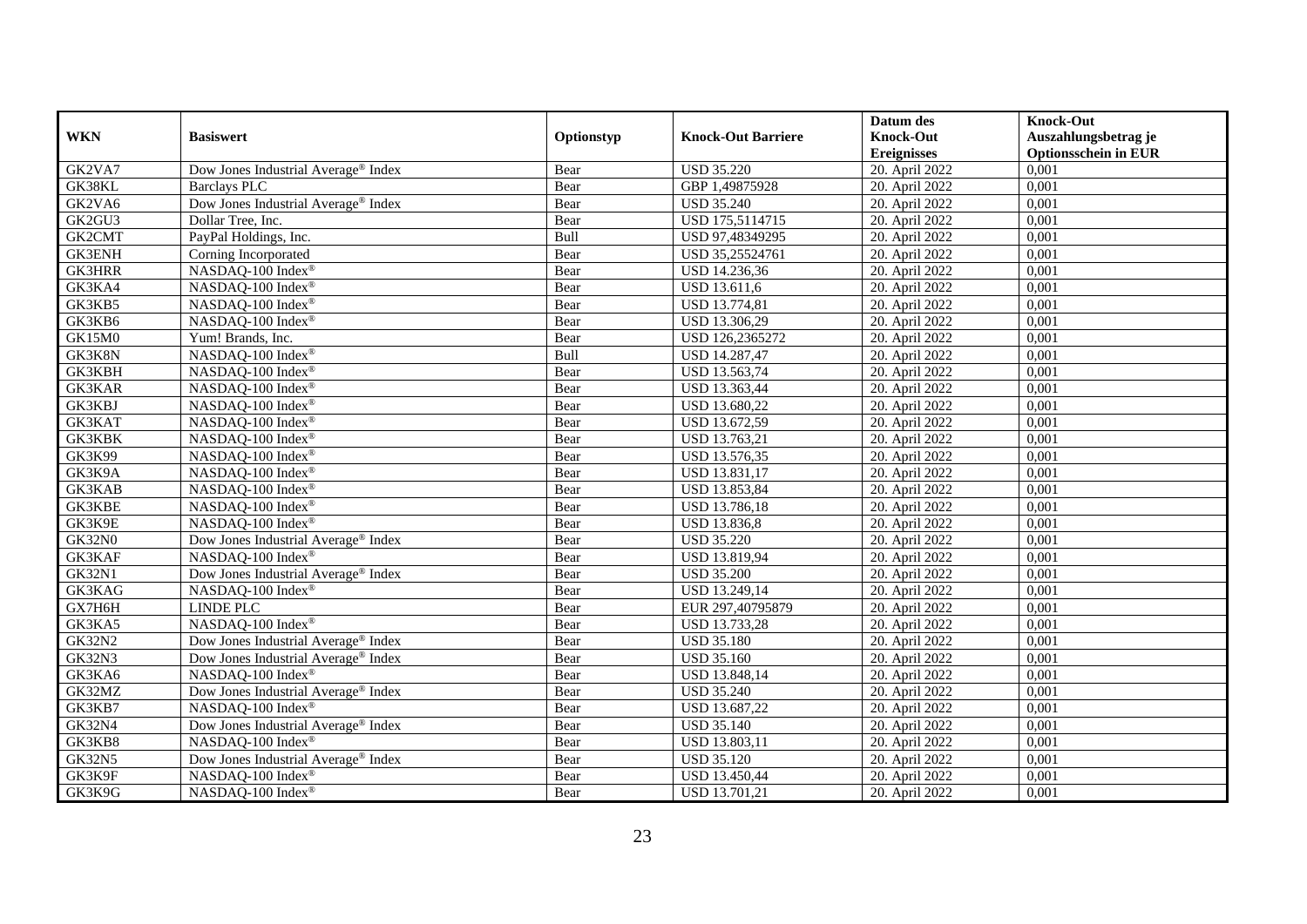|               |                                 |            |                           | Datum des          | <b>Knock-Out</b>            |
|---------------|---------------------------------|------------|---------------------------|--------------------|-----------------------------|
| <b>WKN</b>    | <b>Basiswert</b>                | Optionstyp | <b>Knock-Out Barriere</b> | <b>Knock-Out</b>   | Auszahlungsbetrag je        |
|               |                                 |            |                           | <b>Ereignisses</b> | <b>Optionsschein in EUR</b> |
| GK3KAJ        | NASDAQ-100 Index®               | Bear       | USD 13.631,64             | 20. April 2022     | 0,001                       |
| GK3K9K        | NASDAQ-100 Index®               | Bear       | <b>USD 13.714,3</b>       | 20. April 2022     | 0,001                       |
| GK3KAM        | NASDAQ-100 Index®               | Bear       | USD 13.745,46             | 20. April 2022     | 0,001                       |
| GK3KAN        | NASDAQ-100 Index®               | Bear       | USD 13.757,41             | 20. April 2022     | 0,001                       |
| GK3K9H        | NASDAQ-100 Index®               | Bull       | USD 14.233,26             | 20. April 2022     | 0,001                       |
| <b>GK3KAK</b> | NASDAQ-100 Index®               | Bear       | USD 13.751,44             | 20. April 2022     | 0,001                       |
| GK3HS0        | NASDAQ-100 Index®               | Bear       | USD 14.261,36             | 20. April 2022     | 0,001                       |
| GK3KAD        | NASDAQ-100 Index®               | Bear       | USD 13.640,2              | 20. April 2022     | 0,001                       |
| GK3KAE        | NASDAQ-100 Index®               | Bear       | USD 13.588,97             | 20. April 2022     | 0,001                       |
| <b>GK3KBF</b> | NASDAQ-100 Index®               | Bear       | USD 13.791,87             | 20. April 2022     | 0,001                       |
| GK3KAP        | NASDAQ-100 Index®               | Bear       | USD 13.739,49             | 20. April 2022     | 0,001                       |
| GK3KAQ        | NASDAQ-100 Index®               | Bear       | USD 13.621,62             | 20. April 2022     | 0,001                       |
| <b>GK3HRJ</b> | NASDAQ-100 Index®               | Bear       | USD 14.251,36             | 20. April 2022     | 0,001                       |
| <b>GK3HRK</b> | NASDAQ-100 Index®               | Bear       | USD 14.246,36             | 20. April 2022     | 0,001                       |
| GK3KAZ        | NASDAQ-100 Index <sup>®</sup>   | Bear       | <b>USD 13.528,01</b>      | 20. April 2022     | 0,001                       |
| GK3KB0        | NASDAQ-100 Index®               | Bear       | USD 13.648,76             | 20. April 2022     | 0,001                       |
| GK3KA0        | NASDAQ-100 Index®               | Bear       | USD 13.601,58             | 20. April 2022     | 0,001                       |
| GK3KB1        | NASDAQ-100 Index®               | Bear       | <b>USD 13.780,5</b>       | 20. April 2022     | 0,001                       |
| <b>GK3KAU</b> | NASDAQ-100 Index®               | Bear       | USD 13.664,95             | 20. April 2022     | 0,001                       |
| GK3KAW        | NASDAQ-100 Index®               | Bear       | USD 13.797,49             | 20. April 2022     | 0,001                       |
| <b>GK3HRH</b> | NASDAQ-100 Index®               | Bear       | USD 14.256,36             | 20. April 2022     | 0,001                       |
| GK3KAX        | NASDAQ-100 Index®               | Bear       | USD 13.657,32             | 20. April 2022     | 0,001                       |
| GK3KAY        | NASDAQ-100 Index®               | Bear       | USD 13.769,01             | 20. April 2022     | 0,001                       |
| <b>GK3K98</b> | NASDAQ-100 Index®               | Bear       | USD 13.707,76             | 20. April 2022     | 0,001                       |
| GK3KA9        | NASDAQ-100 Index®               | Bear       | USD 13.510,15             | 20. April 2022     | 0,001                       |
| GK3KAA        | NASDAQ-100 Index®               | Bear       | <b>USD 13.720,85</b>      | 20. April 2022     | 0,001                       |
| GK3KBB        | NASDAQ-100 Index®               | Bear       | USD 13.420,59             | 20. April 2022     | 0,001                       |
| <b>GK3HRN</b> | NASDAQ-100 Index®               | Bear       | USD 14.241,36             | 20. April 2022     | 0,001                       |
| GK3KA1        | NASDAQ-100 Index®               | Bear       | USD 13.842,43             | 20. April 2022     | 0,001                       |
| GK3KA2        | NASDAQ-100 Index®               | Bear       | USD 13.825,54             | 20. April 2022     | 0,001                       |
| GK3KB3        | $NASDAQ-100$ Index <sup>®</sup> | Bear       | USD 13.814,34             | 20. April 2022     | 0,001                       |
| GK3KB4        | NASDAQ-100 Index®               | Bear       | USD 13.694,21             | 20. April 2022     | 0,001                       |
| <b>GK3K96</b> | NASDAQ-100 Index®               | Bull       | <b>USD 14.179,05</b>      | 20. April 2022     | 0,001                       |
| GK3KA7        | NASDAQ-100 Index®               | Bear       | USD 13.727,06             | 20. April 2022     | 0,001                       |
| GK3KA8        | NASDAQ-100 Index®               | Bear       | USD 13.480,3              | 20. April 2022     | 0,001                       |
| GK3KB9        | NASDAQ-100 Index®               | Bear       | USD 13.545,88             | 20. April 2022     | 0,001                       |
| GK3KBA        | NASDAQ-100 Index®               | Bear       | USD 13.808,73             | 20. April 2022     | 0,001                       |
| GK2CMH        | PayPal Holdings, Inc.           | Bull       | USD 96,96192265           | 20. April 2022     | 0,001                       |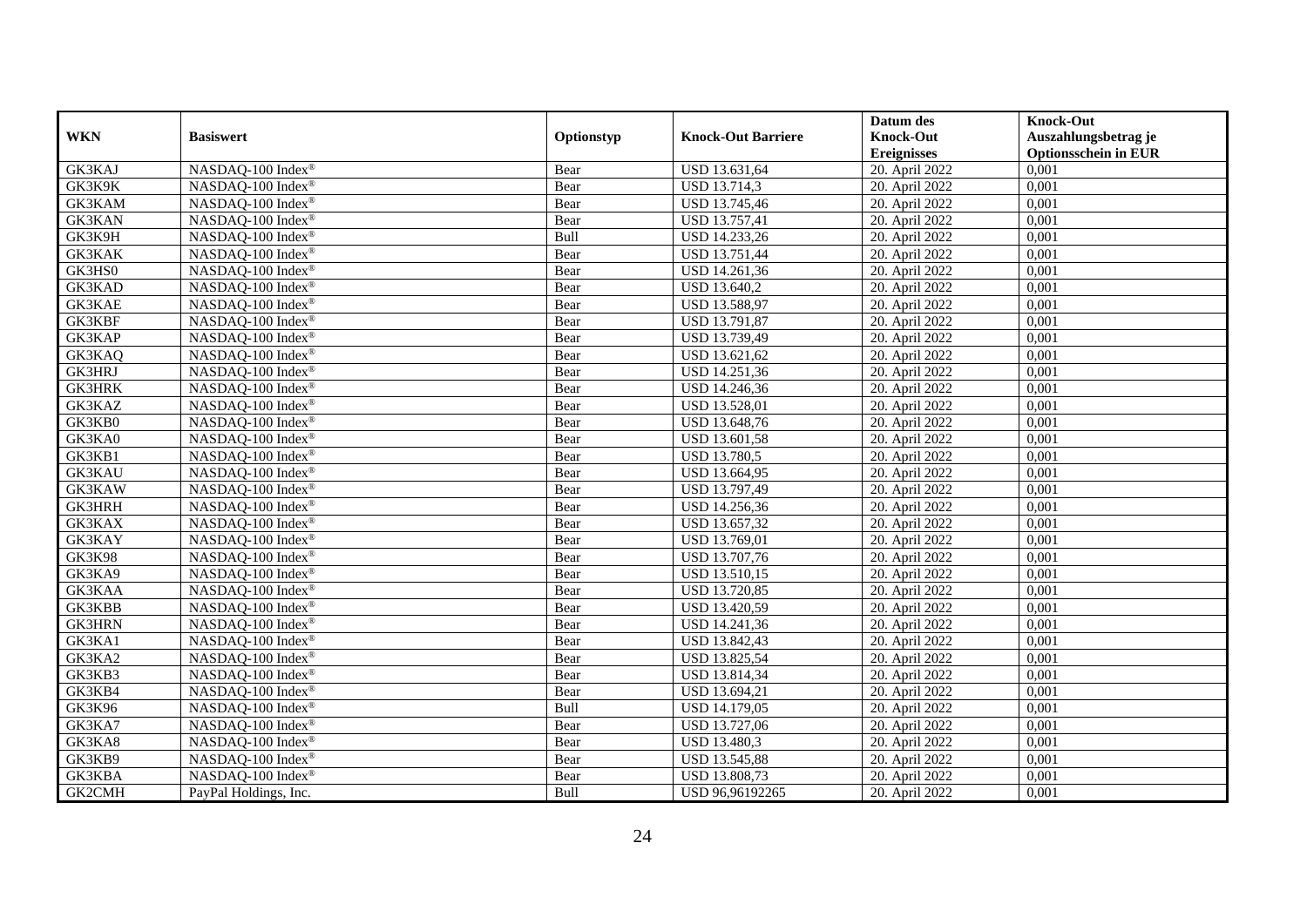|               |                                                                     |            |                           | Datum des          | <b>Knock-Out</b>            |
|---------------|---------------------------------------------------------------------|------------|---------------------------|--------------------|-----------------------------|
| <b>WKN</b>    | <b>Basiswert</b>                                                    | Optionstyp | <b>Knock-Out Barriere</b> | <b>Knock-Out</b>   | Auszahlungsbetrag je        |
|               |                                                                     |            |                           | <b>Ereignisses</b> | <b>Optionsschein in EUR</b> |
| <b>GK2ERN</b> | JD.com Inc                                                          | Bull       | USD 54,63219358           | 20. April 2022     | 0,001                       |
| GK3K9D        | NASDAQ-100 Index®                                                   | Bull       | <b>USD 14.124,83</b>      | 20. April 2022     | 0,001                       |
| GK3K8L        | NASDAQ-100 Index®                                                   | Bull       | USD 14.107,22             | 20. April 2022     | 0,001                       |
| <b>GK2MCS</b> | Meta Platforms, Inc.                                                | Bull       | USD 208,25646932          | 20. April 2022     | 0,001                       |
| GK2MD0        | Meta Platforms, Inc.                                                | Bull       | USD 207,16254828          | 20. April 2022     | 0,001                       |
| <b>GK2CFN</b> | Snap Inc.                                                           | Bull       | USD 31,42639728           | 20. April 2022     | 0,001                       |
| GK3K8C        | NASDAQ-100 Index®                                                   | Bull       | USD 14.089,6              | 20. April 2022     | 0,001                       |
| GK25CT        | Netflix, Inc.                                                       | Bull       | USD 222,32213968          | 20. April 2022     | 0,001                       |
| GK2Y9B        | <b>BioNTech SE</b>                                                  | Bull       | USD 153,19899906          | 20. April 2022     | 0,001                       |
| <b>GX828W</b> | The Walt Disney Company                                             | Bull       | USD 125,07345727          | 20. April 2022     | 0,001                       |
| GK3K8F        | NASDAQ-100 Index®                                                   | Bull       | USD 14.071,98             | 20. April 2022     | 0,001                       |
| GK2CME        | PayPal Holdings, Inc.                                               | Bull       | USD 95,89872171           | 20. April 2022     | 0,001                       |
| GK3K9X        | NASDAQ-100 Index®                                                   | Bull       | USD 14.059,47             | 20. April 2022     | 0,001                       |
| GK3K9U        | NASDAQ-100 Index®                                                   | Bull       | <b>USD 14.071,98</b>      | 20. April 2022     | 0,001                       |
| <b>GK2MCX</b> | Meta Platforms, Inc.                                                | Bull       | USD 206,06862727          | 20. April 2022     | 0,001                       |
| GK2CMF        | PayPal Holdings, Inc.                                               | Bull       | USD 96,43032216           | 20. April 2022     | 0,001                       |
| <b>GK1WDL</b> | General Mills, Inc.                                                 | Bear       | USD 72,74652047           | $20.$ April 2022   | 0,001                       |
| <b>GK3ERA</b> | <b>RWE AG</b>                                                       | Bear       | EUR 41,20880127           | 20. April 2022     | 0,001                       |
| GK3K8Z        | NASDAQ-100 Index®                                                   | Bull       | USD 14.046,95             | 20. April 2022     | 0,001                       |
| <b>GK38P0</b> | Centerpoint Energy Inc.                                             | Bear       | USD 32,72374305           | 20. April 2022     | 0,001                       |
| GK2MCW        | Meta Platforms, Inc.                                                | Bull       | USD 204,97470626          | 20. April 2022     | 0,001                       |
| <b>GK2Y55</b> | Nasdaq, Inc.                                                        | Bull       | USD 174,00810171          | 20. April 2022     | 0,001                       |
| GX88GK        | Firstenergy                                                         | Bear       | <b>USD 48,453</b>         | 20. April 2022     | 0,001                       |
| GH942M        | PepsiCo, Inc.                                                       | Bear       | USD 175,22735514          | 20. April 2022     | 0,001                       |
| GX7H7D        | LINDE PLC                                                           | Bear       | EUR 298,83302501          | 20. April 2022     | 0,001                       |
| GK0BV5        | PPL Corp                                                            | Bear       | USD 30,08818368           | 20. April 2022     | 0,001                       |
| GX5AV6        | NYMEX Light, Sweet Crude Oil Future (Generic Front<br>Month Future) | Bull       | <b>USD 101,61</b>         | 20. April 2022     | 0,001                       |
| GX5AVV        | ICE Brent Crude Oil Future (Generic Front Month<br>Future)          | Bull       | <b>USD 106,39</b>         | 20. April 2022     | 0,001                       |
| GX7D5E        | Constellation Brands, Inc.                                          | Bear       | USD 257,01890574          | 20. April 2022     | 0,001                       |
| GX6WMX        | <b>International Business Machines Corporation</b>                  | Bear       | USD 137,37709567          | 20. April 2022     | 0,001                       |
| GX69N4        | <b>STRYKER CORP</b>                                                 | Bear       | USD 277,78397116          | 20. April 2022     | 0,001                       |
| GK38JH        | Fortinet, Inc.                                                      | Bear       | <b>USD 347,258</b>        | 20. April 2022     | 0,001                       |
| GX6BCK        | Medtronic, PLC                                                      | Bear       | USD 113,07465227          | 20. April 2022     | 0,001                       |
| GK2VA5        | Dow Jones Industrial Average® Index                                 | Bear       | <b>USD 35.260</b>         | 20. April 2022     | 0,001                       |
| GX5AV8        | NYMEX Light, Sweet Crude Oil Future (Generic Front<br>Month Future) | Bull       | <b>USD 100,61</b>         | 20. April 2022     | 0,001                       |
| GK3K8R        | NASDAQ-100 Index®                                                   | Bull       | <b>USD 14.024.33</b>      | 20. April 2022     | 0,001                       |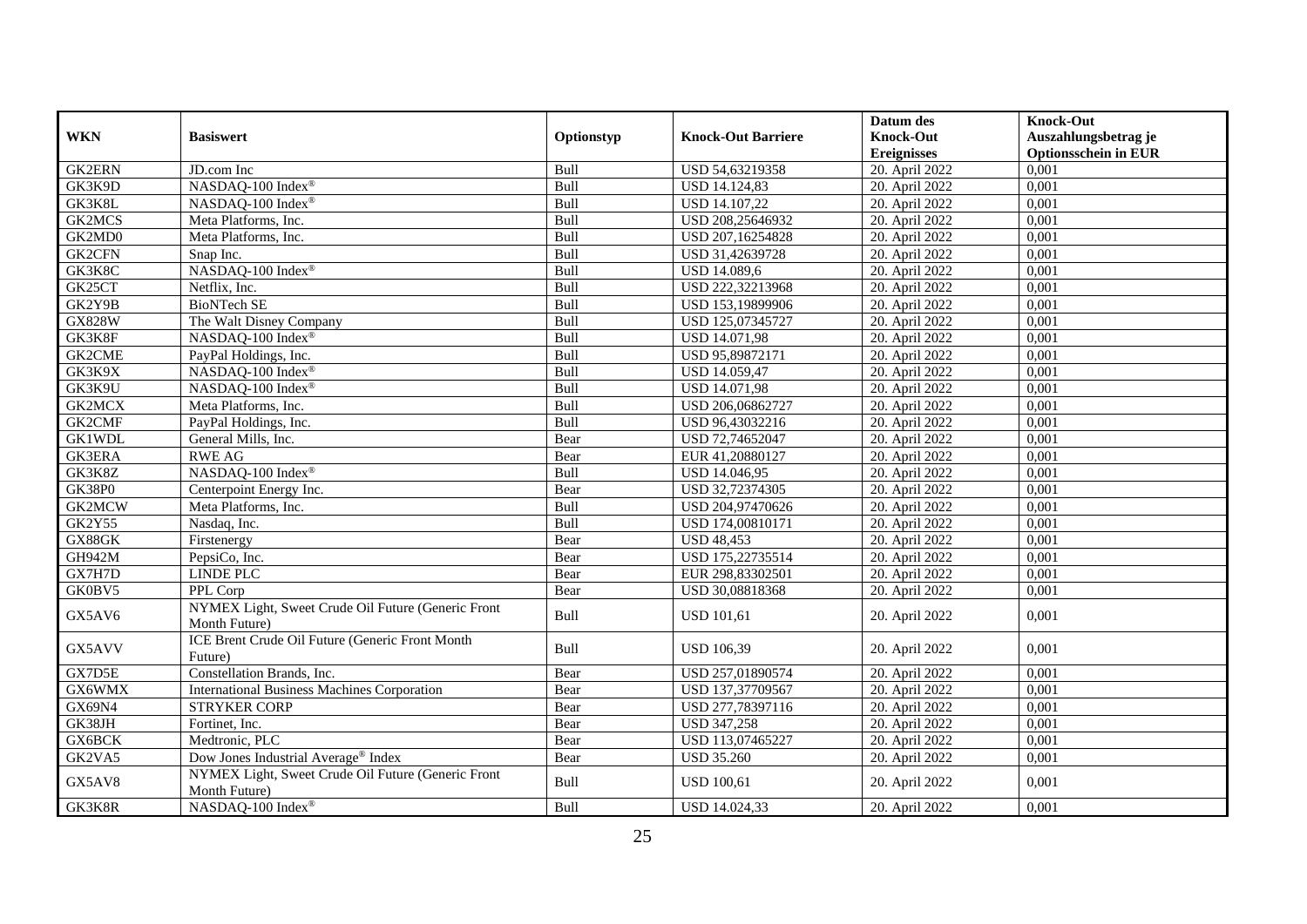|               |                                                                     |            |                           | Datum des          | <b>Knock-Out</b>            |
|---------------|---------------------------------------------------------------------|------------|---------------------------|--------------------|-----------------------------|
| <b>WKN</b>    | <b>Basiswert</b>                                                    | Optionstyp | <b>Knock-Out Barriere</b> | <b>Knock-Out</b>   | Auszahlungsbetrag je        |
|               |                                                                     |            |                           | <b>Ereignisses</b> | <b>Optionsschein in EUR</b> |
| GK32MY        | Dow Jones Industrial Average® Index                                 | Bear       | <b>USD 35.260</b>         | 20. April 2022     | 0,001                       |
| GK36NE        | $DAX^{\circledcirc}$ (Performance Index)/ X-DAX <sup>®</sup>        | Bear       | EUR 14.376,30253561       | 20. April 2022     | 0,001                       |
| GX5AVW        | ICE Brent Crude Oil Future (Generic Front Month<br>Future)          | Bull       | <b>USD 105,89</b>         | 20. April 2022     | 0,001                       |
| GX5AV9        | NYMEX Light, Sweet Crude Oil Future (Generic Front<br>Month Future) | Bull       | <b>USD 100,11</b>         | 20. April 2022     | 0,001                       |
| <b>GK3K95</b> | NASDAQ-100 Index®                                                   | Bull       | <b>USD 14.034,43</b>      | 20. April 2022     | 0,001                       |
| GK29HK        | Robinhood Markets Inc                                               | Bull       | USD 10,809379             | 20. April 2022     | 0,001                       |
| GX7SX6        | <b>International Business Machines Corporation</b>                  | Bear       | USD 139,08192551          | 20. April 2022     | 0,001                       |
| GX5AVX        | ICE Brent Crude Oil Future (Generic Front Month<br>Future)          | Bull       | <b>USD 105,39</b>         | 20. April 2022     | 0,001                       |
| GX7H4Z        | <b>LINDE PLC</b>                                                    | Bear       | EUR 300,24819494          | 20. April 2022     | 0,001                       |
| GK1GPQ        | Corporacion Mapfre SA                                               | Bear       | EUR 1,93374227            | 20. April 2022     | 0,001                       |
| GX341W        | Ubisoft Entertainment S.A.                                          | Bull       | EUR 35,01987397           | 20. April 2022     | 0,001                       |
| GK2NT6        | Philip Morris International Inc.                                    | Bear       | USD 103,36001503          | 20. April 2022     | 0,001                       |
| GX58SJ        | AutoZone Inc.                                                       | Bear       | USD 2.226,58344772        | 20. April 2022     | 0,001                       |
| GX5AV7        | NYMEX Light, Sweet Crude Oil Future (Generic Front<br>Month Future) | Bull       | <b>USD 101,11</b>         | 20. April 2022     | 0,001                       |
| GX5AVY        | ICE Brent Crude Oil Future (Generic Front Month<br>Future)          | Bull       | <b>USD 104,89</b>         | 20. April 2022     | 0.001                       |
| GX7D4P        | Constellation Brands, Inc.                                          | Bear       | USD 258,23420753          | 20. April 2022     | 0,001                       |
| GK2Y4K        | Nasdaq, Inc.                                                        | Bull       | USD 172,70549588          | 20. April 2022     | 0,001                       |
| GK30TM        | Kinder Morgan Inc.                                                  | Bear       | USD 19,73626146           | 20. April 2022     | 0,001                       |
| GK36MV        | $\text{DAX}^{\circledR}$ (Performance Index)/ X-DAX <sup>®</sup>    | Bear       | EUR 14.363,32804717       | 20. April 2022     | 0,001                       |
| GK2GWD        | <b>Monster Beverage Corporation</b>                                 | Bear       | USD 84,90141995           | 20. April 2022     | 0,001                       |
| GX5ADE        | 1 Feinunze Palladium, Feinheit mind. 0,9995                         | Bear       | <b>USD 2.474,98</b>       | 20. April 2022     | 0,001                       |
| GX5ADF        | 1 Feinunze Palladium, Feinheit mind. 0,9995                         | Bear       | USD 2.481,089             | 20. April 2022     | 0,001                       |
| GX5AD4        | 1 Feinunze Palladium, Feinheit mind. 0,9995                         | Bear       | USD 2.487,205             | 20. April 2022     | 0,001                       |
| GX6WMU        | <b>International Business Machines Corporation</b>                  | Bear       | USD 138,32640836          | 20. April 2022     | 0,001                       |
| GK2MD3        | Meta Platforms, Inc.                                                | Bull       | USD 201,6929432           | 20. April 2022     | 0,001                       |
| GK2MCY        | Meta Platforms, Inc.                                                | Bull       | USD 202,78686421          | 20. April 2022     | 0,001                       |
| GX8NFE        | Conagra Brands Inc.                                                 | Bear       | USD 36,75533762           | 20. April 2022     | 0,001                       |
| GK2MCT        | Meta Platforms, Inc.                                                | Bull       | USD 203,88078525          | 20. April 2022     | 0,001                       |
| GK3K8D        | NASDAQ-100 Index®                                                   | Bull       | USD 13.995,47             | 20. April 2022     | 0,001                       |
| GK3KB2        | NASDAQ-100 Index®                                                   | Bull       | USD 14.014,24             | 20. April 2022     | 0,001                       |
| <b>GK3K90</b> | NASDAQ-100 Index®                                                   | Bull       | USD 14.004,14             | 20. April 2022     | 0,001                       |
| GK2CLE        | Alibaba Group Holding Limited                                       | Bull       | <b>USD 90,331</b>         | 20. April 2022     | 0,001                       |
| GX5AVZ        | ICE Brent Crude Oil Future (Generic Front Month<br>Future)          | Bull       | <b>USD 104,39</b>         | 20. April 2022     | 0,001                       |